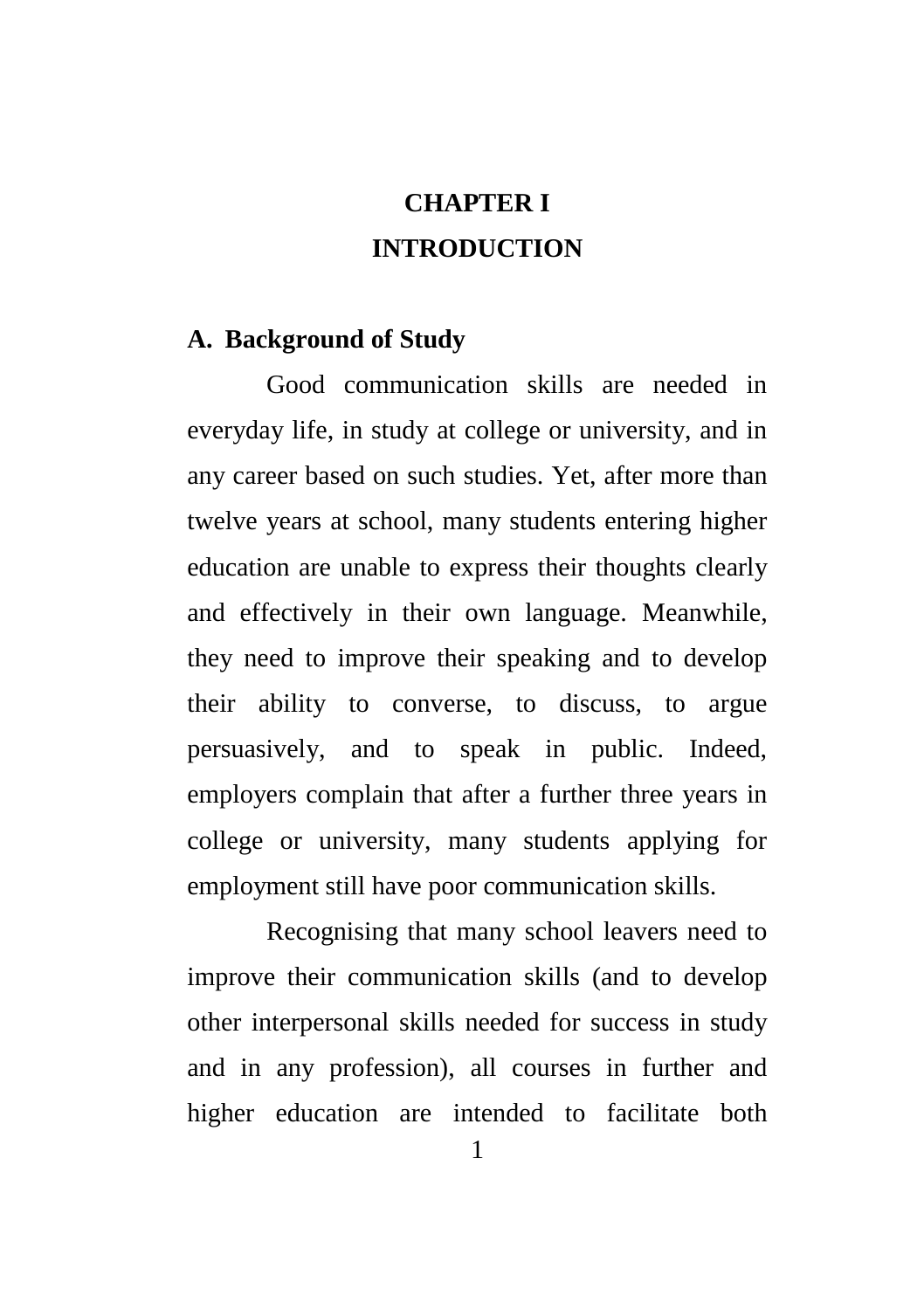learning and personal development. As a student, therefore, they will have opportunities to discuss their work and to give short talks or presentations. That is to say, they will be encouraged to develop their ability and to express their thoughts effectively. Most people probably take for granted their ability to speak, not thinking much about it until they have to address an audience or attend an important interview. But just as the first impressions of other people are based on how they look and how they speak – so are their impressions of us is very important. Every time we speak, not just when giving a talk or being interviewed, we are both conveying information relevant to the subject being discussed and presenting. When we meet people for the first time our immediate feelings about them, based on their appearance and behaviour, are important both at the time and later – because they are not easily forgotten or revised. We never have a second opportunity to make a good first impression; and those people whom we meet only once may never have further evidence of our character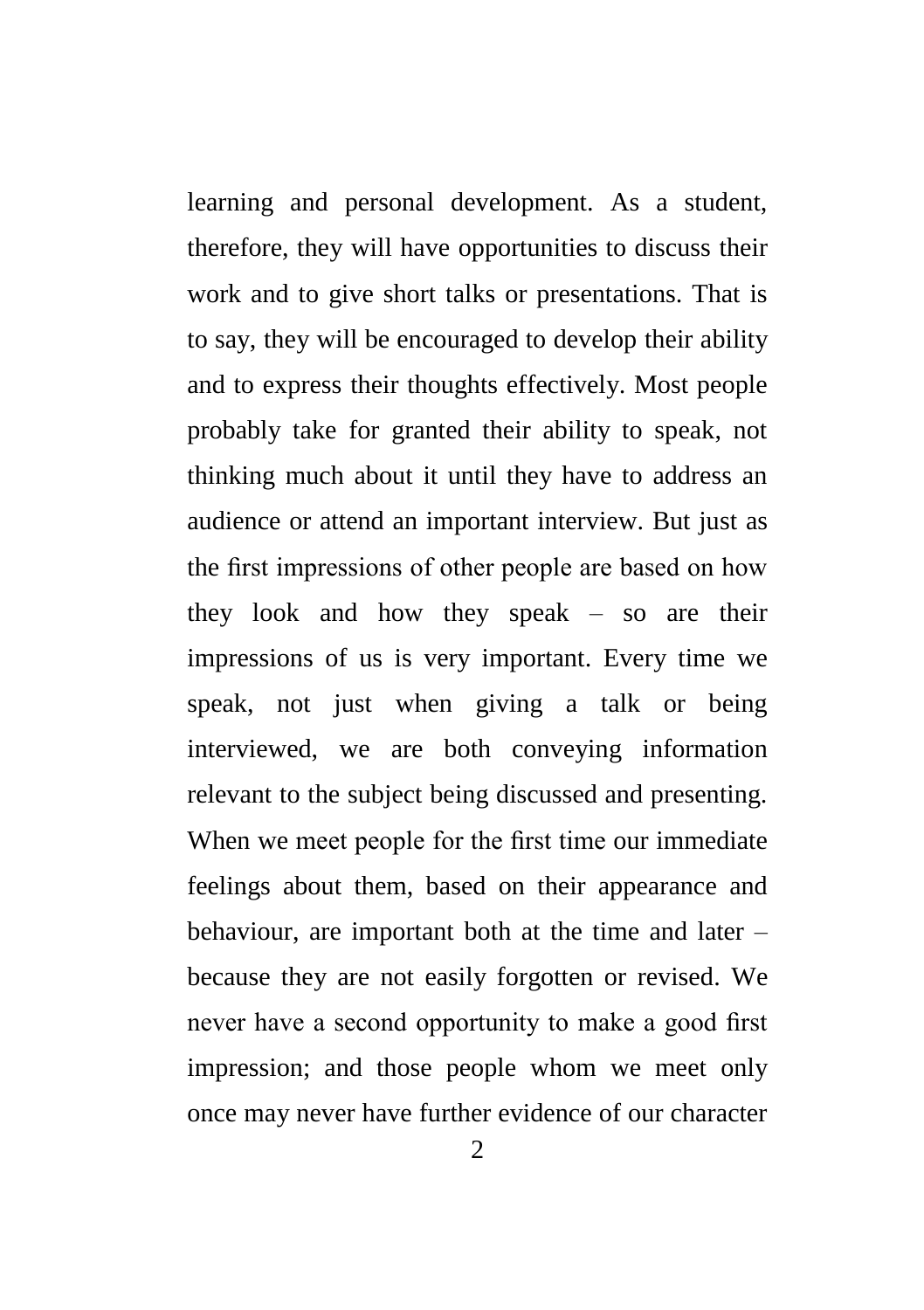and ability. Considering these reasons, the students' ability to speak English fluently becomes one of primary goals in many higher institutions.

Regardless the demands, it also needs to bear in our minds that encouraging students to speak English regularly is always a challenging task for English teachers, especially in EFL Context. It is hard because EFL environment only requires students to use the target language in the classroom. When the students are outside the class, the language will not be used anymore. They will talk and interact with others using their first language or mother tongue. To cope with this problem, implementing a routine conversation can be an alternative for eradicating such problem. Small talk as one of routine activities can be used as strategy to make students more active and provide a more non-threatening environment for them to speak since the students practice their speaking with their friends using common topics for them.

Small talk is an aspect of conversation that one may encounter with nearly in every culture, but not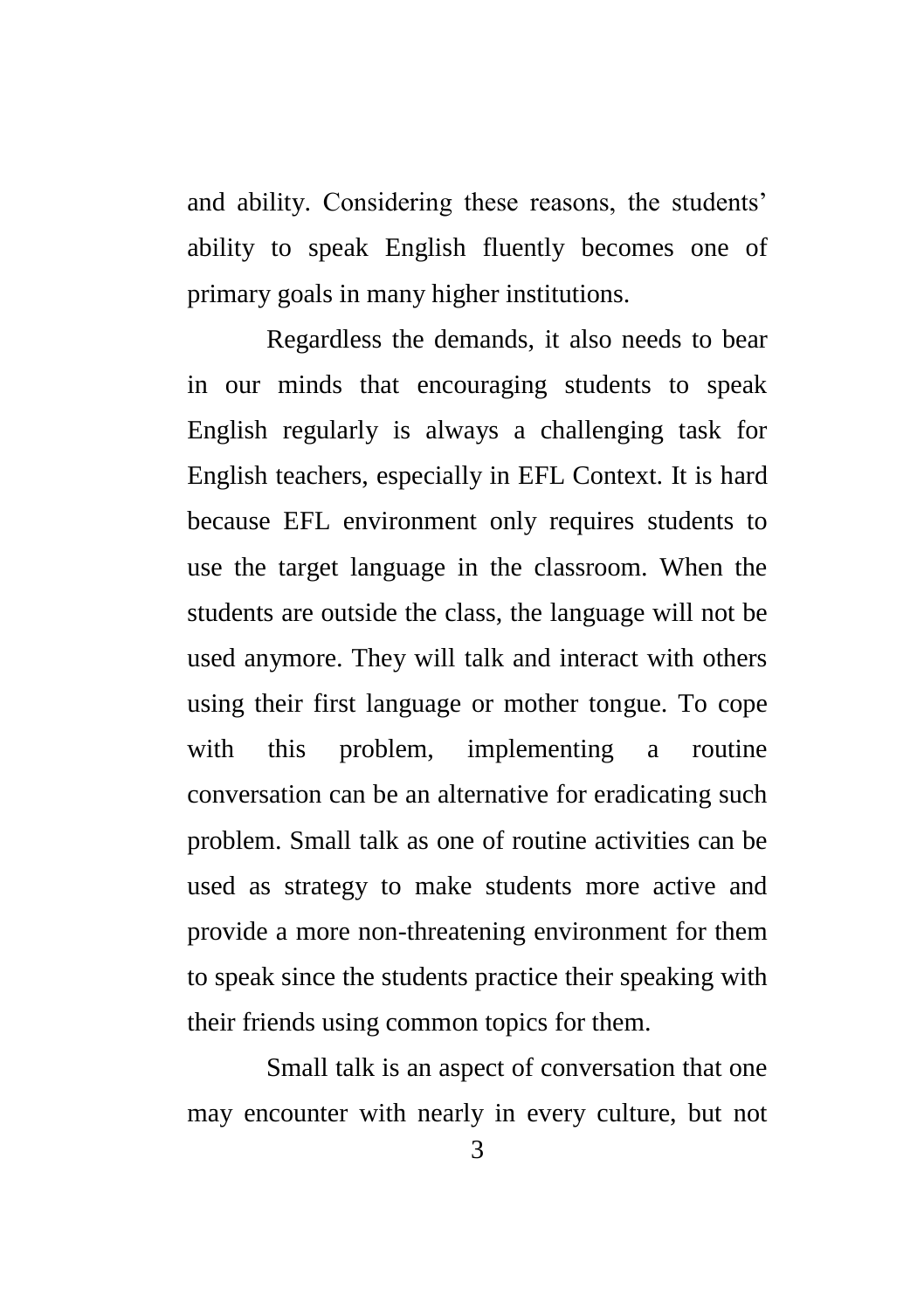every culture is probably fond of making small talk. In the greatest part of the English-speaking world, it is normal and even necessary to make small talk in various situations, especially when people meet for the first time and barely know each other. To understand the importance of small talk it is necessary to understand its notion as well as its role in English culture. Oxford Advanced Learner's Dictionary of Current English (1974) and Longman Dictionary of English Language and Culture (2002) define small talk as light and polite conversation on ordinary, unimportant or non serious subject that occurs at a social occasion. Another definition of small talk describes this idiomatic expression as an "informal discourse not covering any functional topics of conversation or any transactions that need to be addressed". Although it might seem that small talk is something not very important and superficial, it serves two primary functions: it helps to avoid awkward pauses during the conversation and helps engage the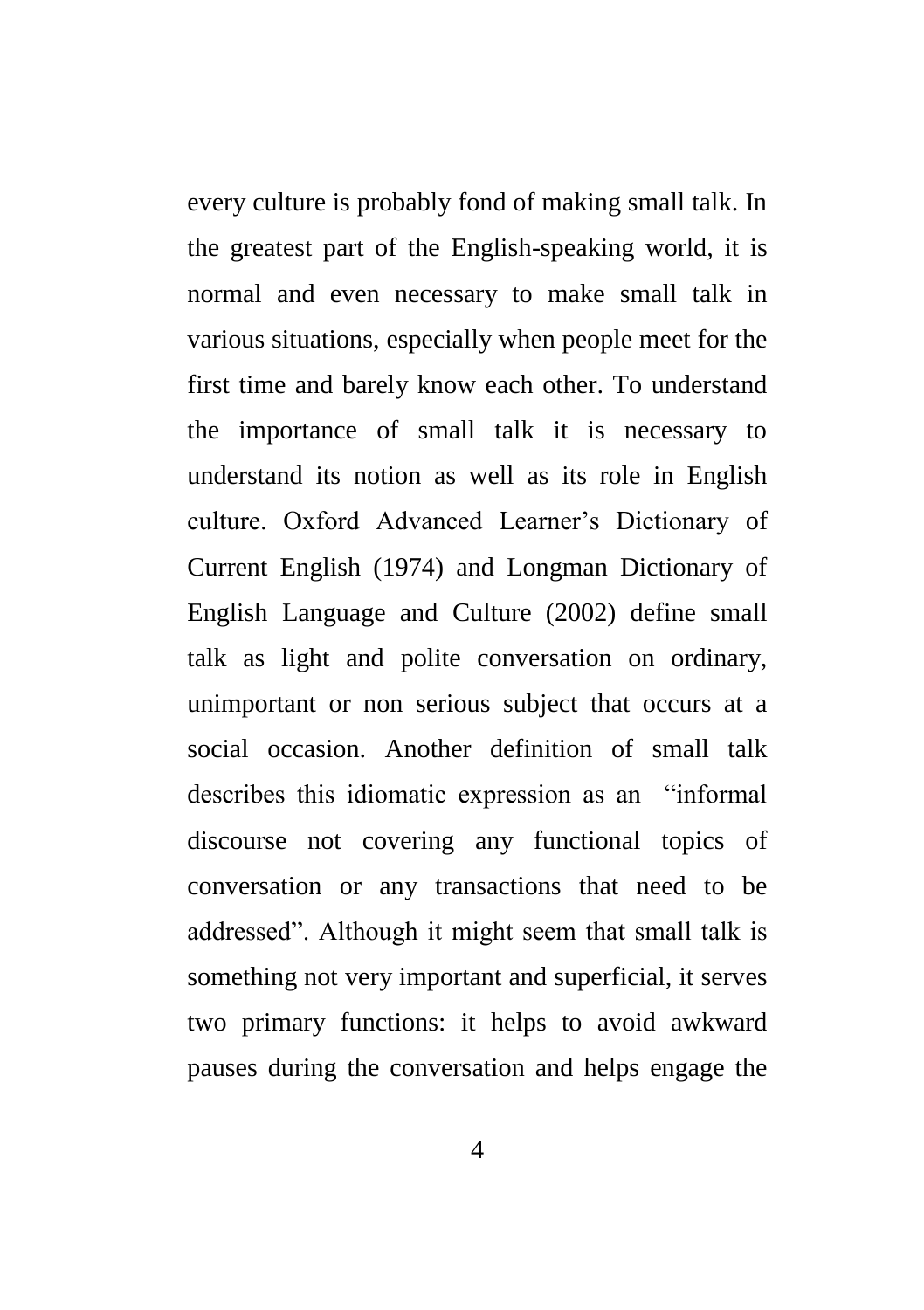other party in a deeper level of conversation as in many cultures silent moments between two people.

There are many techniques offered to build undergraduate students' speaking ability. Luk (2004) told about The Dynamics of Classroom Small Talk. This research illustrated how classroom small talk between a teacher and students constitutes a distinct interaction pattern which varies significantly from pedagogical discourse of an institutional nature such as the initiation/response/feedback (IRF) pattern described in previous literature. By presenting a piece of extended small talk in an ESL secondary classroom in Hong Kong and contrasting it with a piece of typical teacher-orchestrated institutional classroom talk, she showed how the teacher and students demonstrated more dynamic and less asymmetrical roles during small talk with clear evidence of active contributions to the exchange by the students in terms of topic setting, turn initiation, turn development, and negotiation of meaning. Features of the small talk resemble everyday social discourse.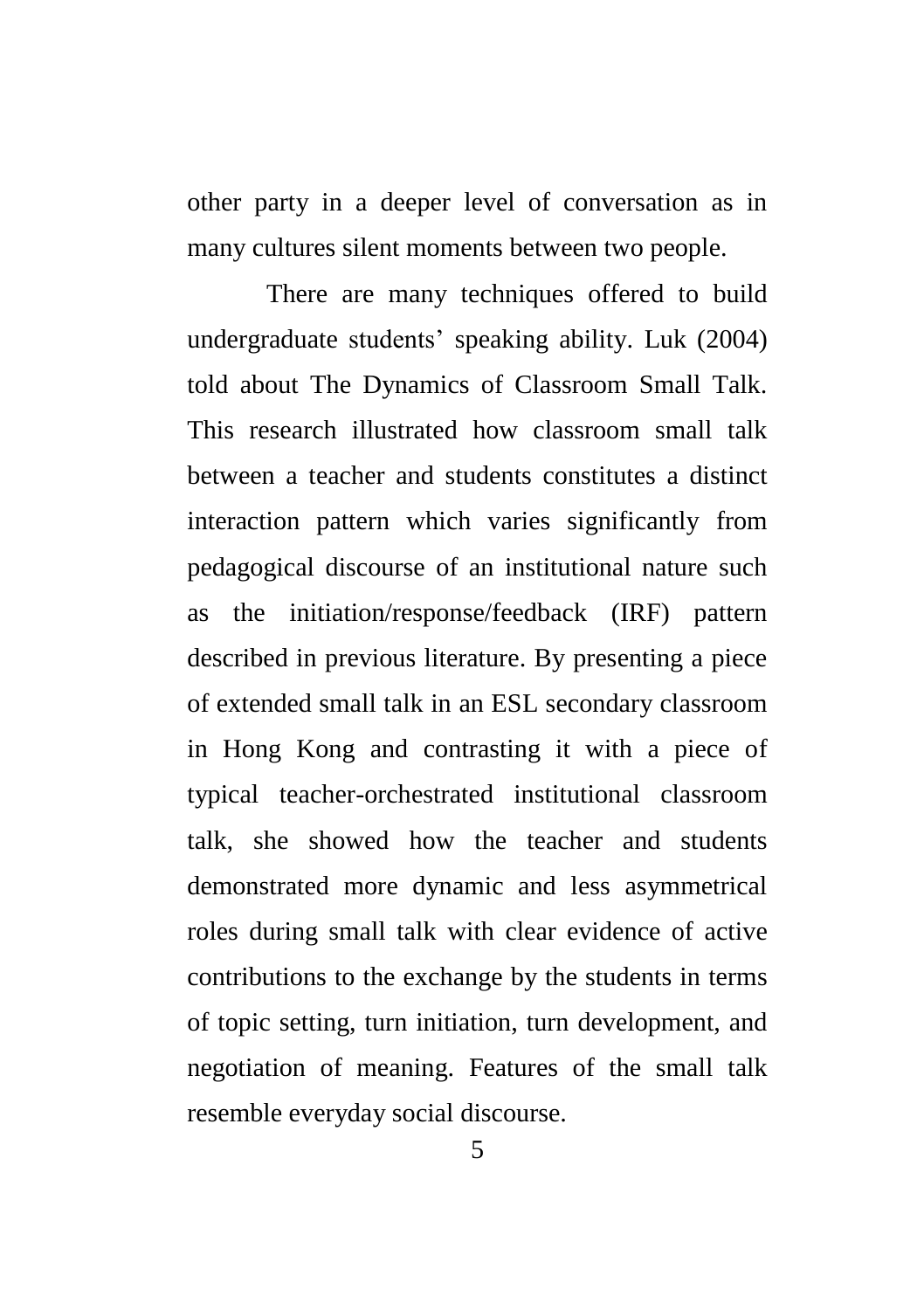James Hunter (2011) did the research about 'Small Talk': developing fluency, accuracy, and complexity in speaking. A major issue that continues to challenge language teachers is how to ensure that learners develop accuracy and complexity in their speaking, as well as fluency. Teachers know that too much corrective feedback (CF) can make learners reluctant to speak, while not enough may allow their errors to become entrenched. Furthermore, there is controversy over the effectiveness of recasts (the most common form of CF) in promoting acquisition. This article explores a methodology, 'Small Talk', which aims to resolve some of the tensions between the need to encourage truly communicative language use and the need to develop complexity and to bring focus on forms into the syllabus in ways that can be recognized as valid and relevant by both teachers and learners. It presents some preliminary research on the viability of this CF methodology premised on attention to, and arising from the needs of, the individual learner.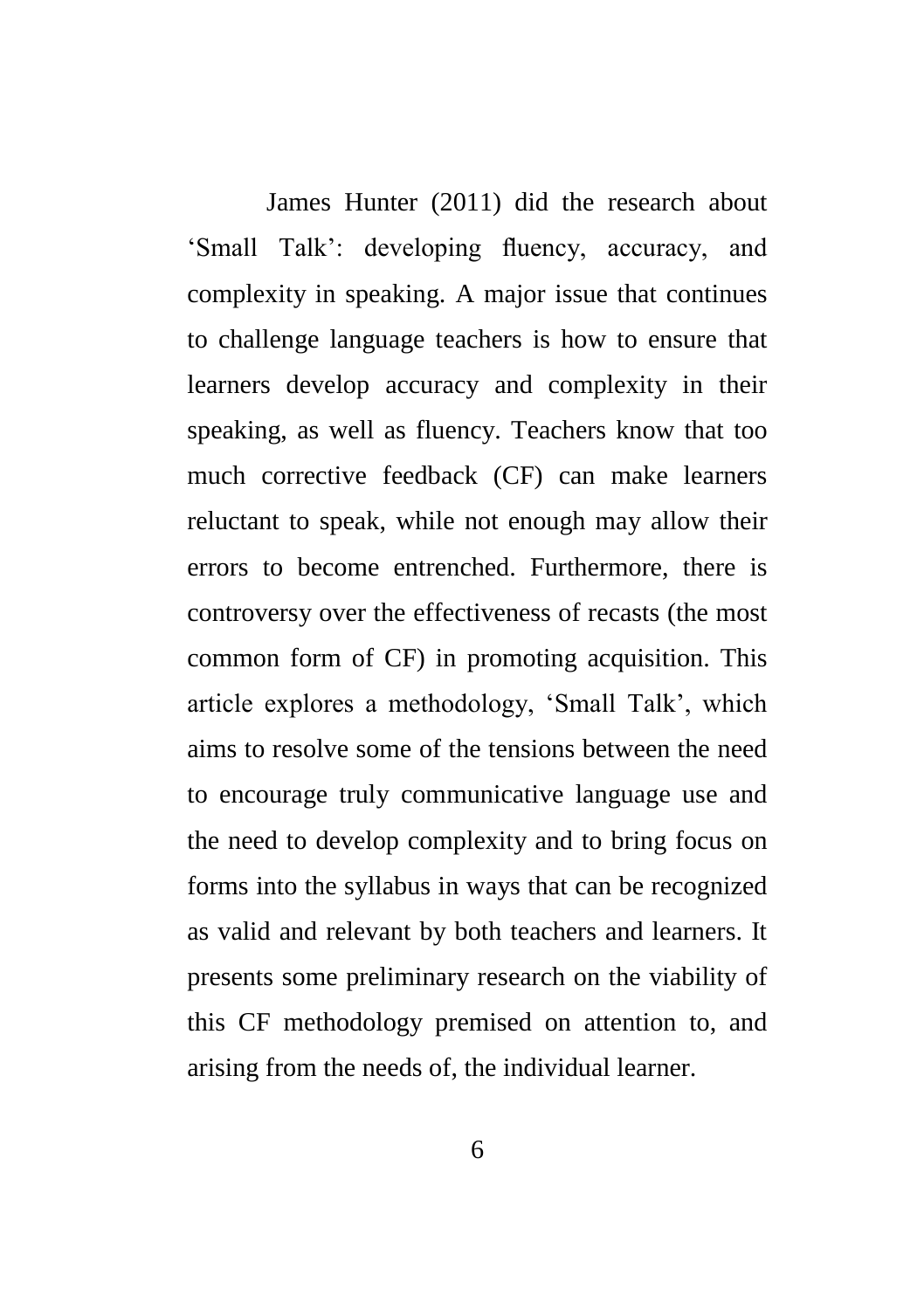Ivona Baranovskaja and Pavel Skorupa (2011) talked about some aspects of culture teaching in foreign language and ESP classes: cultural scripts and small talk. They presented the problem of teaching culture in the foreign language classes at all levels of education. The result showed cultural studies should not be separated from the language syllabus and foreign language learning should not be limited to formal learning of systems of sounds, words, and syntactic structures, but should also include learning the culture of the target language. Success in intercultural communication depends greatly on the understanding of a number of cultural features. The article emphasizes the importance of teaching and learning target culture, as well as introduces the analysis of cultural scripts and small talk in English.

All research above discussed the observation toward the use of small talk. There is no specific research, which investigates the effect of small talk on students' speaking ability. There is also no statistical data to clarify the impact of this technique if it is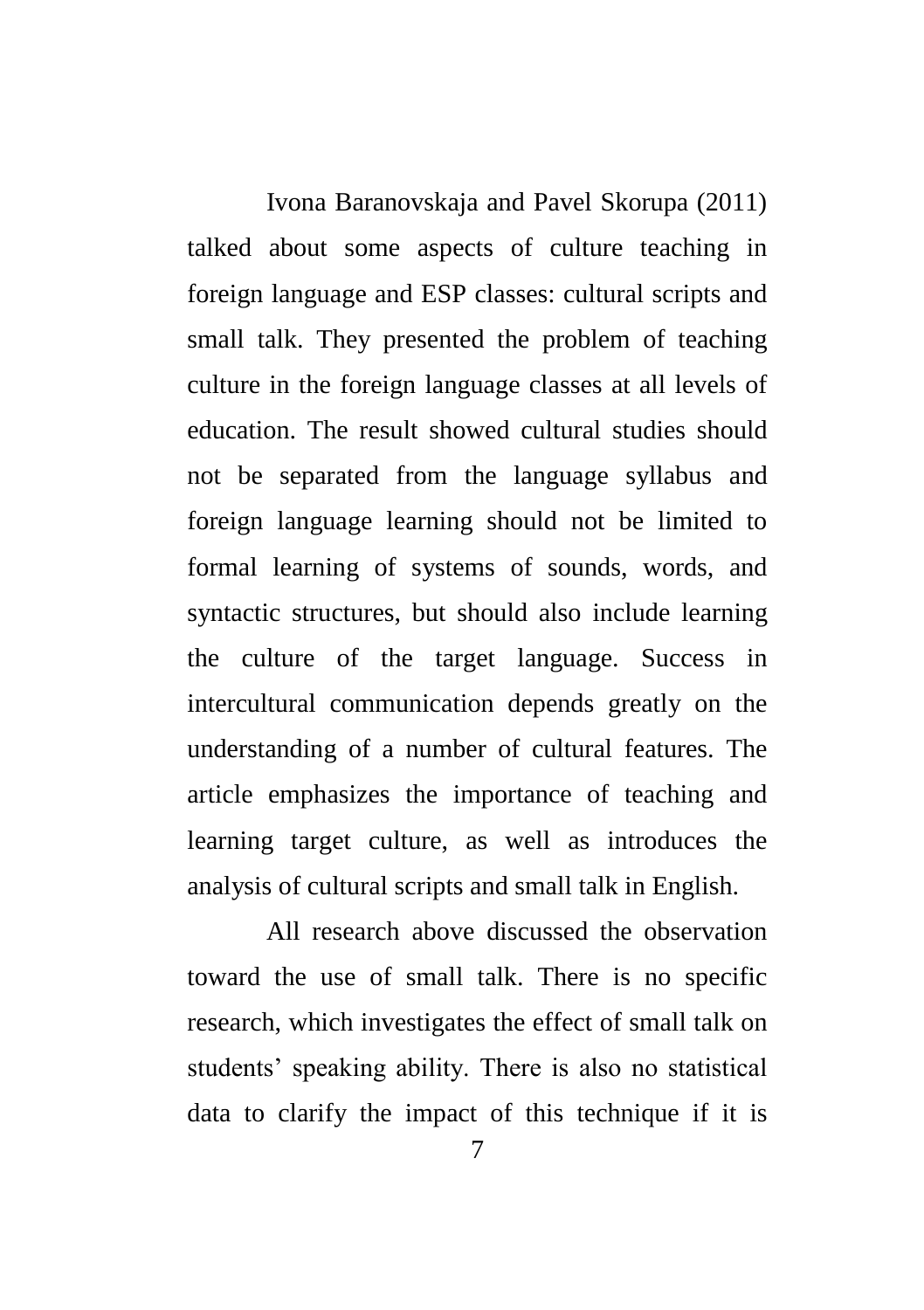deliberately designed for teaching purpose. Most of previous research focuses the discussion on analysis of small talk, which naturally occurs among teacher and students. Therefore, research on this topic is still in a critical area and need a further research.

Based on the above consideration, the present study tried to investigate the implementation of Small Talk strategy in speaking at Languages Development Center Class. It is because the using of Small talk for teaching speaking skill to the students are the main discussion and goal in this research. It is different with the previous study on speaking in terms of the method used and the level of the learners. It uses Small Talk to develop Undergraduate Students' Speaking ability. The subjects of the study were Students of Languages Development Center of IAIN Antasari Banjarmasin. They were chosen based on their ability in Speaking because they are in Acceleration Class and the researchers want to know the use of small talk strategy and the improvement of students' speaking ability in by using that strategy. The small talk, then, was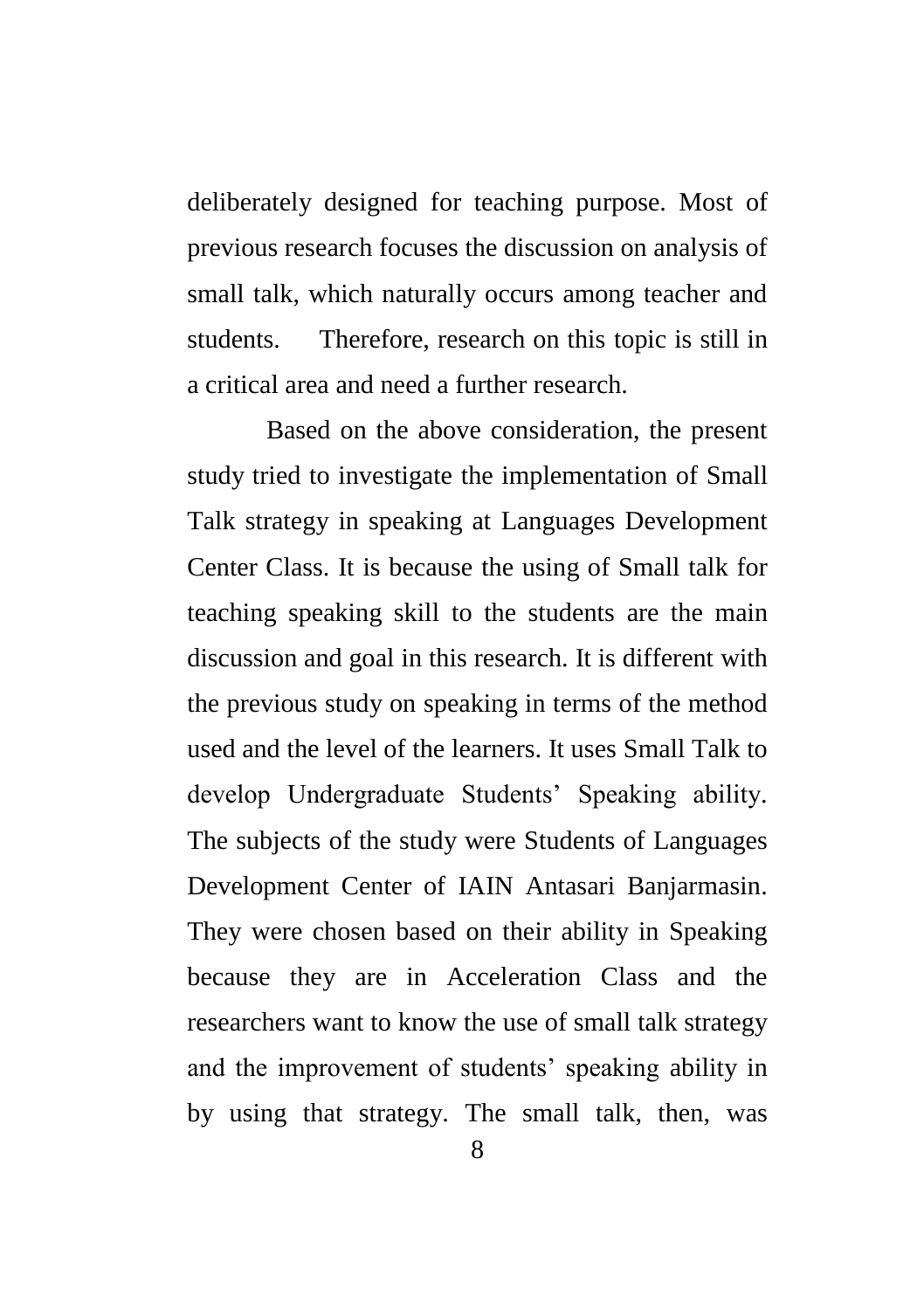implemented into the classroom together with conventional teaching of speaking to see whether or not the small talk significantly helps learners to improve their speaking ability. If the data gathered show that small talk can increase students' speaking ability, it will provide statistical evidence that this approach positively affects students' speaking ability. In contrast, if the data shows that this approach does not significantly help students to be more fluent speakers, it strengthens that conventional teaching of speaking is sufficient to train students' speaking skill.

## **B.Problem Statements**

Based on the background of study above, the main research question in this study is *"How does the lecturer use the Small Talk Strategy in Speaking at Languages Development Center Class to help students have better speaking ability?"*

Related to the research problem, the objective of this study is to know the implementation of Small Talk Strategy in Speaking at Languages Development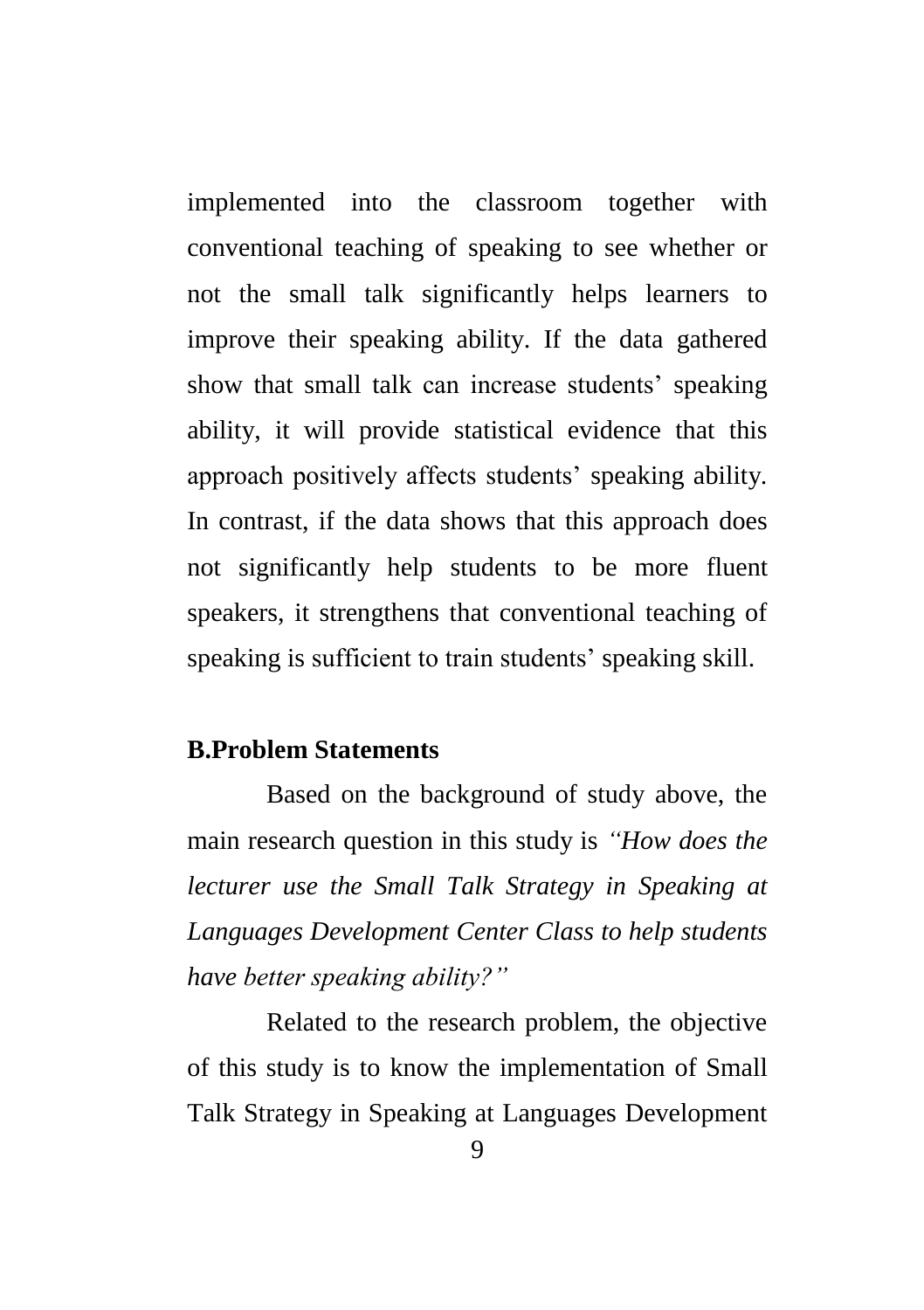Center Class to help students have better speaking ability.

### **C. Significance of Research**

The result of the research is expected to contribute to the development of knowledge, especially the teaching of speaking. It is expected to be useful for both teachers and researchers. Because there are only few studies on the effect of small talk on students' speaking ability on English as Foreign Language Context (EFL), this study is expected to be able to systematically examine and provide the information about implementation of the small activity promoting Indonesian undergraduate speaking ability. Since Indonesia has different learning and teaching environment for the teaching of English as a foreign language, this study will give valuable data whether or not the activity is effective to be implemented in our classroom as those were reported in the previous studies.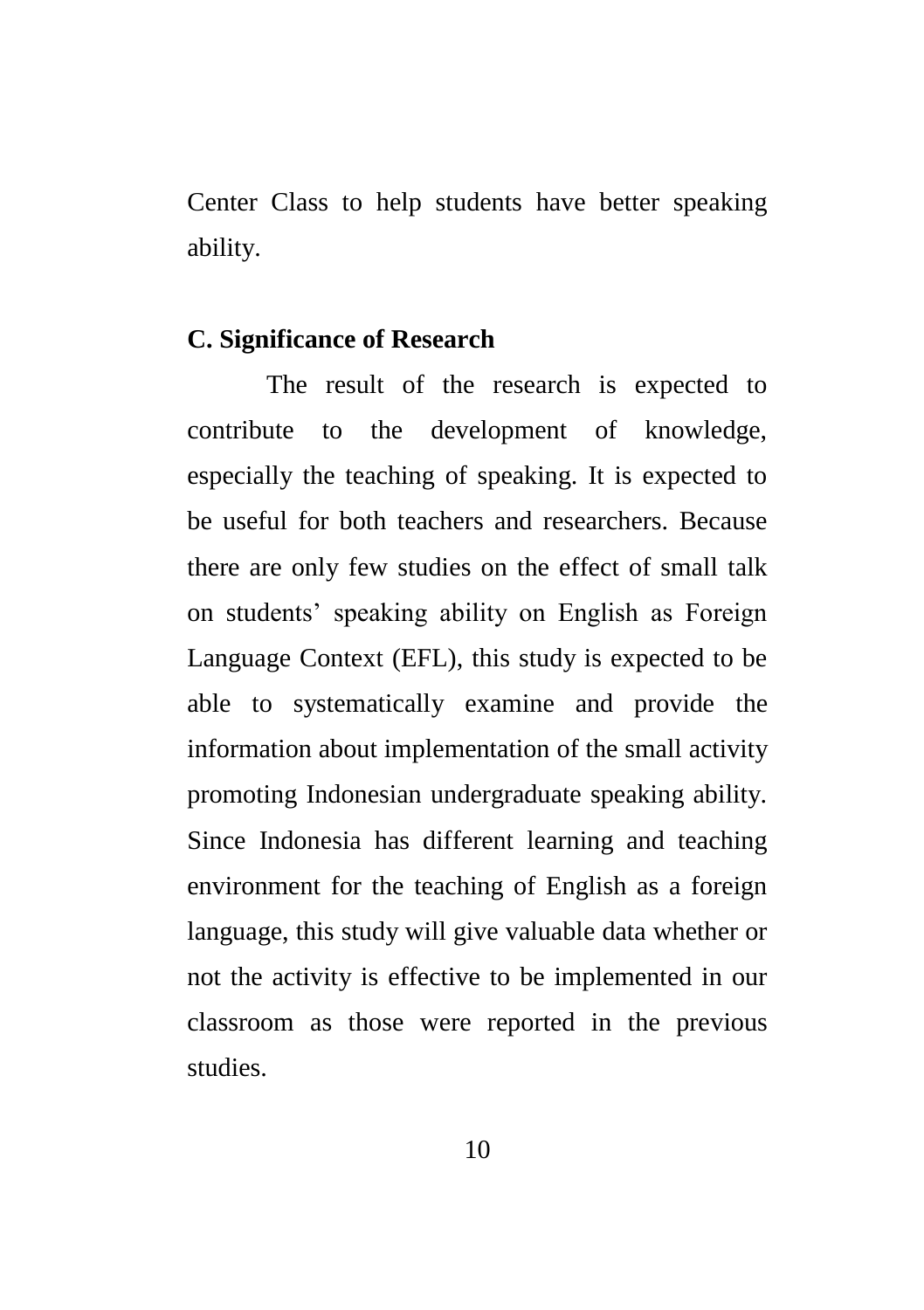### **D. Definition of Key Terms**

The following key terms are defined to clearly describe important variables measured in this study.

Small Talk refers a strategy used to promote students speaking abilities by asking them to speak for about ten minutes with their partners. During the ten minutes, students are asked to change their partner every three minutes. After that, some pairs will be chosen randomly to retell in front of the class about what they have talked.

Speaking ability refers to students' ability to speak English with good fluency, accuracy, and comprehensibility.

#### **E. Theoretical Framework**

### **1. The Teaching of Speaking**

Speaking is "the process of building and sharing meaning through the use of verbal and nonverbal symbols, in a variety of contexts" (Chaney, 1998, p. 13) Speaking is an interactive process of constructing meaning that involves producing and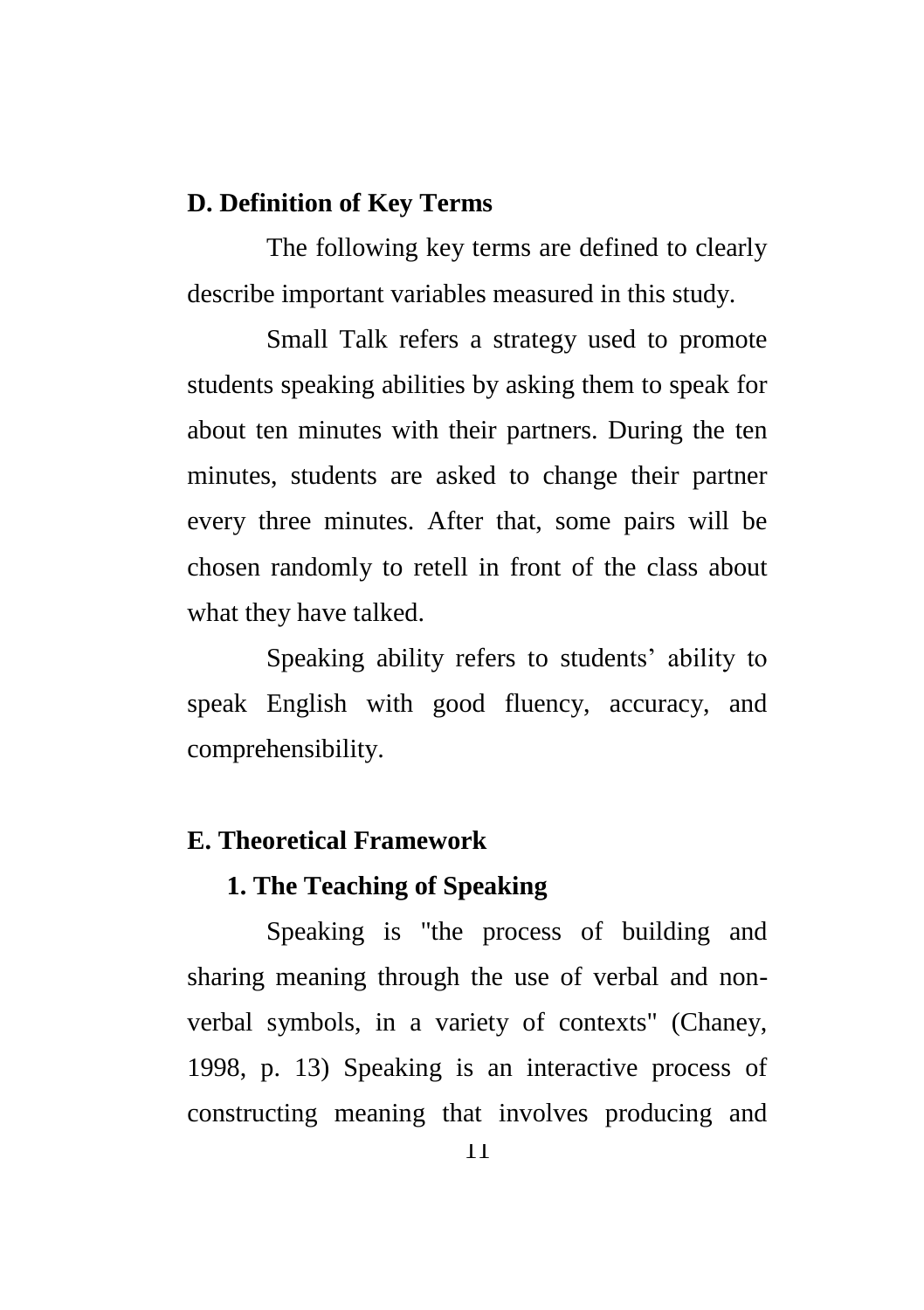receiving and processing information (Brown, 1994; Burns & Joyce, 1997). Speaking is a crucial part of second language learning and teaching. Despite its importance, for many years, teaching speaking has been undervalued and English language teachers have continued to teach speaking just as a repetition of drills or memorization of dialogues. However, today's world requires that the goal of teaching speaking should improve students' communicative skills, because, only in that way, students can express themselves and learn how to follow the social and cultural rules appropriate in each communicative circumstance. Therefore, recent pedagogical research on teaching students conversation has provided some parameters for developing objectives and techniques.

Speaking practice provide students with opportunities for practicing specific speaking skills. Students improve their formal speech when teachers provide insights on how to organize their ideas for presentation. Students can give better speeches when they can organize their presentation in a variety of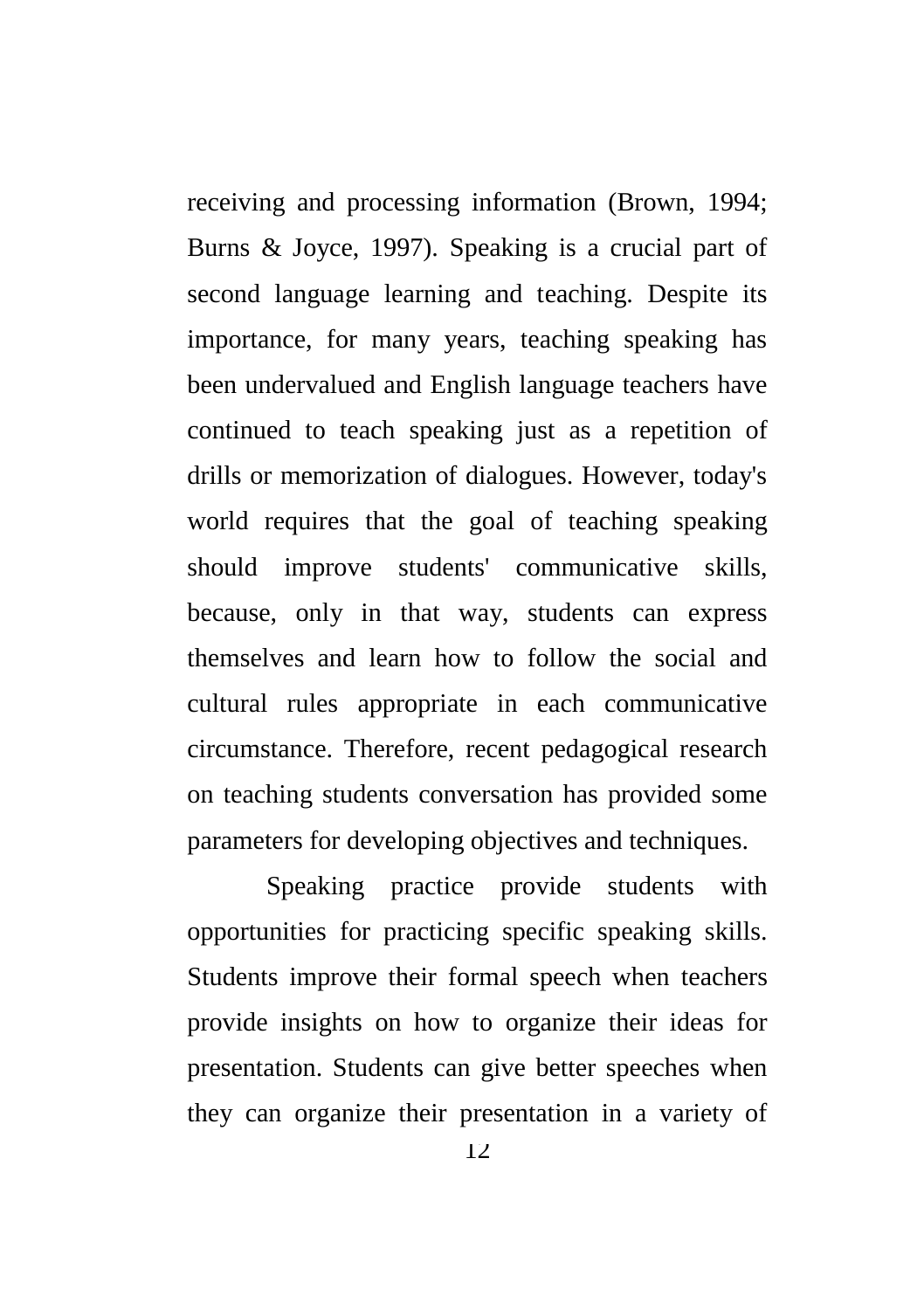different ways, including sequentially, chronologically and thematically. They need practice in organizing their speech around problems and solutions, causes and results, and similarities and differences. After deciding about the best means of organization, they can practice speeches with another student or with the whole class. Teachers can also help students adapt their speeches and informal talks so as to correspond to the intended audience, the information to be communicated, and the circumstances of the occasion at which they will speak. The teachers can illustrate how well-known speakers have adapted their presentations in ways to suit these different circumstances. Teachers can enable learners to present ideas to individual peers, peer groups and entire classes of students. They can learn to speak on a subject of their own choosing or on teacher assigned topics. Preparing for debates and participating in them help students to see both sides of various issues. Students also benefit from interviewing others and from participation in dramatic presentations. Students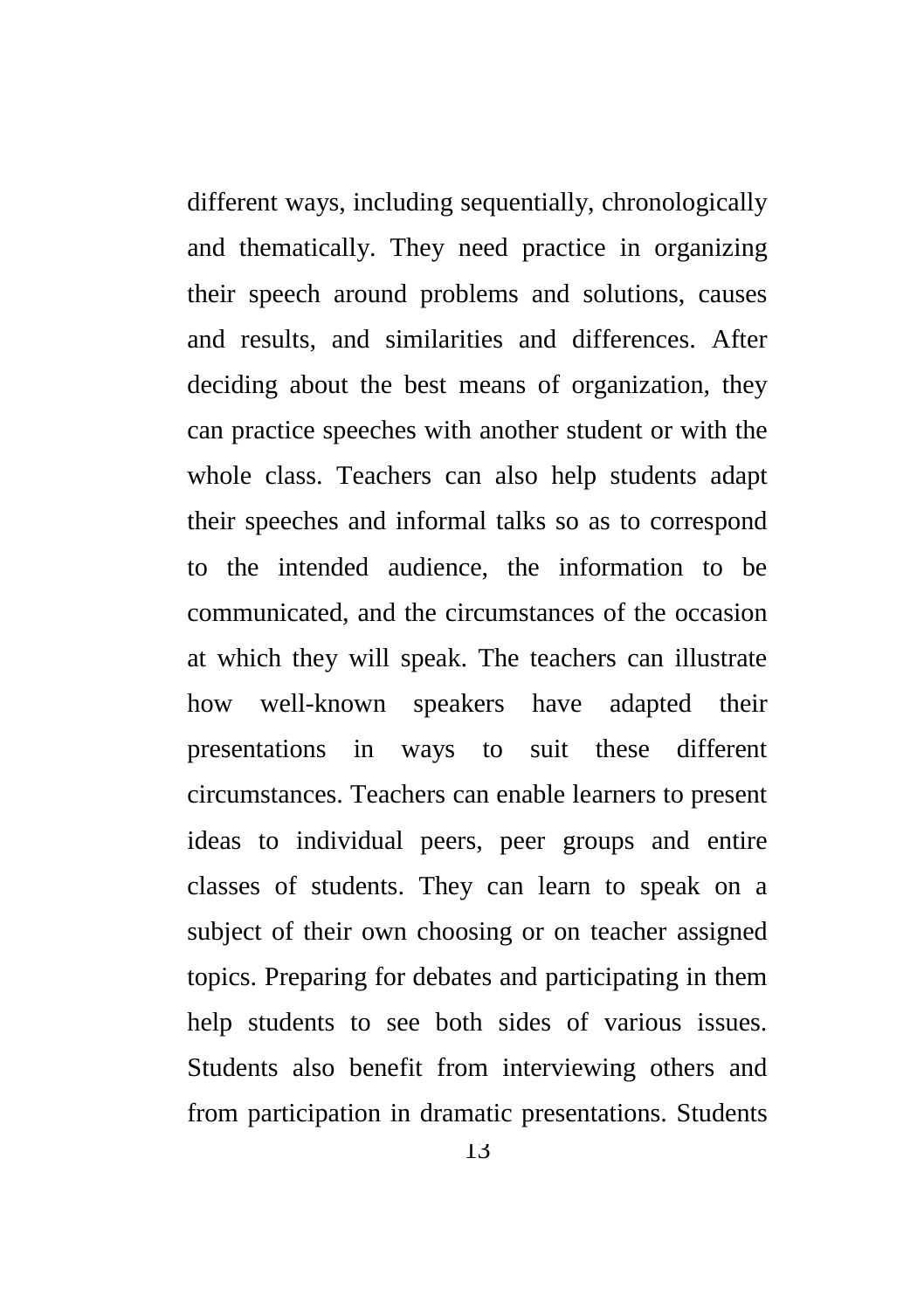may enjoy speaking about their personal experiences. When given this opportunity, they can benefit from instruction in the elements of good story-telling. Both teachers and students can provide suggestions for students' speeches. In constructively criticizing others, learners can learn to apply criteria for good speech and employ tactful social skills. In doing so, they can increase and improve their own speaking skills. Students can also learn speaking and social skills by suggesting possible improvements to one another's practice speeches. Positive experiences in speaking can lead to greater skills and confidence in speaking in front of larger groups.

Learners need to know how speakers differ from one another and how particular circumstances call for different forms of speech. They can learn how speaking styles affect listeners. Thus, the rate at which they speak, the volume and the precision of pronunciation may differ substantially from one situation to another. It is useful for students to know that speech should differ in formality, such as when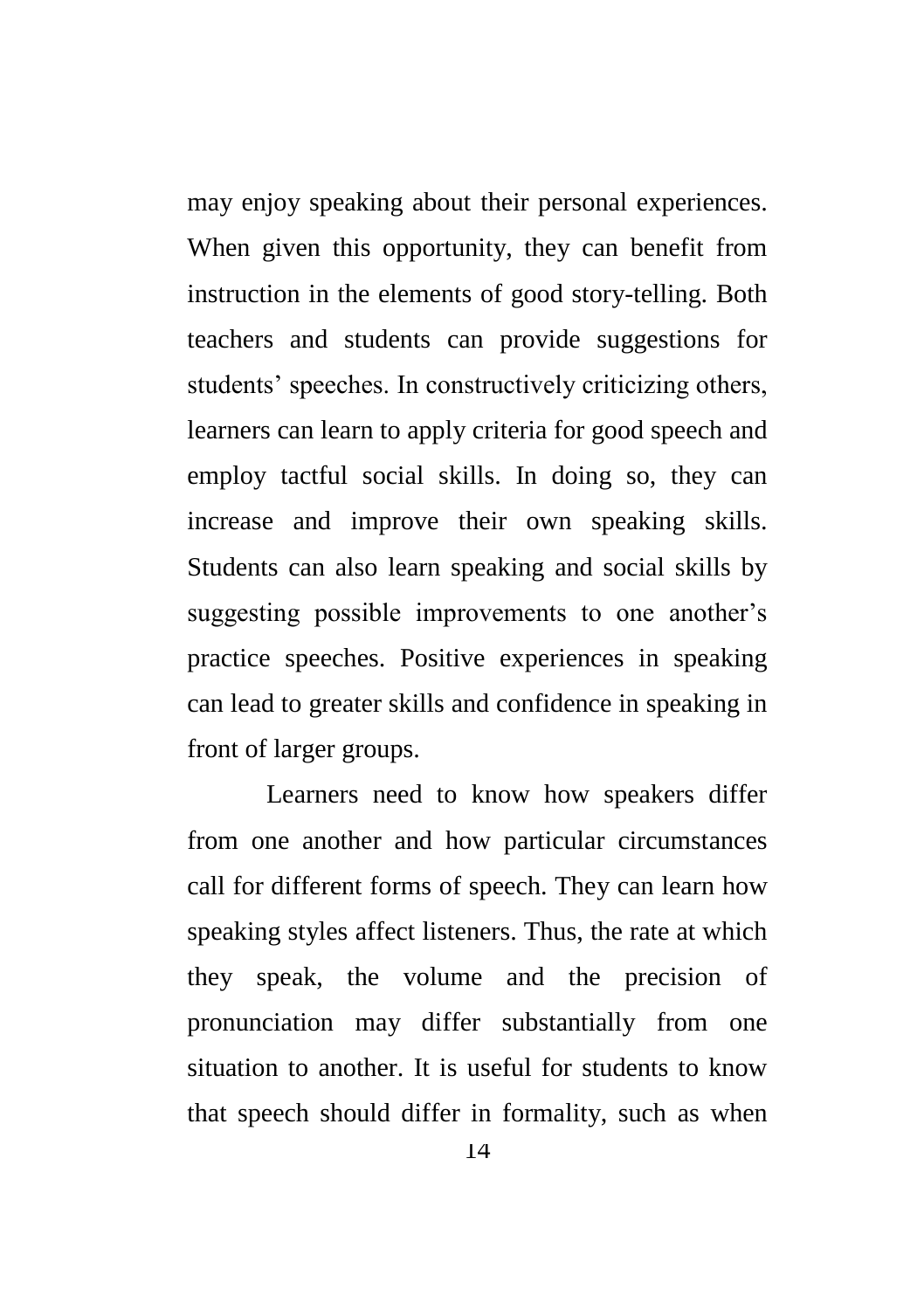speaking to a judge, a teacher, a parent or a playmate. They may also benefit from learning about the differences among various dialects. The subjects in the curriculum and examples from the media may provide occasions for different forms of speech. Oral presentations can be derived from poems, stories, newspaper and magazine articles, as well as scientific reports. Dramatic acting and watching skits and plays may provide the richest opportunity to see how character and circumstance affect speech.

Speaking English is the main goal of many adult learners. Their personalities play a large role in determining how quickly and how correctly they will accomplish this goal. Those who are risk-takers unafraid of making mistakes will generally be more talkative, but with many errors that could become hard to break habits. Conservative, shy students may take a long time to speak confidently, but when they do, their English often contains fewer errors and they will be proud of their English ability. It's a matter of quantity vs. quality, and neither approach is wrong so how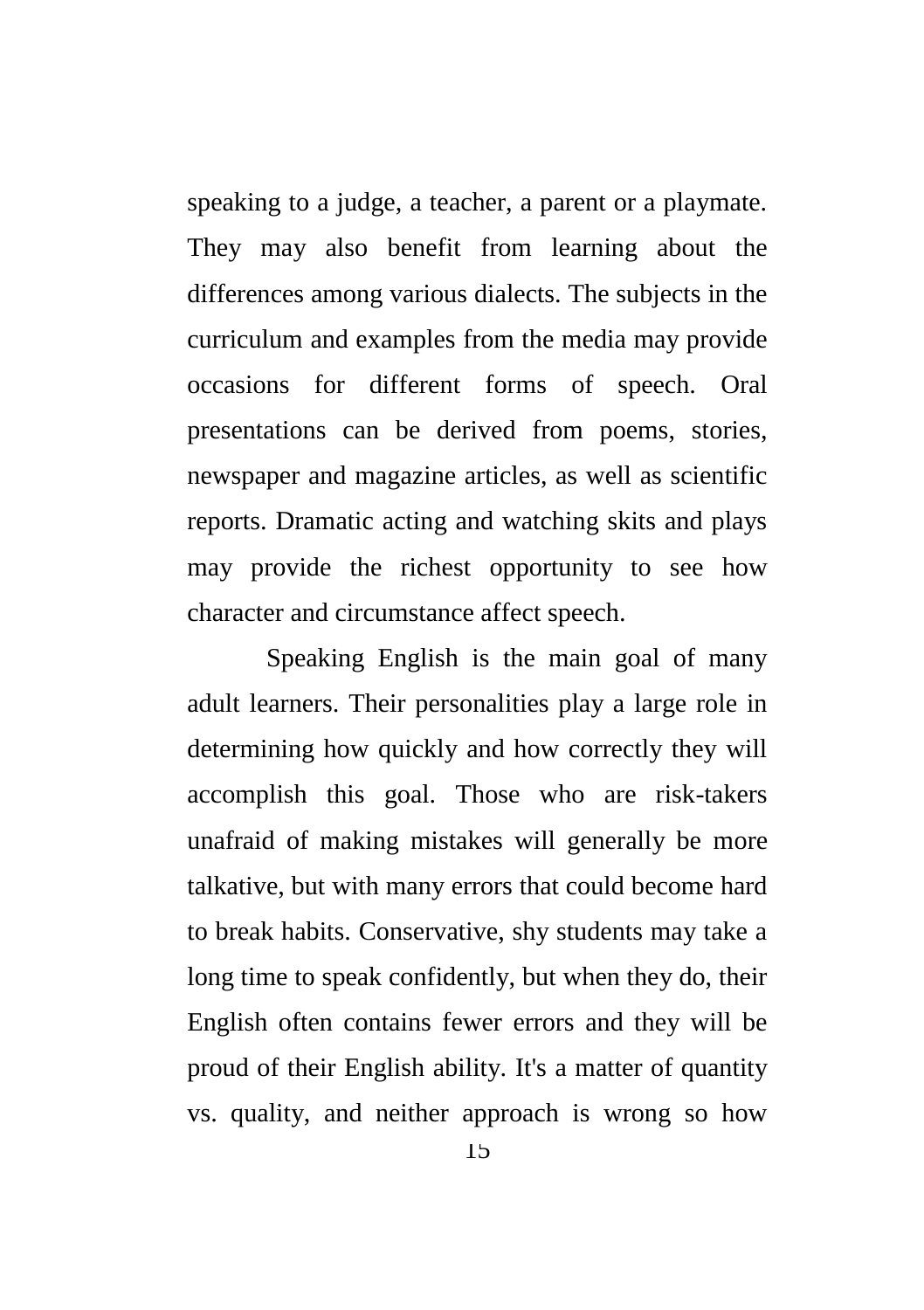shall we prioritize the two clearly important speaker goals of accurate(clear, articulate, grammatically and phonologically correct)language and fluent(flowing, natural)language? However, if the aim of speaking is communication and that does not require perfect English, then it makes sense to encourage quantity in your classroom. Break the silence and get students communicating with whatever English they can use correct or not and selectively address errors.

## **B. Activities for Teaching Speaking in EFL Context**

Children, adolescents and adults sometimes fear the challenge of sustained, formal speaking before large groups. Teachers can help reduce unrealistic fears by pointing out how common they are among people and what to do about them. They can also help to reduce such fears by maintaining a friendly atmosphere in the class and providing opportunities for students to practice alone or with one other student and then before increasingly larger groups. Thus,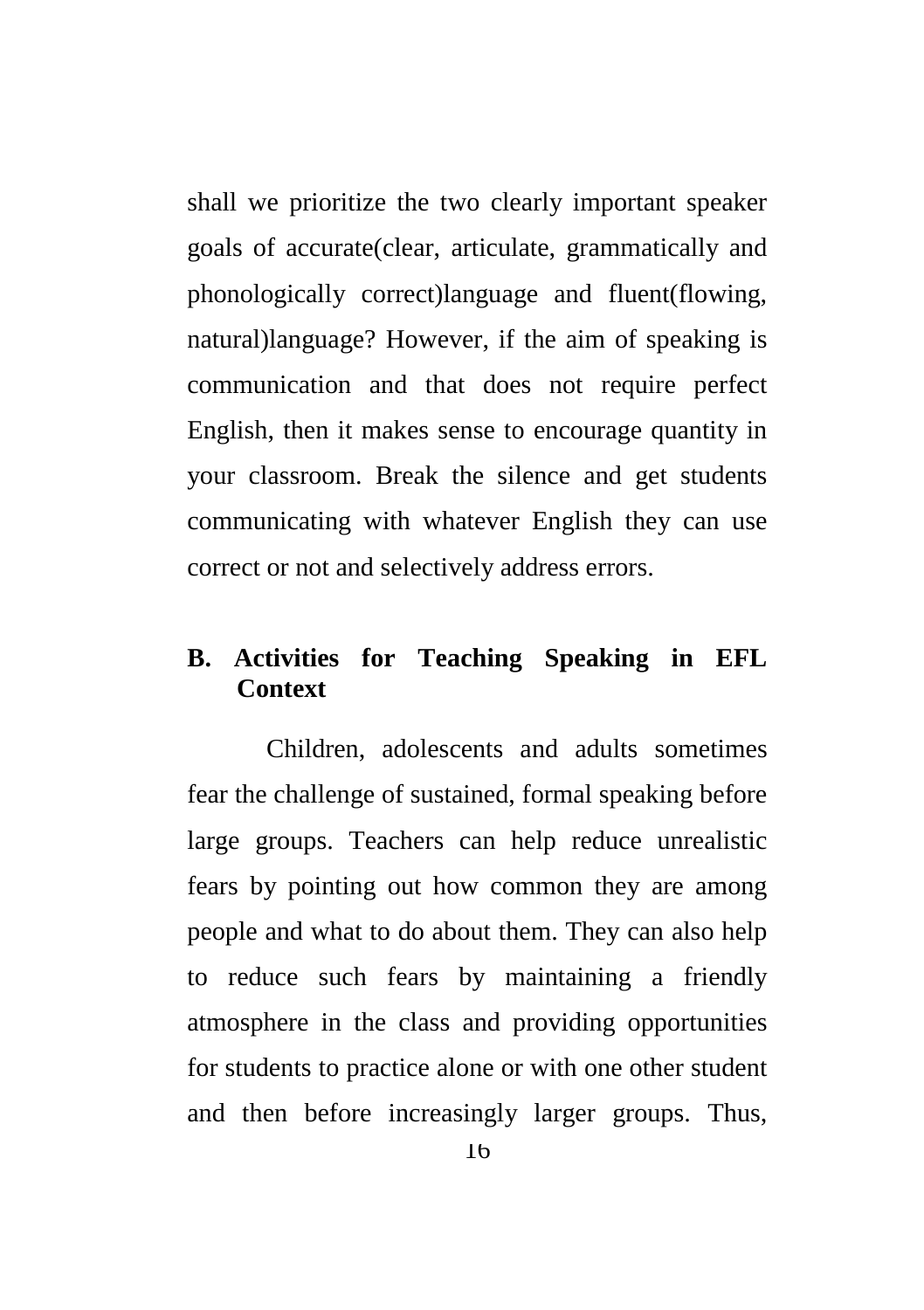students can practice speaking in front of their peers who face the same situation. Students can practice presenting information, answering questions and holding group discussions. Frequent classroom presentations and discussions enable teachers to diagnose and remedy problems. Students can benefit from learning by setting themselves presentation goals and assessing their own progress. Observing proficient speakers can help students to set such goals. Practicing oral presentation in these ways can lessen students' anxieties while, at the same time, helping them to learn the subject matter of the lesson. Students are less likely to be fearful and anxious and more likely to do well if they are well prepared. Preparedness can be enhanced by in-depth mastery of the subject matter, appropriate organization and rehearsing the presentation.

As in adult life, students can share with one another knowledge and ideas that help solve problems. Small groups working together within a class can help students communicate meaningful ideas to each other.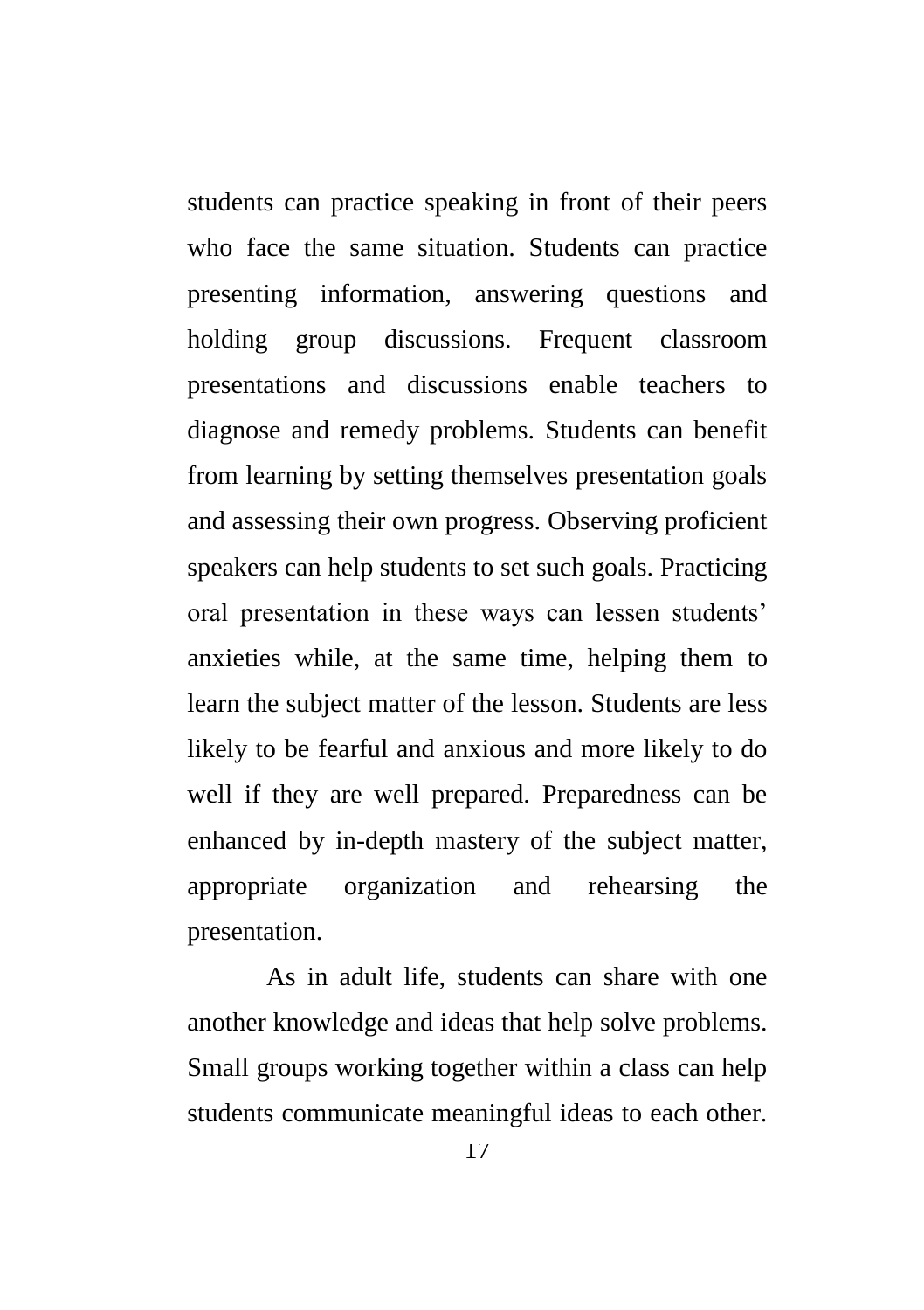It is sometimes helpful to allow students within a group to conduct individual research, but require the group to make use of all the individually collected elements to write or present a report that depends on each individual's contribution. In this way, students can simultaneously be taught subject matter, research and presentation skills, and how to work well with others. They may also discover unexpected but valuable connections between various aspects of a topic. Working together in twos, threes or larger groups can facilitate more frequent and insightful communications. In a class of thirty, for example, a student might be expected to speak only one-thirtieth of the time. In a group of two students, a student might speak for half of the time and listen for half of the time and both the speaking and the listening can be concentrated on what the students need to know or desire to investigate. None of this is to say that teachers should play a passive role. Rather, they can explain what is expected and show correct and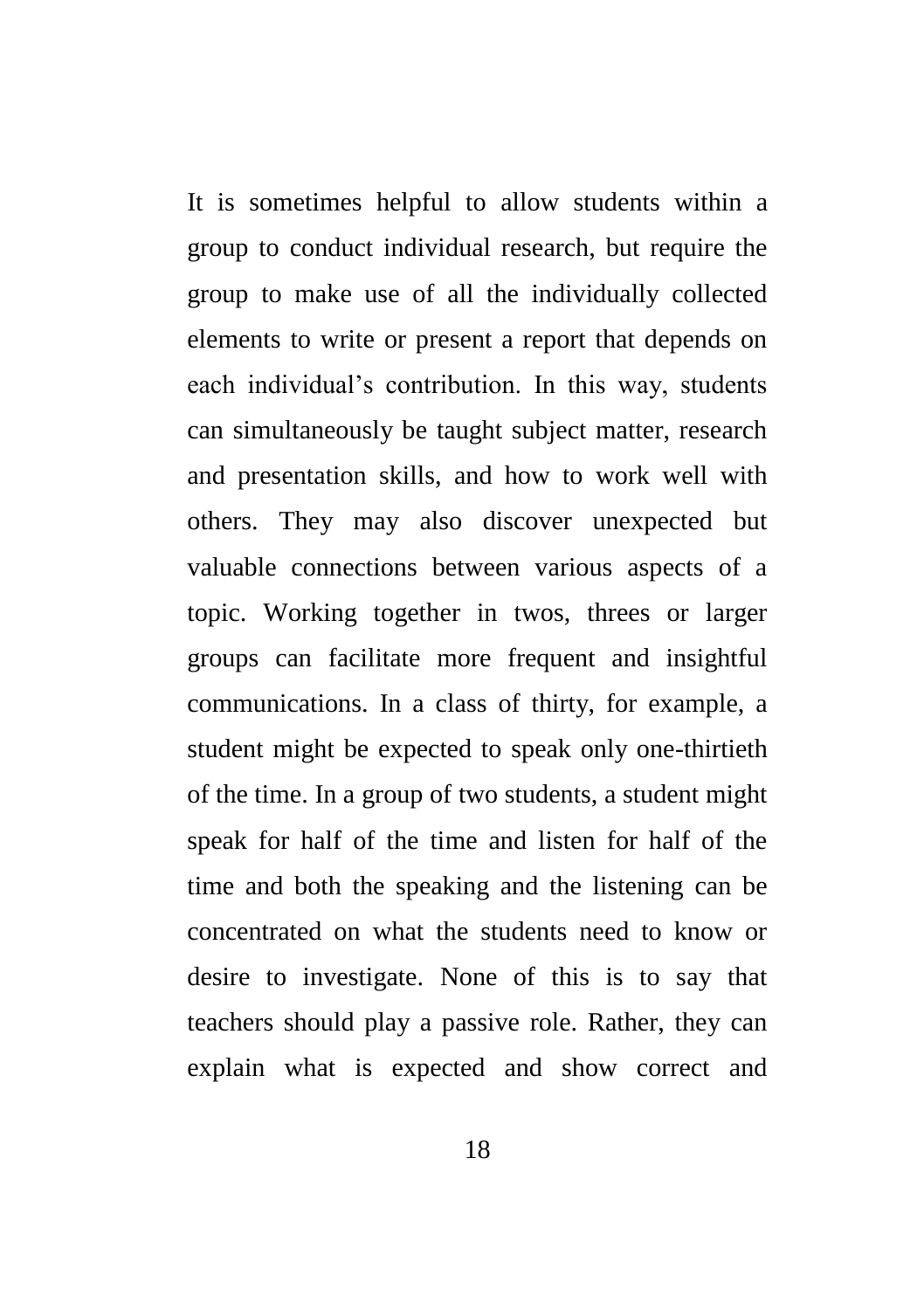incorrect examples. With practice, students can correct one another and themselves.

## **C. Small Talk as an Activity for Teaching Speaking 1. Definition of Small Talk**

Small talk refers to communication that primarily serves the purpose of social interaction. Small talk consists of short exchanges that usually begin with a greeting, move to back and forth exchange on non-controversial topics such as the weekend, the weather, work, school, etc., and then often conclude with a fixed expression such as *See you later*. Such interactions are at times almost formulaic and often do not result in a real conversation. They serve to create a positive atmosphere and to create a comfort zone between people who might be total strangers. While seemingly a trivial aspect of speaking, small talk plays a very important role in social interaction.

Skills involved in mastering small talk include:

a. Acquiring fixed expressions and routines used in small talk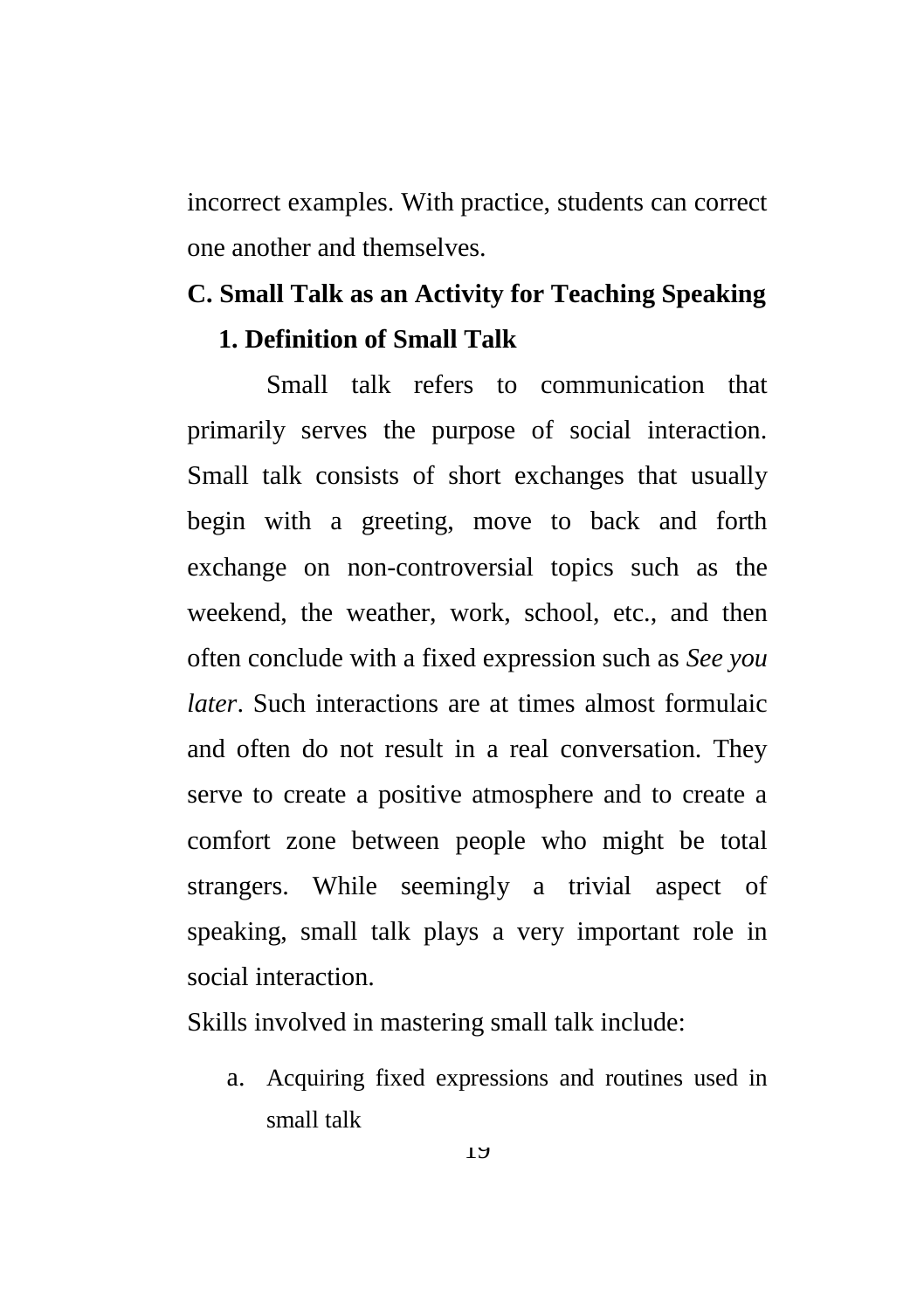- b. Using formal or casual speech depending on the situation
- c. Developing fluency is making small talk around predictable topics
- d. Using opening and closing strategies
- **e.** Using back-channeling

**Back-channeling** involves the use of expressions such as *Really?,Mmm, Is that right?, Yeah,* etc., and very commonly short rhetorical questions such as *Do you? Are you? Did you?*. The use of expressions that show exaggeration such as *Way out, Awesome, Fantastic* is usually a sign that the two participants are friends.

**Echo responses** are another type of back-channeling and involve echoing something the speaker said. Ways of teaching small talk include:

**Modeling and creating**: students study examples of small talk exchanges and create similar exchanges on the same topic.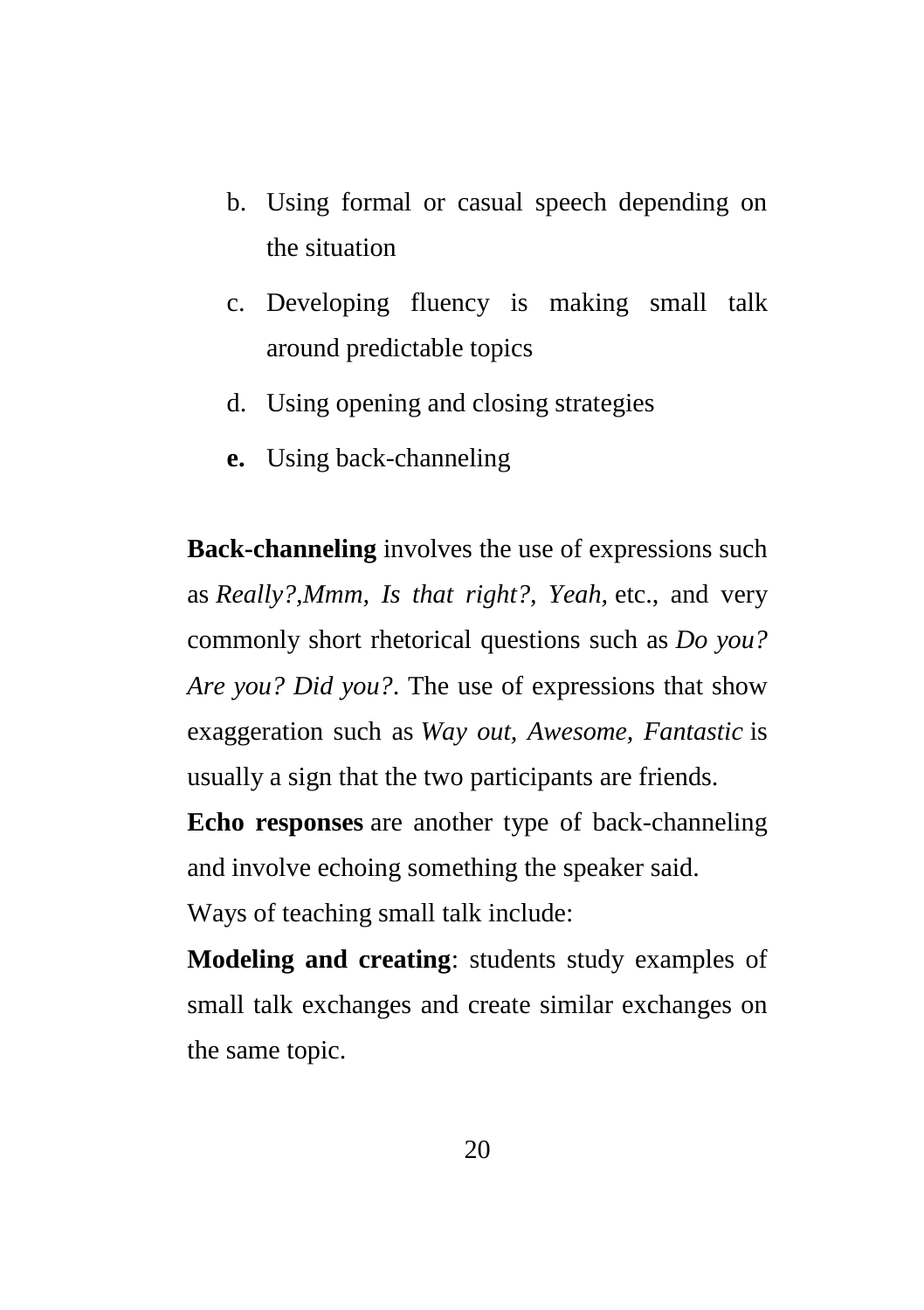For example a lesson can start by giving students a model of a small-talk exchange,

Like many interactions of this kind, the exchange opens with a friendly greeting, moves towards small talk, and then closes with an exchange of greetings. The teacher provides worksheets in which the students identify the different sections of the conversation and the discourse functions and practice writing their own dialogs using the same discourse features. They later enact role-plays to further practice the appropriate sequence in a small talk exchange.

Other activities to practice small talk are:

- **a. Class mingles**: each student has one or two topics on a card. The class mingle, students greet, introduce their topic, make small talk for one or two exchanges, close the conversation, and move on to a different student.
- b. **Question sheets**: students have a worksheet with 10 different small talk questions. They move around the class and take turns asking and responding to their exchange in small talk format.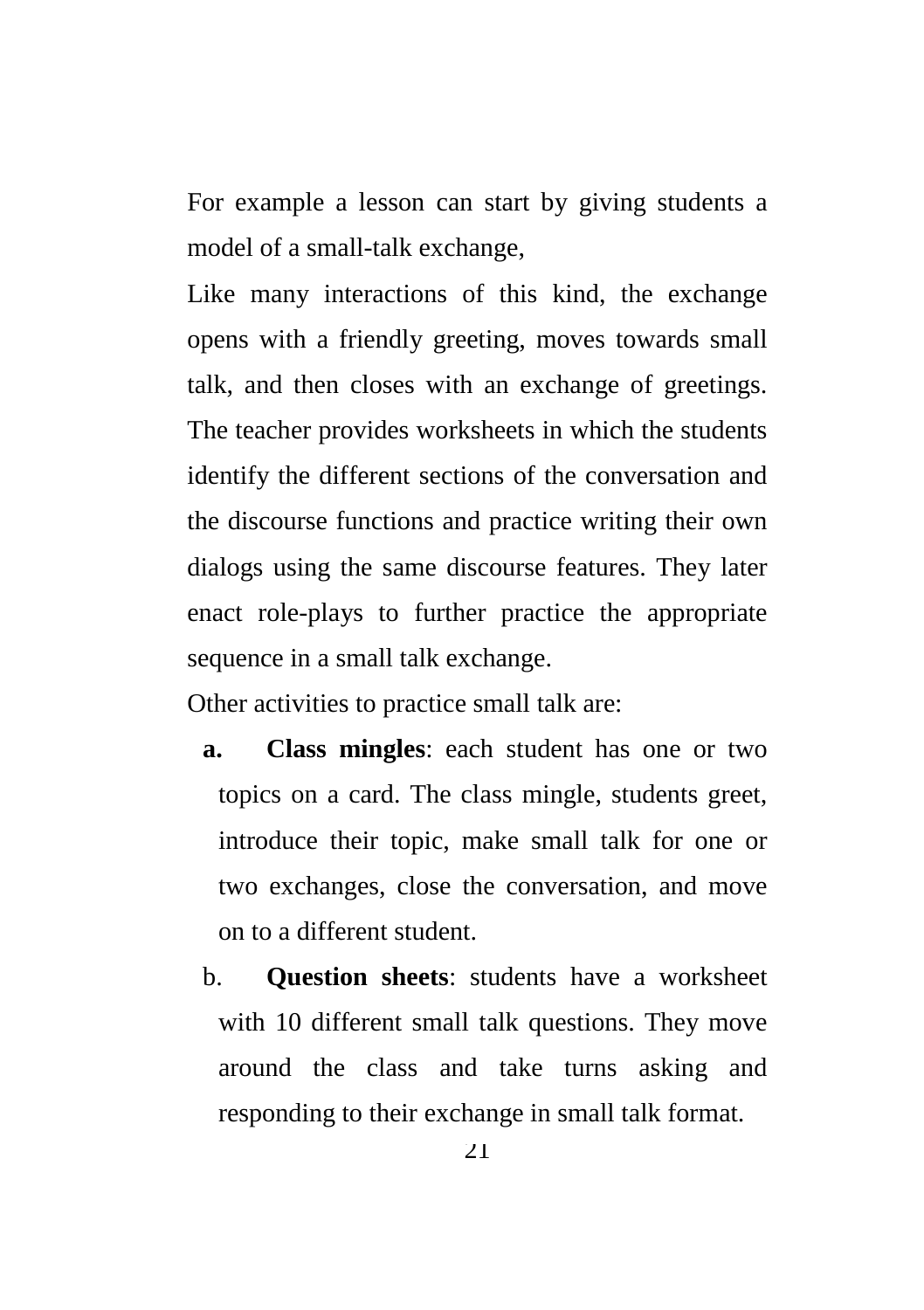### **E. Research Method**

The present research attempts to know the implementation of small talk strategy in speaking at Languages Development Center class. A descriptive study design is employed. The variable measured in this research was speaking ability which encompasses students' fluency, accuracy, and comprehensibility. The result of the posttest, then, was computed to see the implementation of that strategy.

This research is also conducted by collecting the data through the use of questionnaires to describe various aspects of population in which participants are asked to answer certain questions.

The writer used descriptive method because they want to count the score of every student which is gotten from the implementation of small talk strategy, which the scale of the number is one to five. The data then interpret based on the mean score and percentage by the writer words. This method is used to describe students' responses on the use of strategy.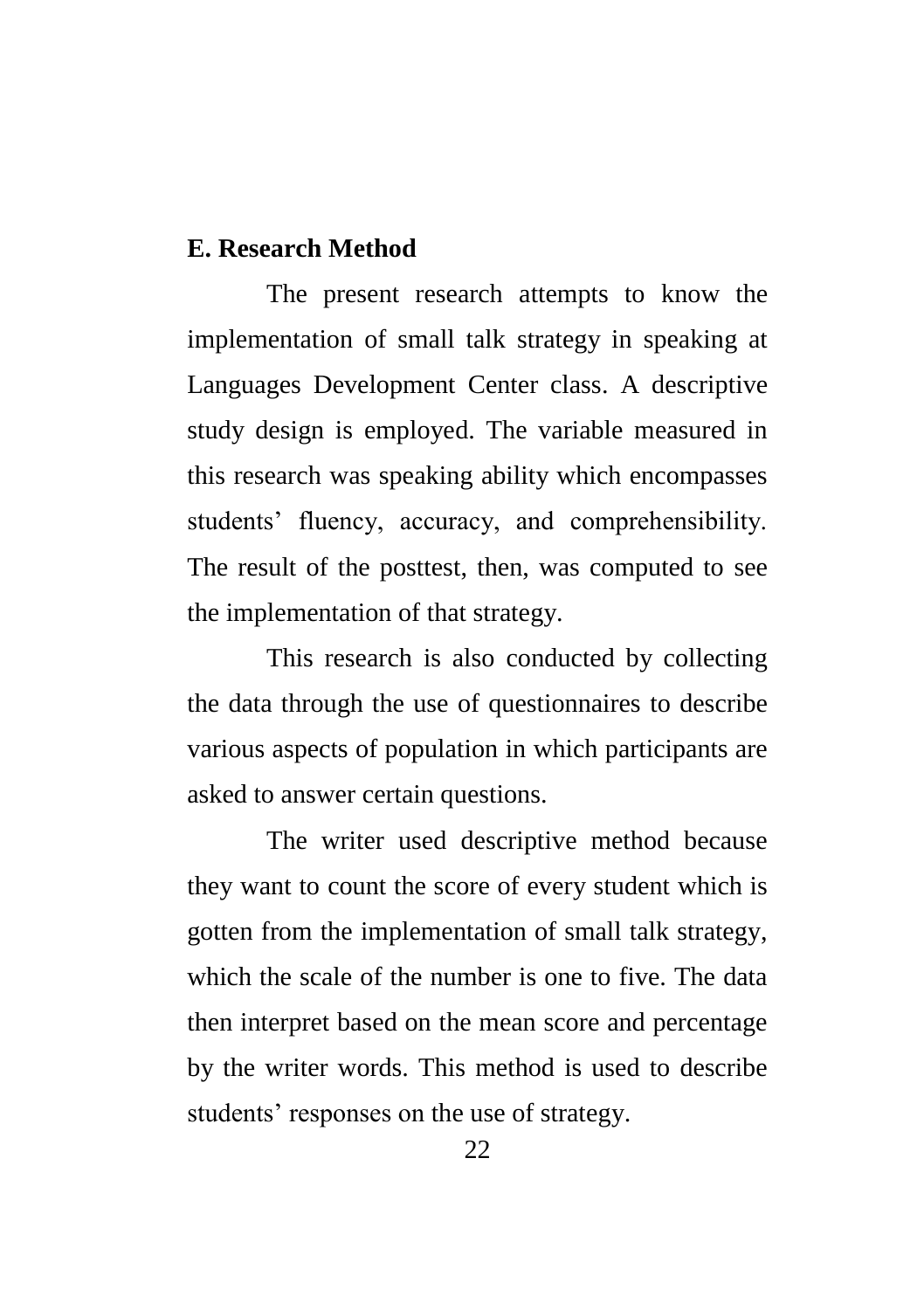Babbie (2010) argues that Quantitative methods emphasize on objective measurements and numerical analysis of data collected through polls, questionnaires or surveys. Quantitative research focuses on gathering numerical data and generalizing it across groups of people.

He also states that Quantitative research designs are either descriptive (subjects usually measured once) or experimental (subjects measured before and after a treatment). A descriptive study establishes only associations between variables. An experiment establishes causality.

While the use of qualitative method because the writers will analyze and infer the data narratively with the writers' words. This method used to describe lecturers' ways in implementing the small talk strategy which is analyzed from students' comments and result of students' responses in the questionnaire, and also interview to ensure students comment.

Students got a chance to practice their speaking using small talk strategy in every first fifteen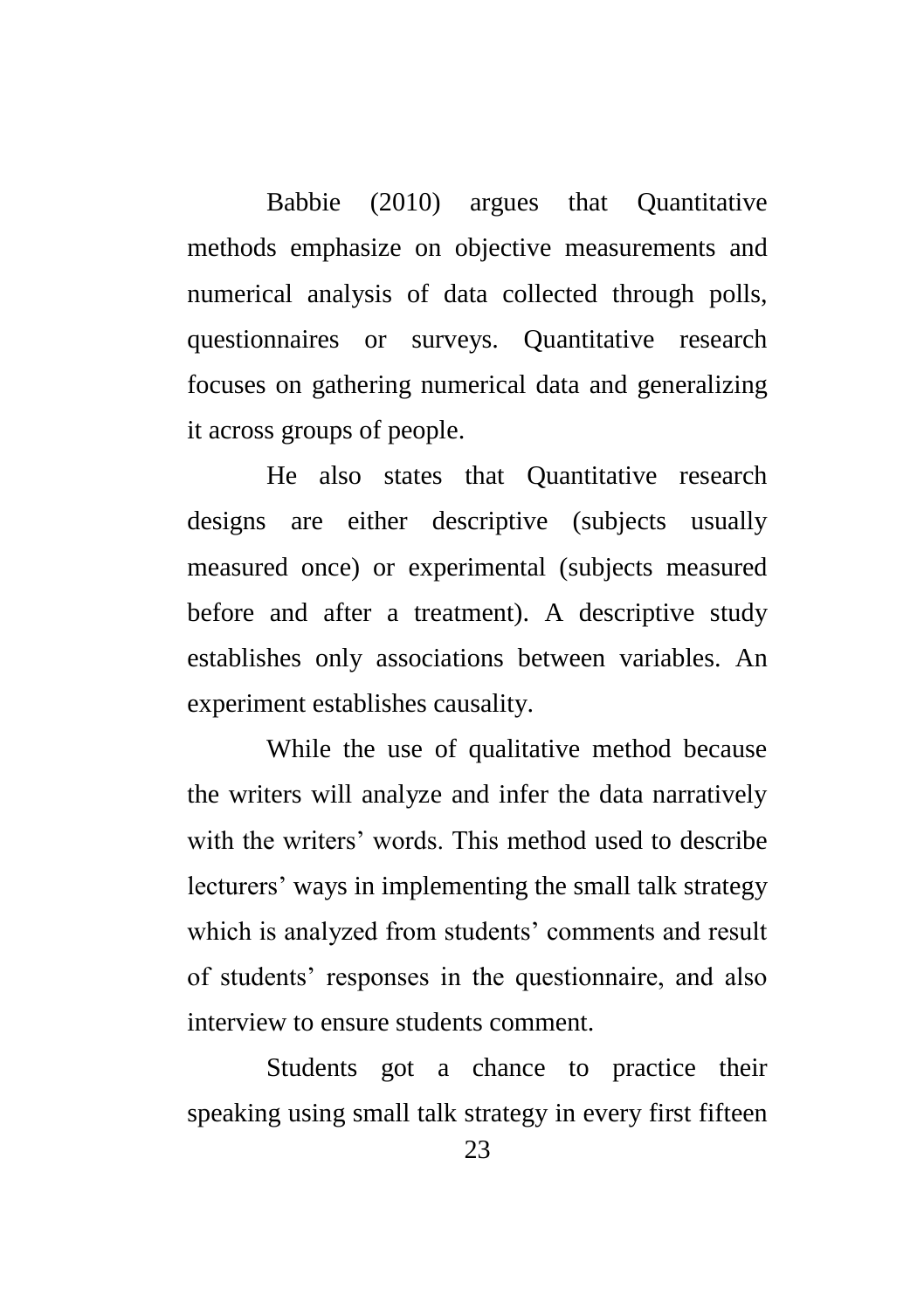minutes of each meeting. The topic for small talk was determined by teacher. The topic could be about previous lesson or what they were going to learn.

The small talk implemented by using line up or onion ring technique. By using them, every student got a peer to talk. Every 3 minutes, the teacher would say change and the students needed to move and looked for another partner to talk about the same topic. During nine minutes, students talked to 3 partners. After that the teacher would stop the small talk and then chose in random four to five students to present in front of the class the result of their conversation.

## 1. Subject

The subjects of the study are the lecturer and the students at Languages Development Center IAIN Antasari which is located at Jl. A. Yani, KM. 4.5, Banjarmasin. The Languages Development Center has responsibility to develop students' language ability both English and Arabic. Every freshman needs to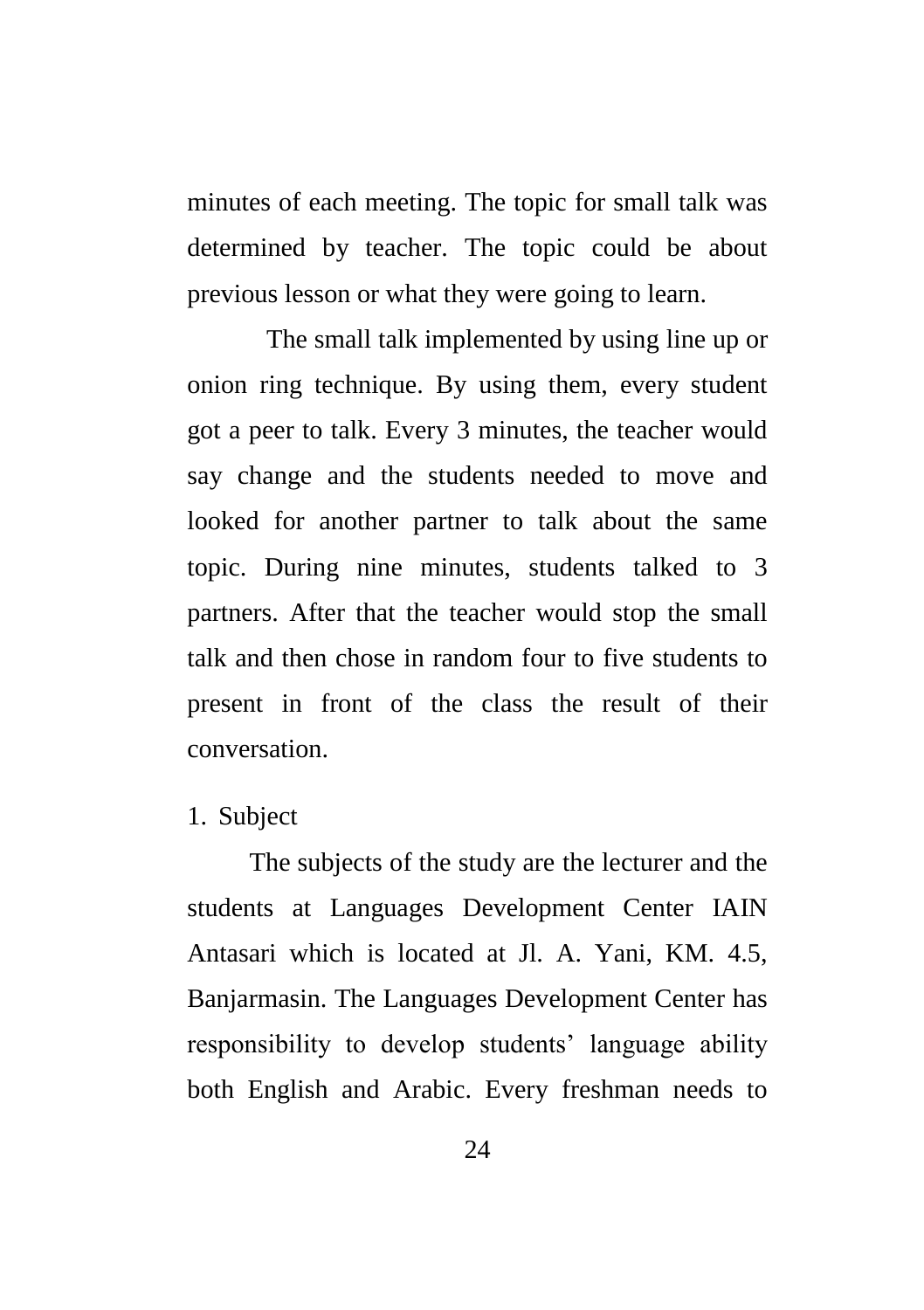take two semesters English and Arabic course at that institution. Students take English course for three days in the morning for an hour and a half. There are sixty classes nowadays and it is ranked based on the result of placement test.

The subjects of this research consist of one lecturer and forty-four students, which come from various faculties and departments and it is mixed classes since some students comes from English department and some are not. However, it is ensured that they have homogenous ability in English based on the result of placement test done by the Languages Development Center itself.

#### 2. Data

The data is the implementation of small talk and the students' scores in spoken test. It was expected that the result of using small talk strategy in speaking will improve students' speaking ability at Languages Development Center Class.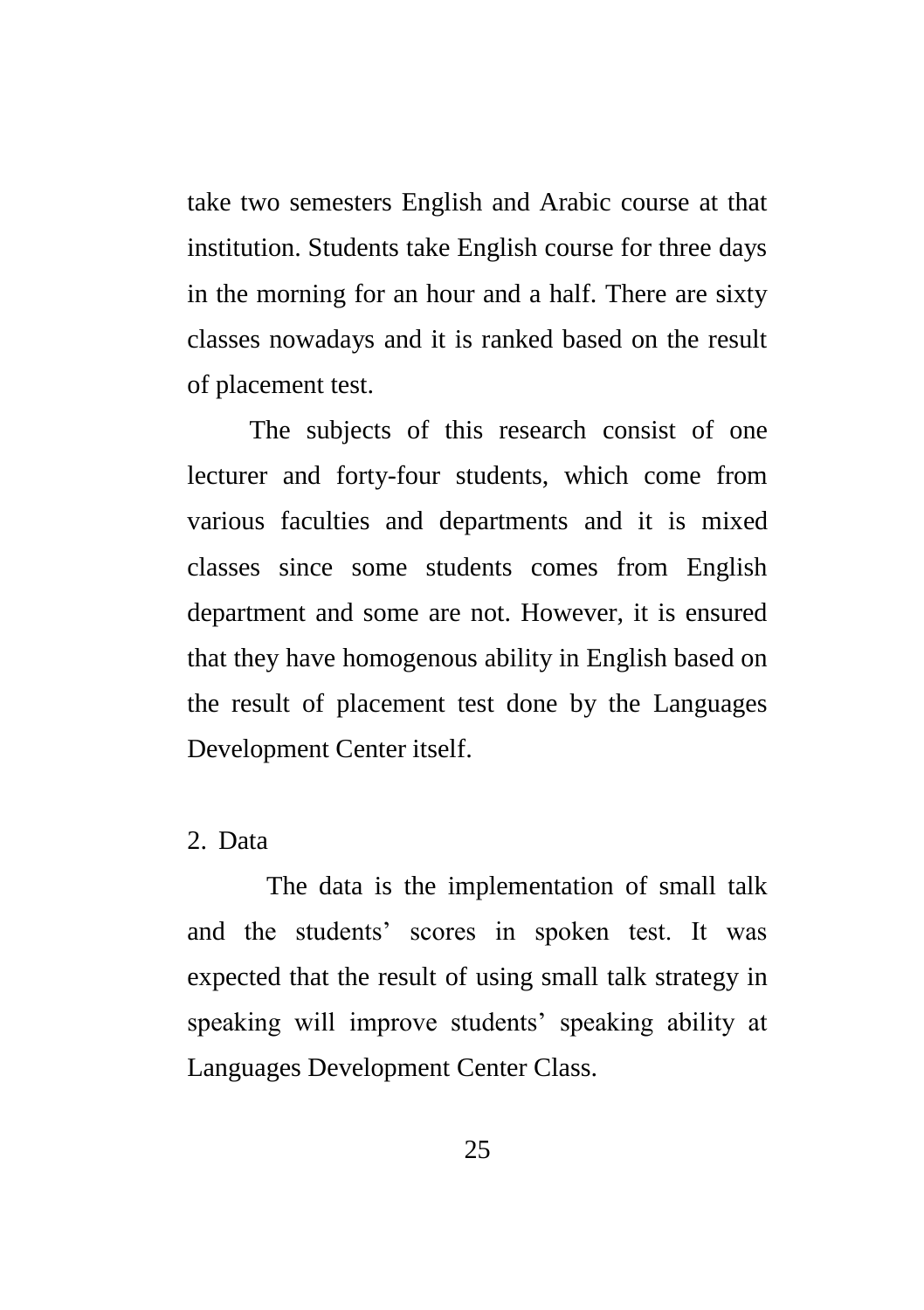### 3. Research Location

This research is conducted at Languages Development Center (PPB) IAIN Antasari Banjarmasin.

### 4 .Technique of Data Collection

The primary data is collected by spoken test, and the secondary data is from questionnaire. The test and questionnaire are administered to all students.

The time allotment provides for all students is 100 minutes. The secondary data is questionnaire. Questionnaire is distributed after the posttest time to the students. To obtain the secondary data the writers also use the techniques of data collecting as follows:

1. Observation

The data are collected by observation deeply. The writer comes to the class and directly observes the condition of lecturers and students. And of course, especially to an English lecturer, the writer observes in classroom to get some information about the implementation of small talk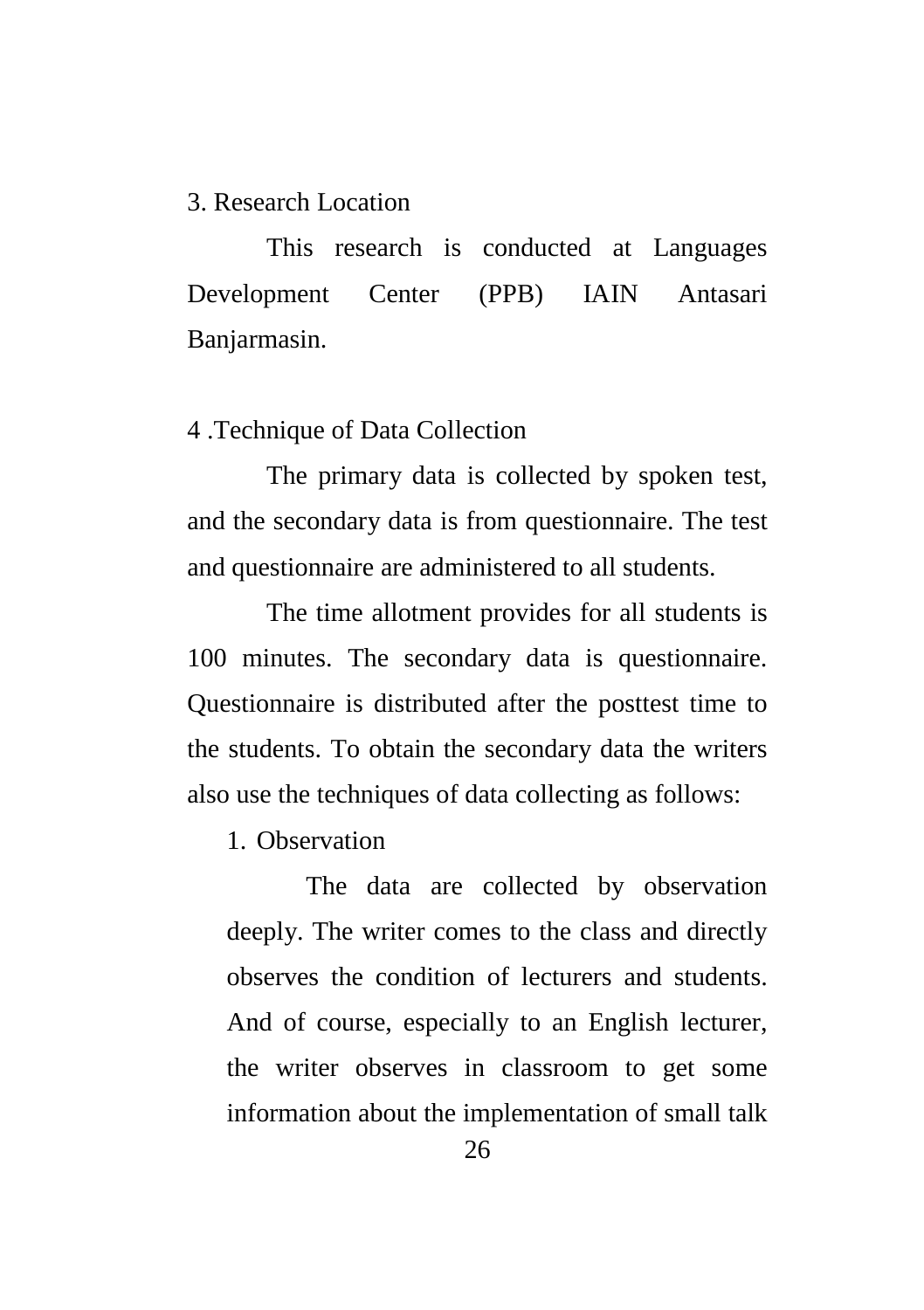strategy in speaking at Languages Development center class.

2. Interview

In this technique, the writer makes communication and interview directly with English lecturer and students to obtain data that are related to the primary or the secondary data.

3. Documentary

This technique is intended to look for all written reports which related to this study. It is used to knowing the implementation of small talk strategy in speaking at Languages Development center class.

## 5. Data Analysis

Dealing with the data analysis, there were two different kinds of primary and secondary data that are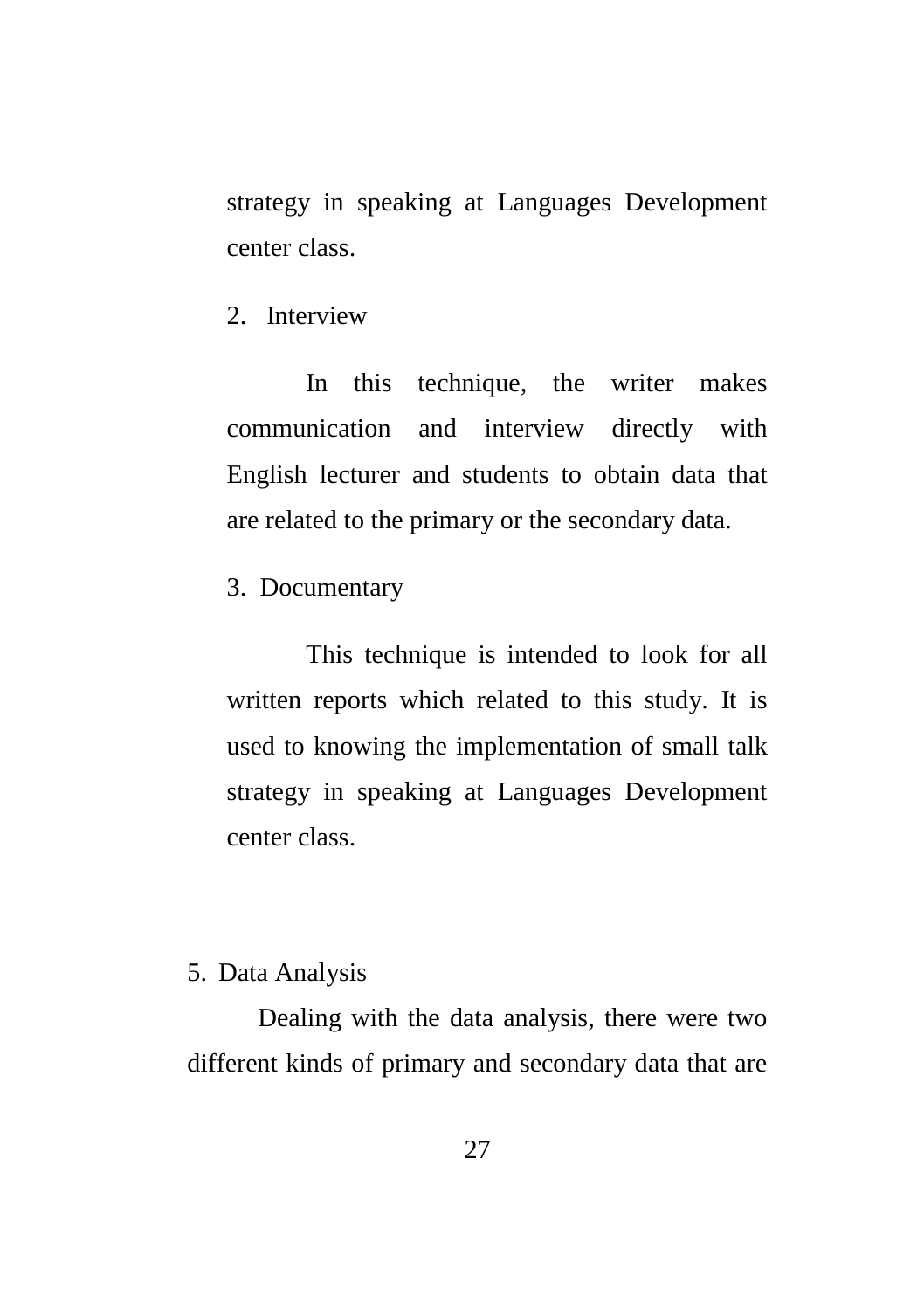analyzed. Therefore, they are treated and analyzed in different ways.

The primary data are gained from the result of the posttest. It is analyzed quantitatively to see the effect of implementation. The scores of the students are recorded and tabulated.

Next, the secondary data are gained from the result of questionnaire. The questionnaire reveals the data about students' opinions toward Small Talk technique. It would be analyze by categorizing the students' answers into positive, negative, and not clear opinions. Then the result will be presented in percentages so that the position of students' answers could be observed.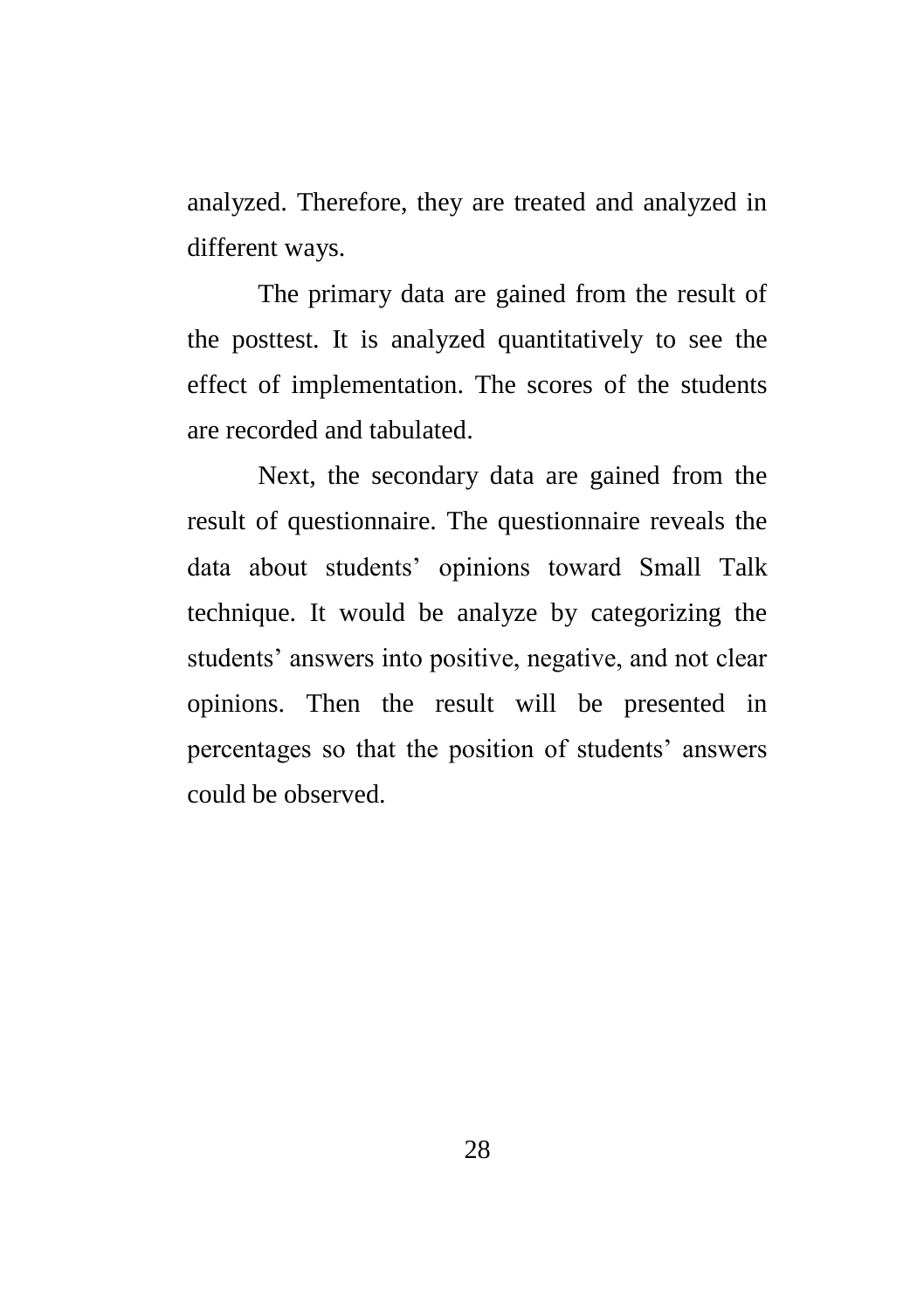#### **CHAPTER II**

### **DESCRIPTION OF RESEARCH LOCATION**

This research is conducted at Languages Development Center IAIN Antasari Banjarmasin. It is located at Jl. A. Yani, KM. 4.5, Banjarmasin. The Languages Development Center has responsibility to develop students' language ability both English and Arabic. Every freshman needs to take two semesters English and Arabic course at that institution. Students take English course for three days in the morning for an hour and a half. There are sixty classes nowadays and it is ranked based on the result of placement test.

The first and the second groups consist of forty-four students, which come from various faculties and departments and some students comes from English department and some are not. Research location is in Banjarmasin which is the capital city of South Kalimantan, it is about 45 minutes by car from air port or 60 minutes from Banjarbaru.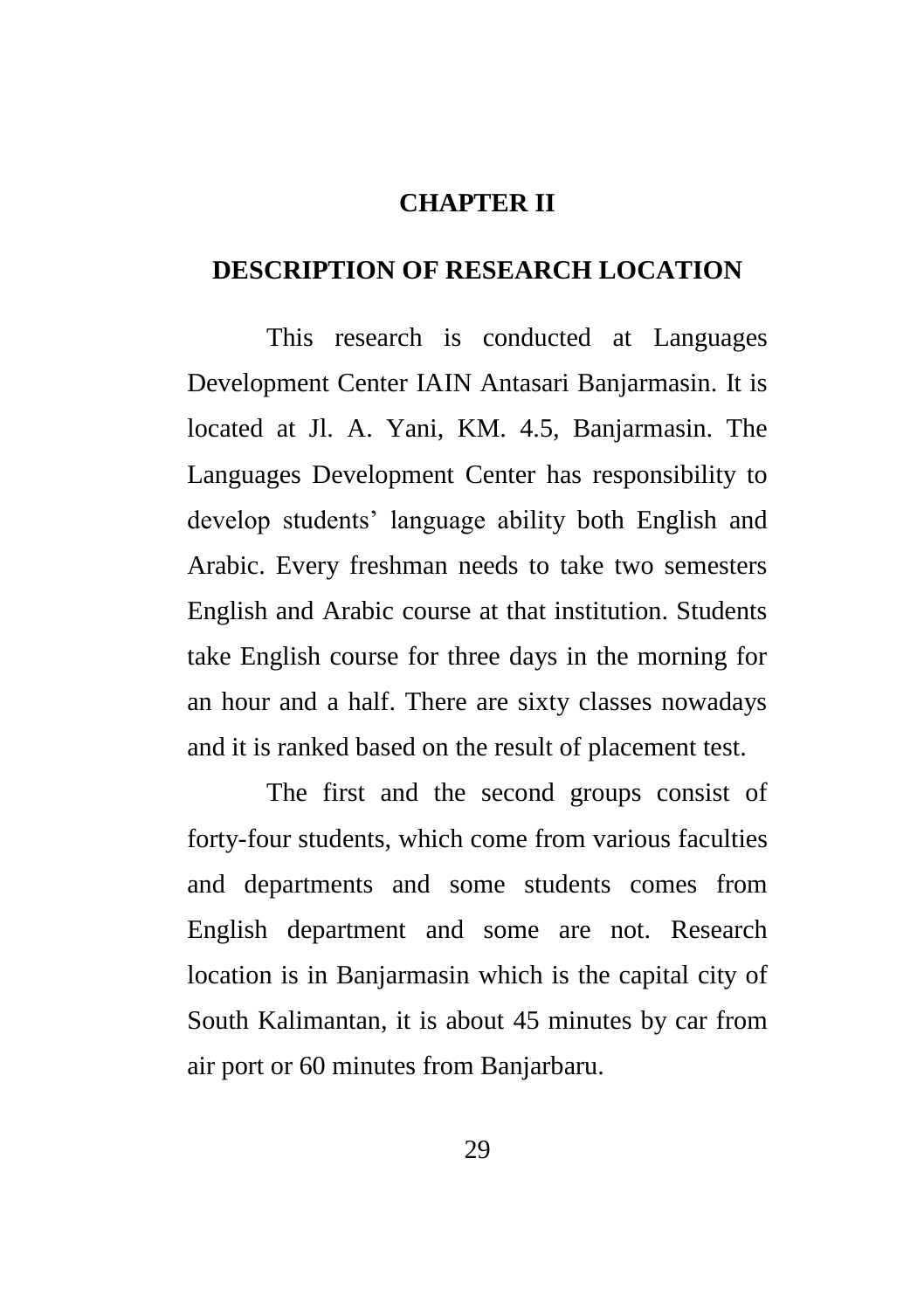#### **CHAPTER III**

### **FINDINGS AND DISCUSSION**

#### **A. FINDINGS**

This chapter details the research findings and verification of the research. The result of posttest as the primary data was computed by means of statistical procedures. It also reports the result of analysis of minor data to support the major data. In brief, it presents the research findings as a result of analyzing the major and the minor data.

Looking at a glance, training students' speaking ability using small talk activity as a routine gave a better effect on their speaking ability. However, this could not be claimed before the statistical hypothesis was done. For further analysis to answer the research problem, a statistical analysis was conducted.

In conclusion, the students who practiced their speaking through small talk had better speaking ability than those who did not. Complete explanation for the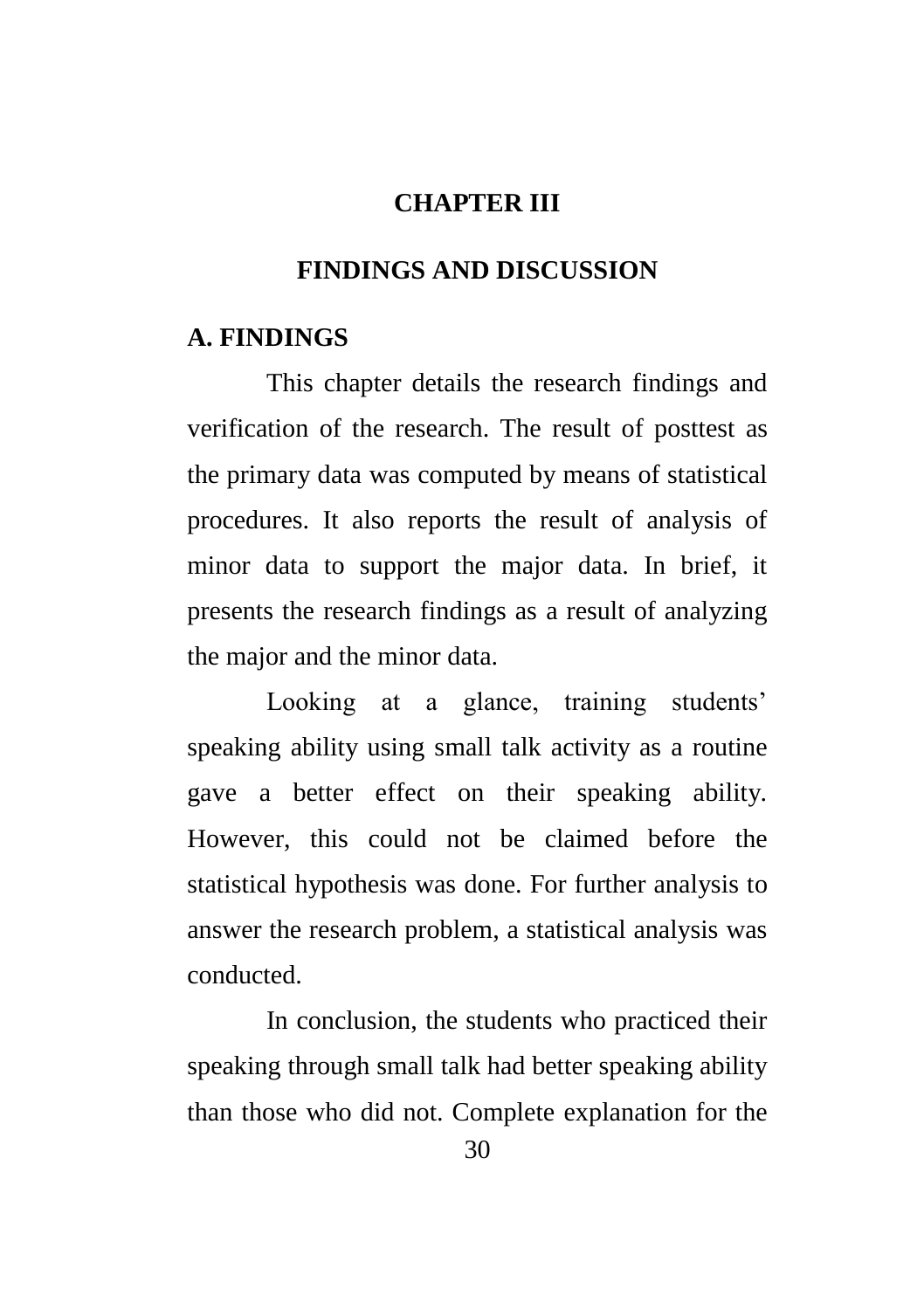effectiveness of this technique would be supported by the minor data.

The minor data were used to strengthen the findings in major data. This type of data can give additional information for the factors supporting the effectiveness of the technique used. Below are the minor findings.

## **2.1 The Result Questionnaire of Students' Attitude toward the Small Talk**

The students' opinions were used to check the students' attitude toward the small talk implemented in this study. Six questions were delivered to the students experiencing the activity. The summary of the students' answers were presented in Table 3.1.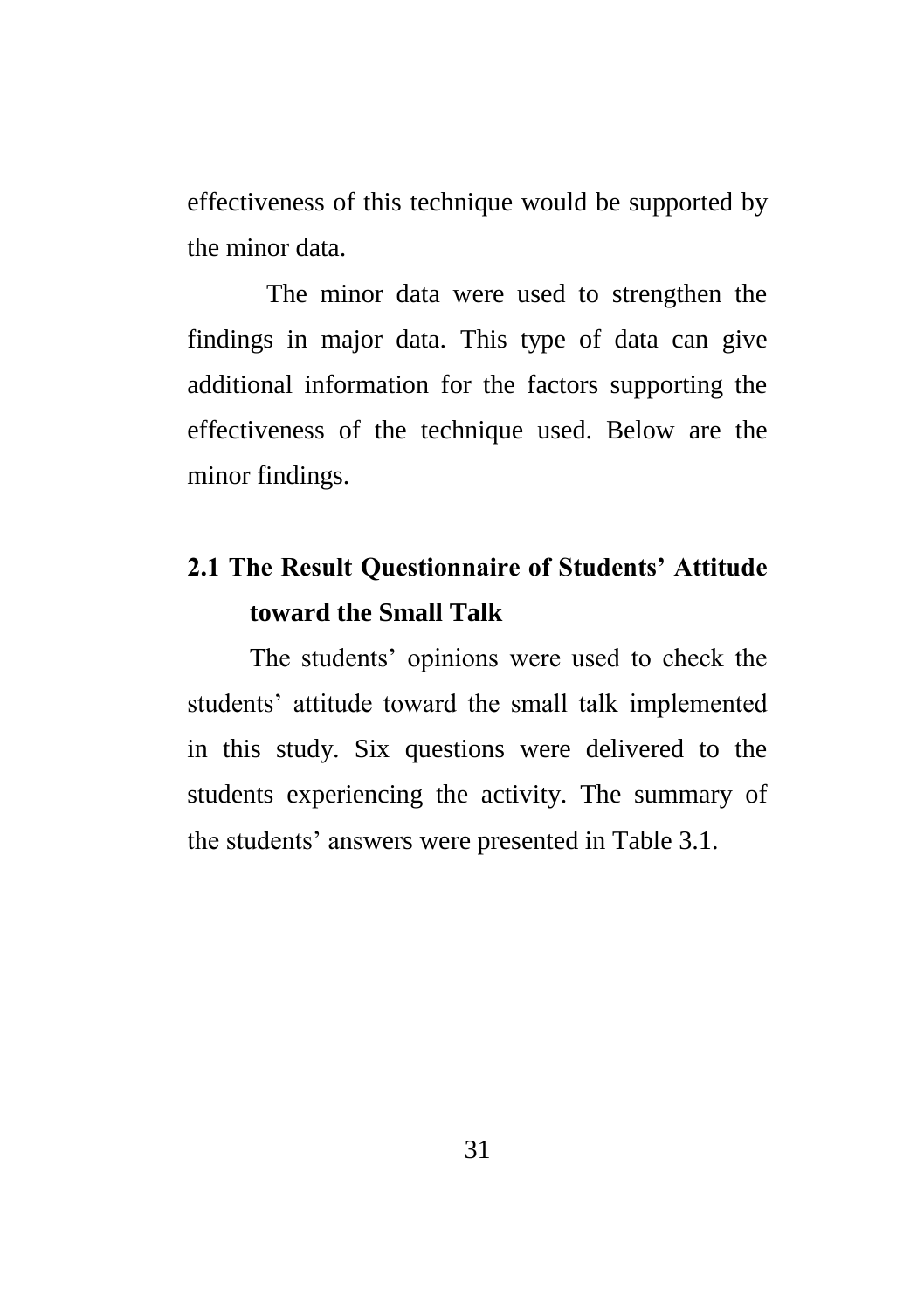|                           | Table 3.1 The Summary of Students' Answers and |  |  |
|---------------------------|------------------------------------------------|--|--|
| <b>Its Interpretation</b> |                                                |  |  |

| Variable         |                       |                 | <b>Students' Response</b> |                 |              |
|------------------|-----------------------|-----------------|---------------------------|-----------------|--------------|
|                  |                       | <b>Positive</b> | <b>Not</b>                | <b>Negative</b> | <b>Total</b> |
|                  |                       |                 | <b>Clear</b>              |                 |              |
| 1.               | General Impression    | 100 %           | $0\%$                     | $0\%$           | 100%         |
|                  | towards Small Talk    |                 |                           |                 |              |
| 2.               | Good things of Small  | 100 %           | 0 %                       | $0\%$           | 100%         |
|                  | Talk                  |                 |                           |                 |              |
| 3.               | Benefits of the Small | $100\%$         | $0\%$                     | $0\%$           | 100%         |
|                  | Talk                  |                 |                           |                 |              |
| $\overline{4}$ . | The Weaknesses of     | 45.45%          | 9.09 %                    | 45.45 %         | 100%         |
|                  | <b>Small Talk</b>     |                 |                           |                 |              |
| 5.               | The students'         | $100\%$         | $0\%$                     | $0\%$           | 100%         |
|                  | recommendation for    |                 |                           |                 |              |
|                  | using Small Talk      |                 |                           |                 |              |
| <b>Total</b>     |                       | 440.9           | 13.64                     | 45.45           |              |
|                  |                       | 88.18%          | 2.73%                     | 9.09 %          |              |

The interpretation of students' opinions were conducted by reading all the answers and interpreting the result whether the answers showed positive,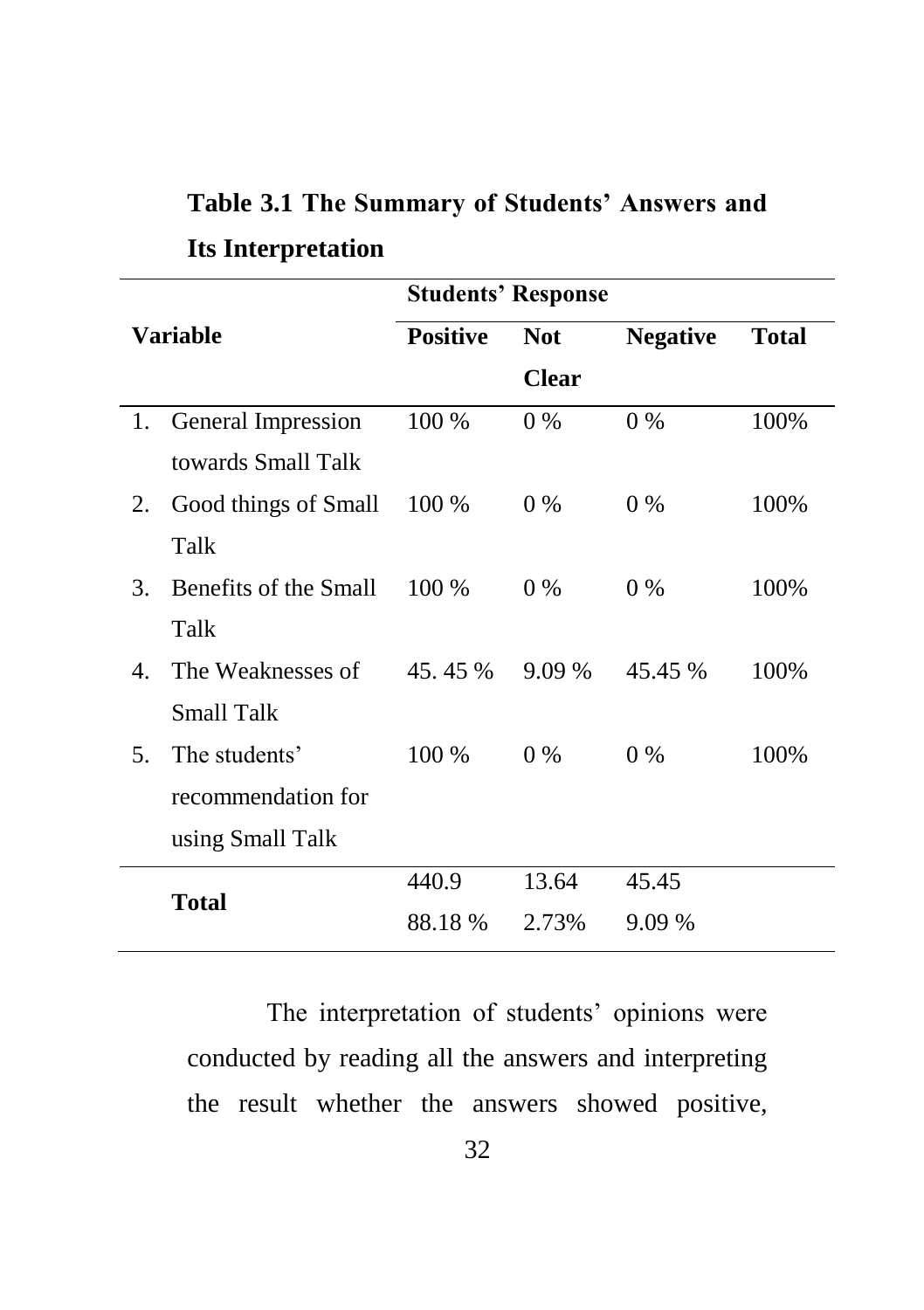negative, or not clear attitude upon the small talk activity. Answers were presented in percentages, accompanied with the interpretations. By doing so, the positions of students' answers could be observed.

# **2.1.1 The Students' General Impression toward the Small Talk Activity**

Looking at Table 3.1, it showed that 100 % of the students liked the small talk activity as a strategy to train their speaking ability. No one said they did not like the activity since all of them said that this activity was fun and interesting to improve their speaking ability. FS said that this activity was very fruitful to improve students' speaking skill. Another student, NW, said "It's good since it provides non-threatening environment when we speak English." Meanwhile, MF said that sometimes she felt nervous because of her weaknesses in term of vocabulary and grammar, but she still loved this activity. In other words, all students agreed that this activity was fun, interesting, even challenging.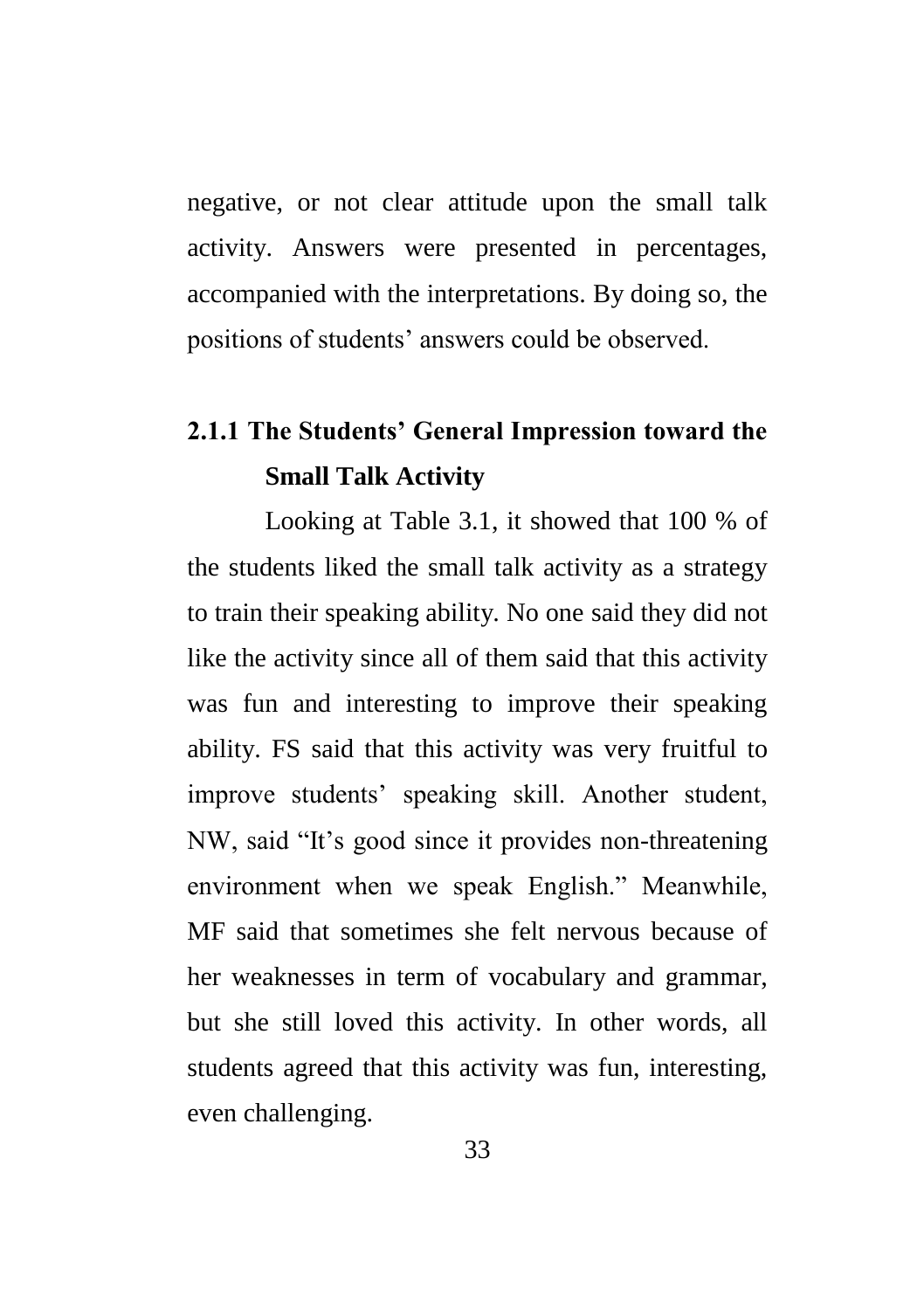## **2.1.2 Good Things from the Small Talk**

When the students were asked about the positive things of small talk, all of them (100 %) agreed that this strategy help them to have better speaking ability. They said that this activity helped them to enlarge their vocabulary, improve their pronunciation, develop a better relationship with classmates, build their self-confidence, and, of course, train them to speak English in every meeting.

MA, for example, answered "Yes, I think this activity has benefits for us. It develops our confidence to speak. At the first time, I felt shy to speak with classmates. Then, this activity helps me to get closer with them." Next, TNA said that it helped me to enrich my vocabulary and to trigger my speaking ability.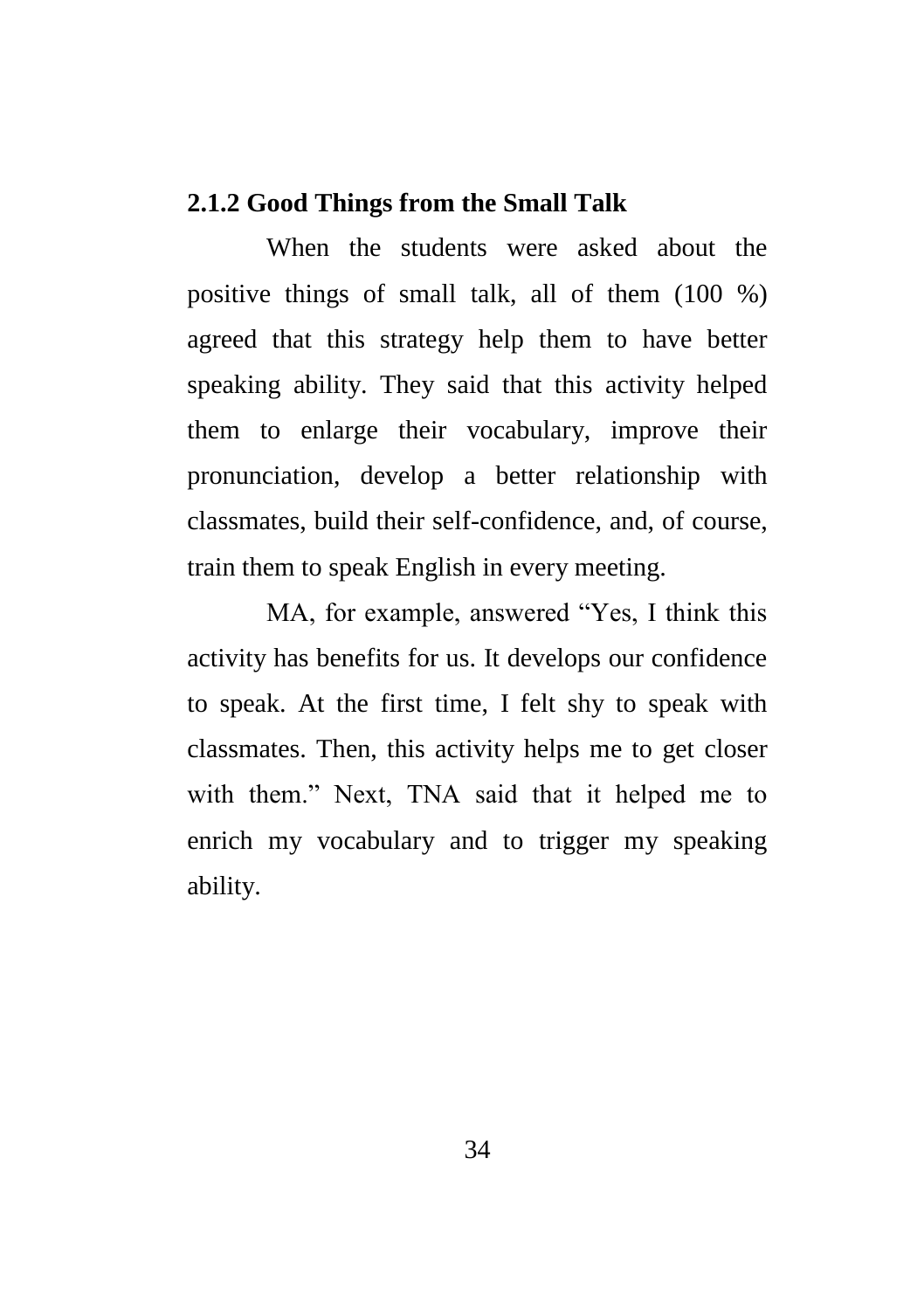## **2.1.3 Benefits of Small Talk Activity for Training Students' Speaking Ability**

Answering the third questions, 100 % of the students showed positive attitude. DWL wrote "This activity helps me to retain and to use new vocabulary." Another opinion from NRI "Yeah…because this activity requires us to speak spontaneously or face to face, without reading a text, so it forces them to speak English." These two opinions show that small talk brings positive effects on the students' speaking ability.

## **2.1.4 Weaknesses of the Small Talk Activity for Training Students' Speaking Ability**

The fourth question was intended to better understand the weaknesses of the strategy and to get the solutions from the students. There were 45.45% of the students mentioned the weaknesses of the activity, such as their lacks of vocabulary and grammar, the space were too close, and the students' personal problem.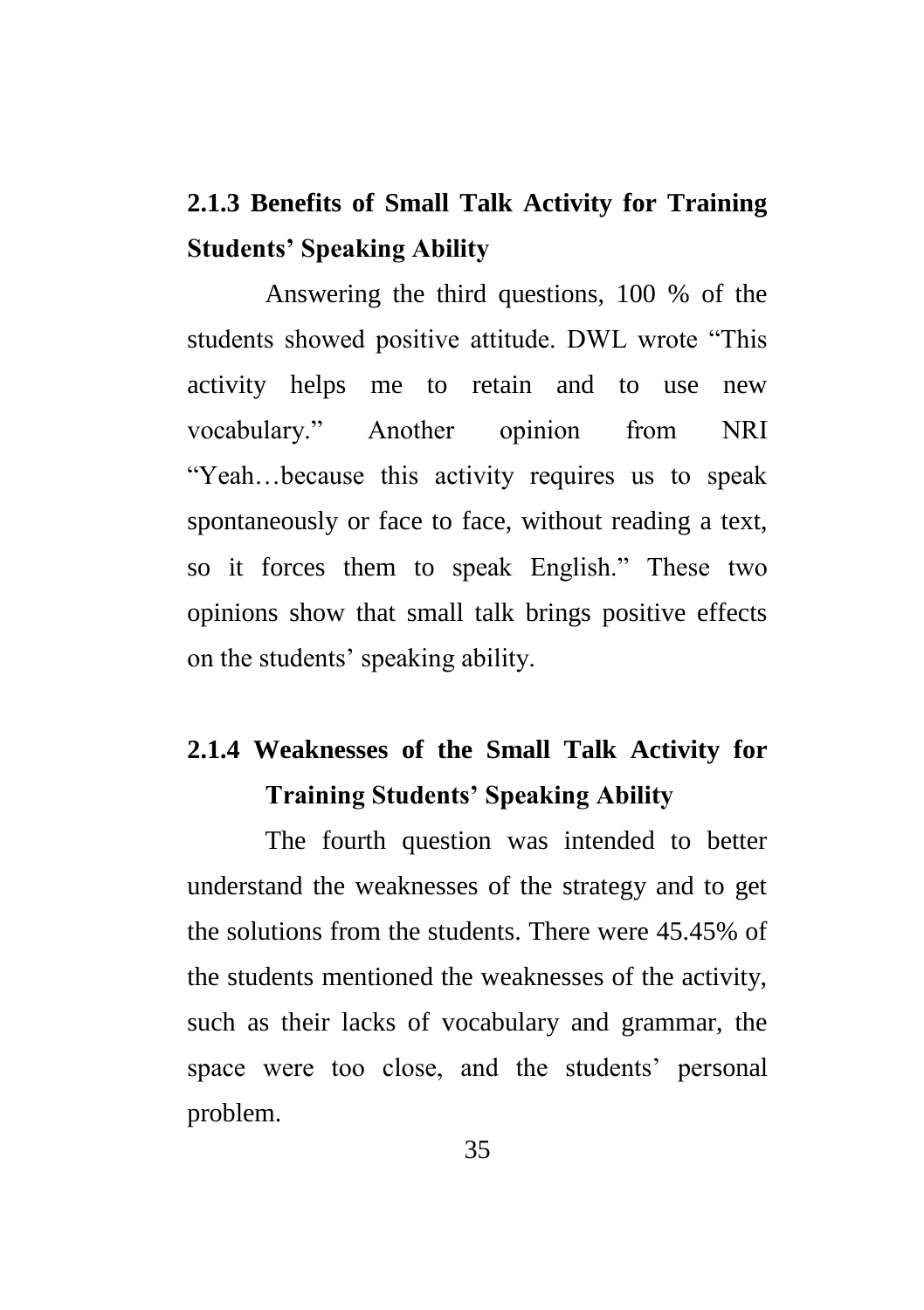KA said that the weaknesses were the lacks of grammar in vocabulary. This problem possibly made her difficult to express her opinion while speaking. Thus, setting the topic that has been discussed in the previous meeting possibly would be helpful to fix this problem. Then, NRI said that the weaknesses were the position (space) among students was too close. It disturbed the students' concentration. They cannot focus on what their partners were talking about because the voices of the students next to him/ her were too loud. She suggests setting the space before starting the activity. Next, PMCD commented that the weaknesses were on every student's speaking ability. Some of them have different ability so some possibly were too slow while other was too fast. The rest, MA, represented the unclear attitude (9.09%). He said possibly there were some weaknesses, but I did not know. He only gave a suggestion that it was better if the teacher standing in the center of the students or went around while the students talked.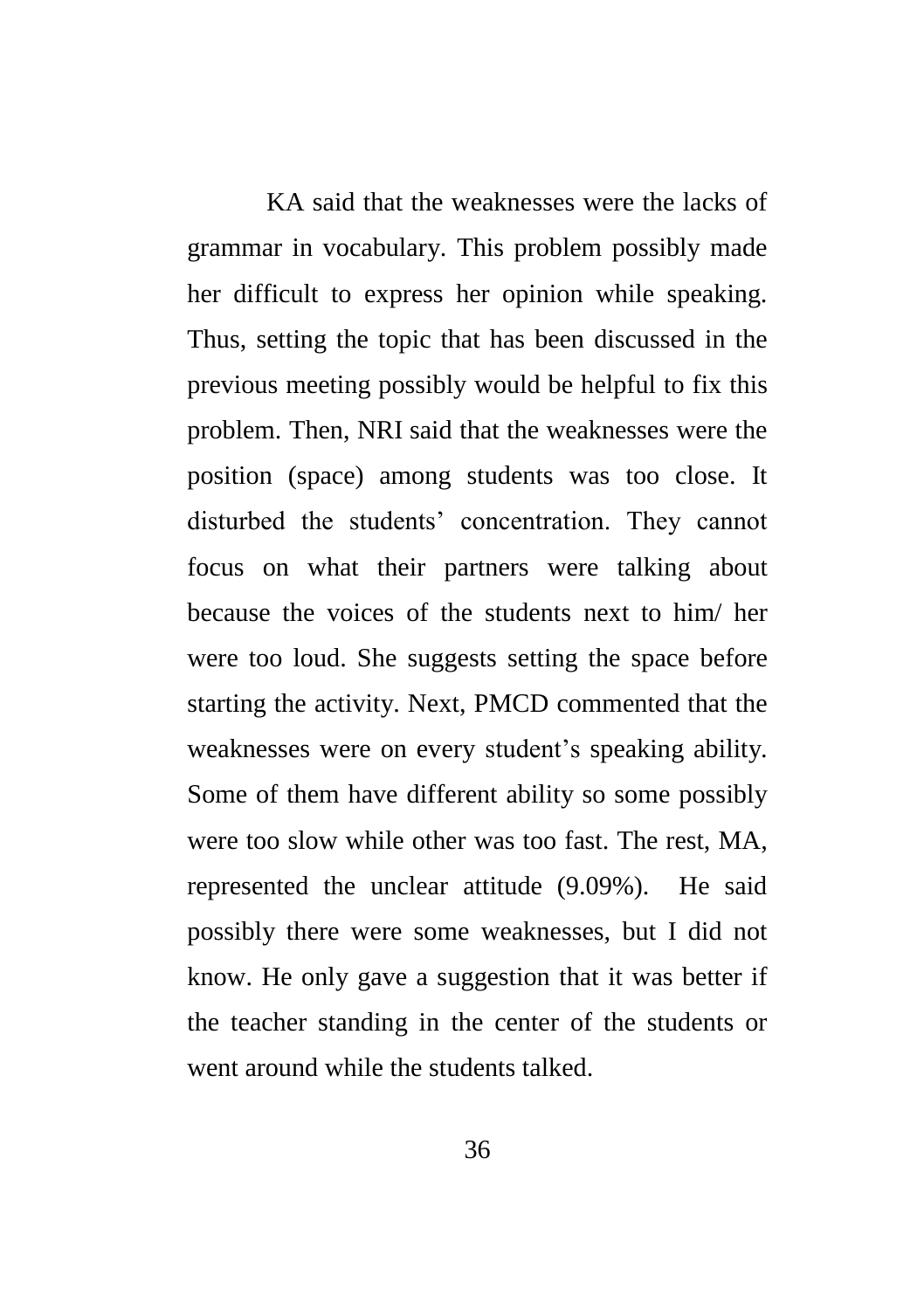## **2.1.5 The Appropriateness of using Small Talk for Training Students' Speaking Ability**

The next question related to the purpose of the small talk, whether this approach appropriate to be used for training students' speaking ability. It was showed that 100 % of the students agreed to use this activity as a strategy for promoting speaking ability. J said that this activity was recommended because it made students to get familiar with the use of English. He said that Small Talk provoked students to activate the storage of vocabulary in their minds. KNA added "While doing the small talk, it is impossible that we just keep silent. We need to talk, look for appropriate vocabulary, and of course, we need to be confident.

## **B. DISCUSSION**

This chapter presents the discussion of the result of data analysis. It covers the discussion of the interpretation of the research findings and factors caused the ineffectiveness.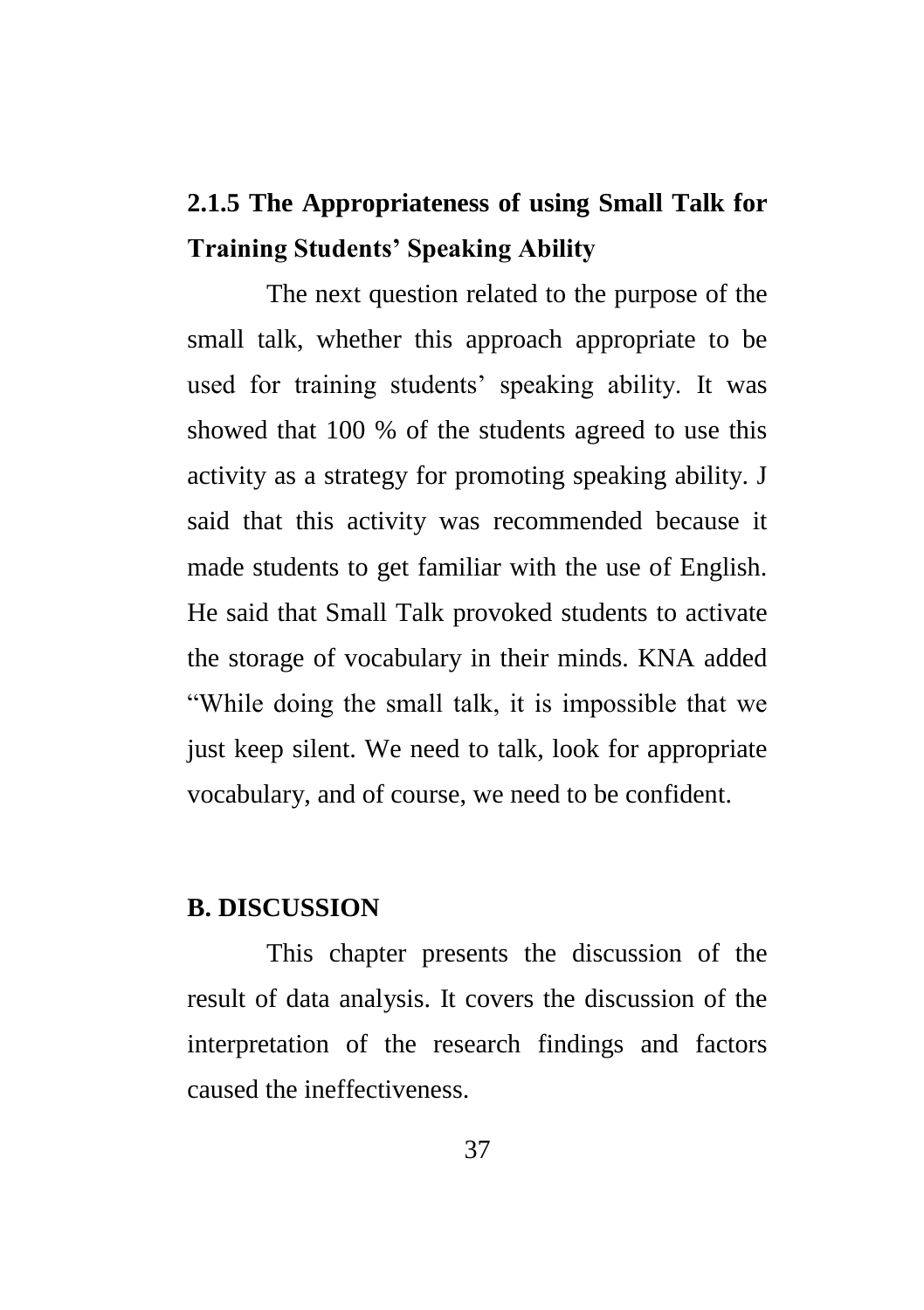# **3.1.1 The Effect of small talk on Students' Speaking Ability**

The result of final data analysis showed that the implementation of small talk promoted students to become more fluent in speaking. It showed by their speaking scores which was higher than those who were taught without using that strategy.

According to the theory, small talk refers to communication that primarily serves the purpose of social interaction. Small talk consists of short exchanges that usually begin with a greeting, move to back and forth exchange on non-controversial topics such as the weekend, the weather, work, school, etc., and then often conclude with a fixed expression such as *See you later*. These patterned and formulaic chunks, then, help students to become more fluent because those chunks become familiar with them and finally it can be spoken out automatically. Since the small talk activity in this research had been applied for a semester (42) meetings) so it can be said that the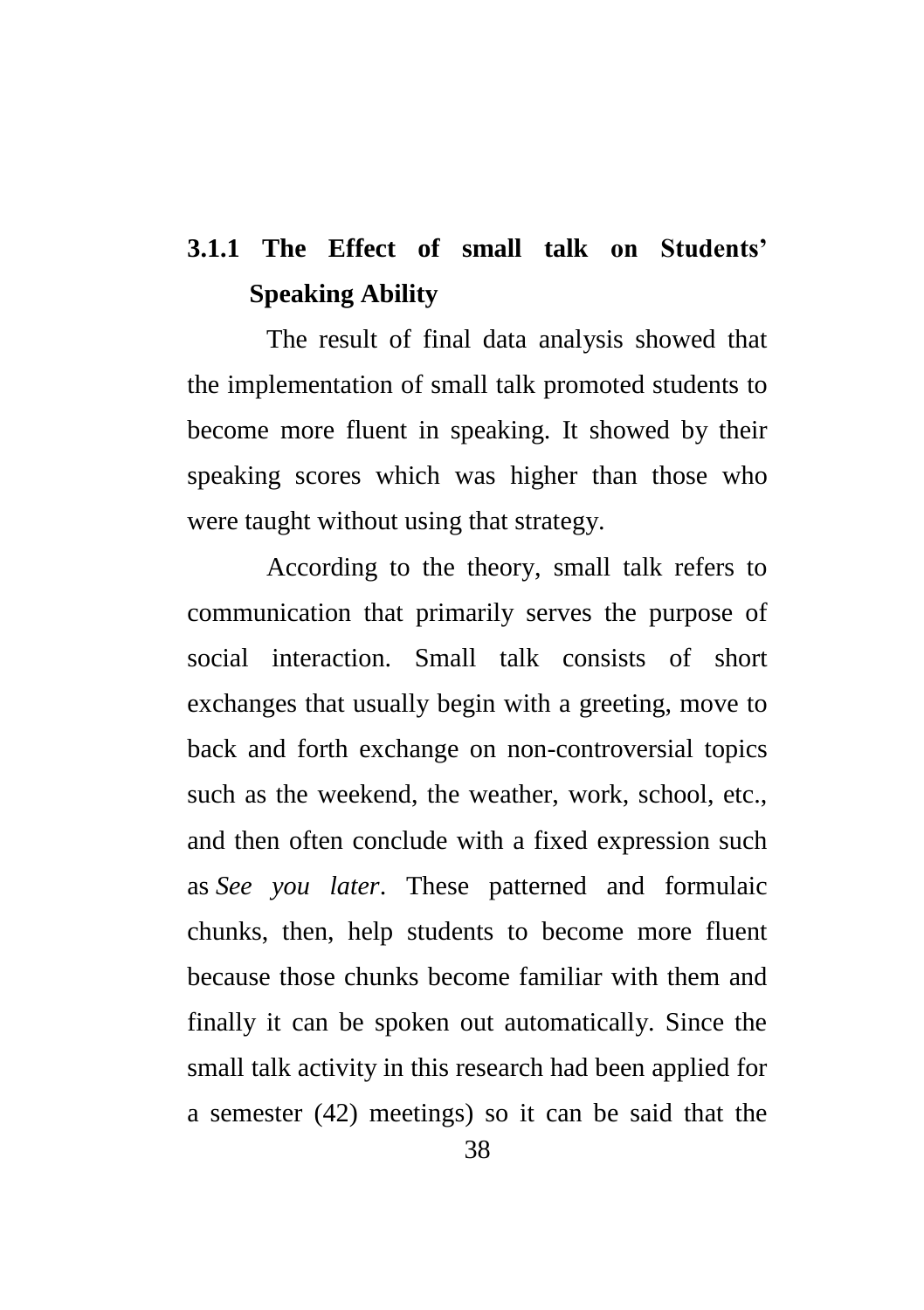students acquired many formulaic chunks that help them to be a more fluent speaker.

By asking students to do this activity in every meeting, they became familiar with speaking. They also built such as good social relationship with their friends. This condition then makes them feel confidence to speak and to express their opinion while talking. This finding in line with what Luk (2003) found that small talk can develop students' interactional competence.

Small Talk began as an experiment in learnercentered, reflective teaching of oral communication over 20 years ago and has developed into a comprehensive approach to developing accuracy, fluency, and complexity in oral production. In a 'Small Talk' session students use their communicative ability in conversation without intervention by the teacher, and then receive feedback. Therefore, most students feel more comfortable to speak. Small talk creates a nonthreatening environment for them to express their thoughts. In the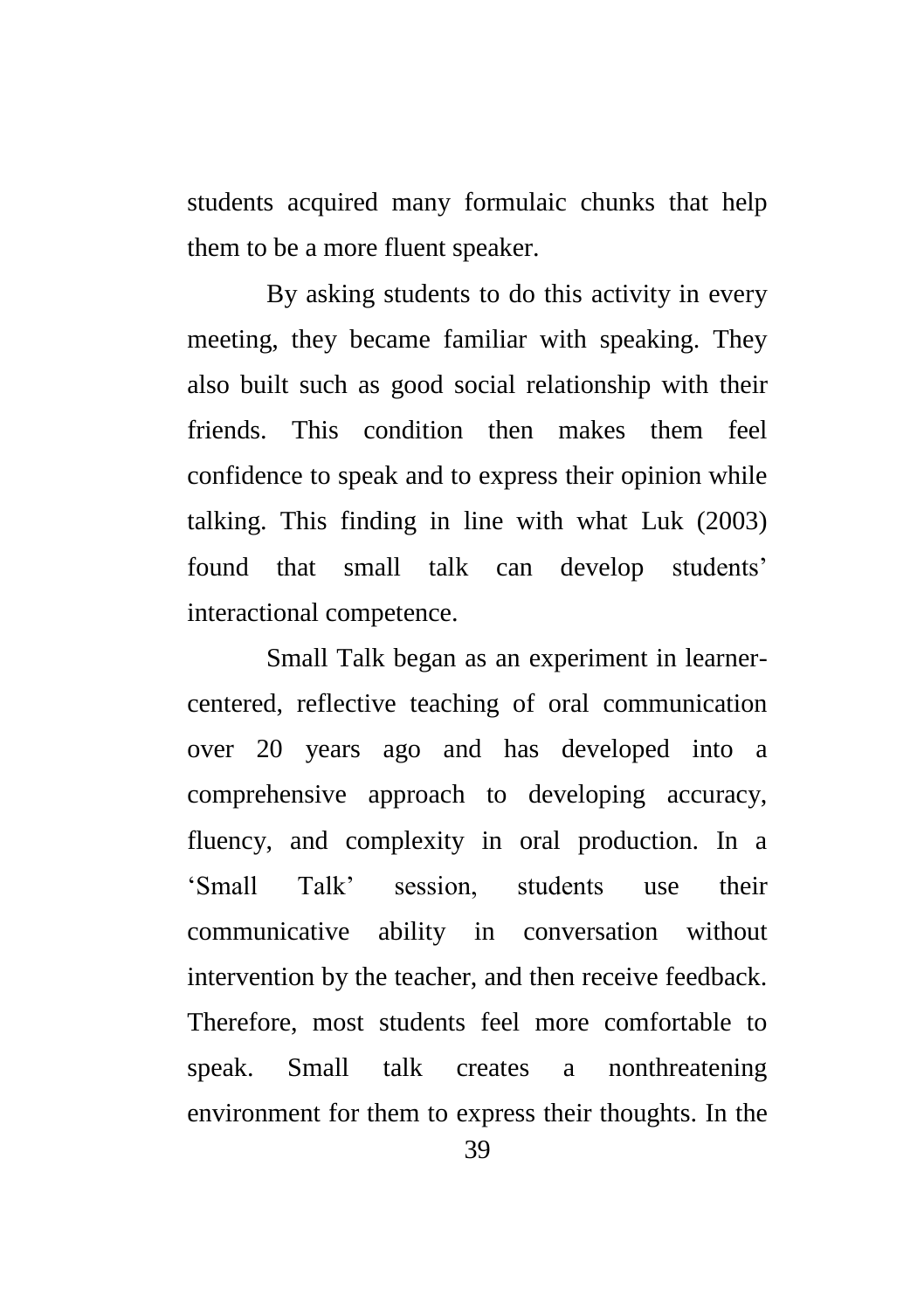present research, teacher did not interference students talk. He just went around the class to make sure that every student talked.

Small Talk is effective in increasing the students' pragmatic competence since it gives them an opportunity to practice speaking in a relatively lowstress environment, the kinds of speech acts they would need in higher stress interactions outside the classroom. It also puts students in the position, as leaders, to practice a variety of speech acts and discourse management strategies that are usually restricted to the teacher. Small Talk is very popular with students, in addition, at least from teachers' untested observations; it is very effective in raising the level of fluency of the students in general. The teacher also noticed that small talk encouraged not only extrovert students to talk but also the introvert ones.

However, from the minor findings, it also noted that teachers need to give space among students while they are talking. In the present research, because the space among pairs was too close, some students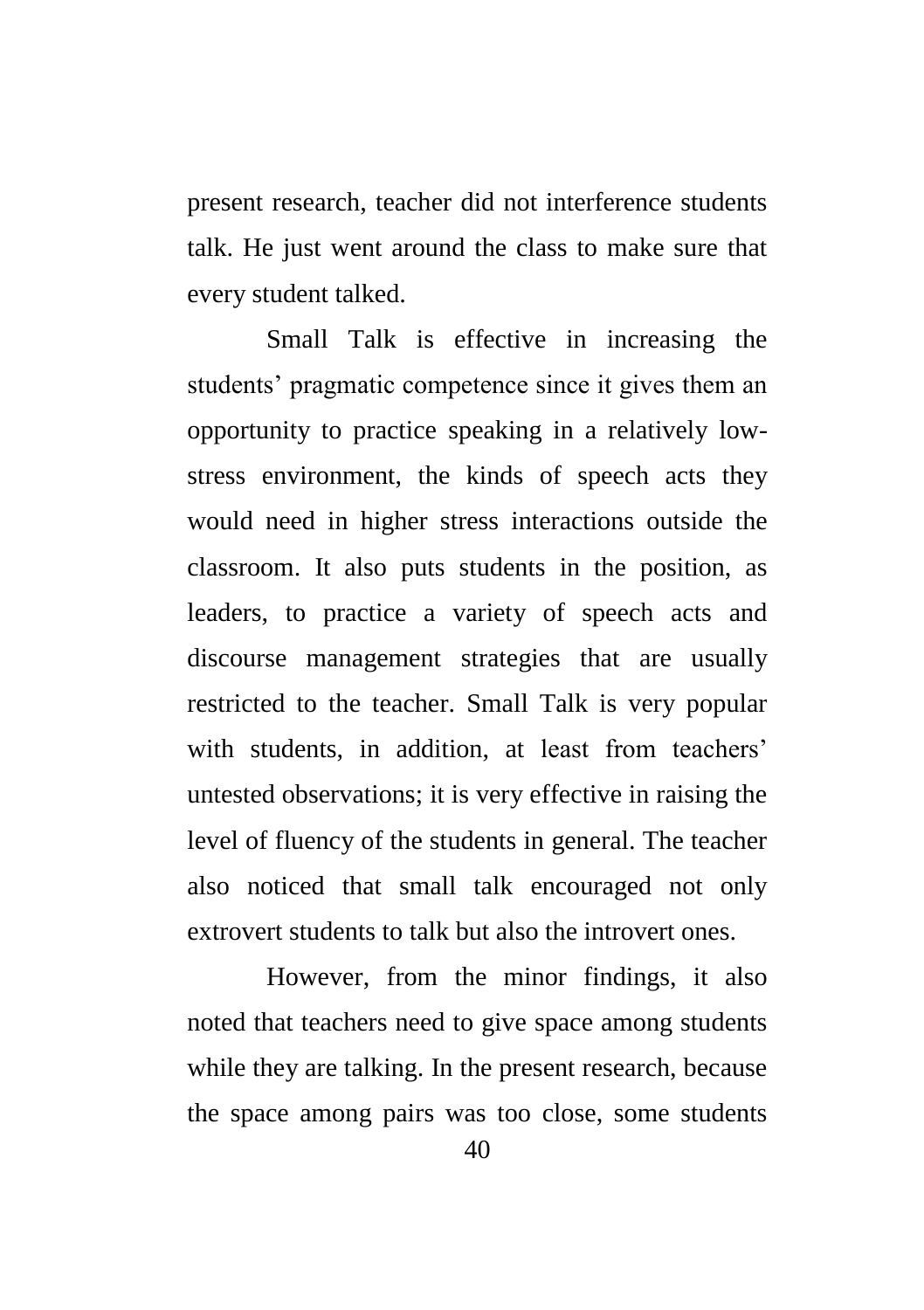criticized that it was so noisy so they could not hear what his/ her partners talk. They also recommended that it is better to talk about topic they have learnt in the previous meeting rather than talking about the present topic for that day meeting since they had limited vocabulary.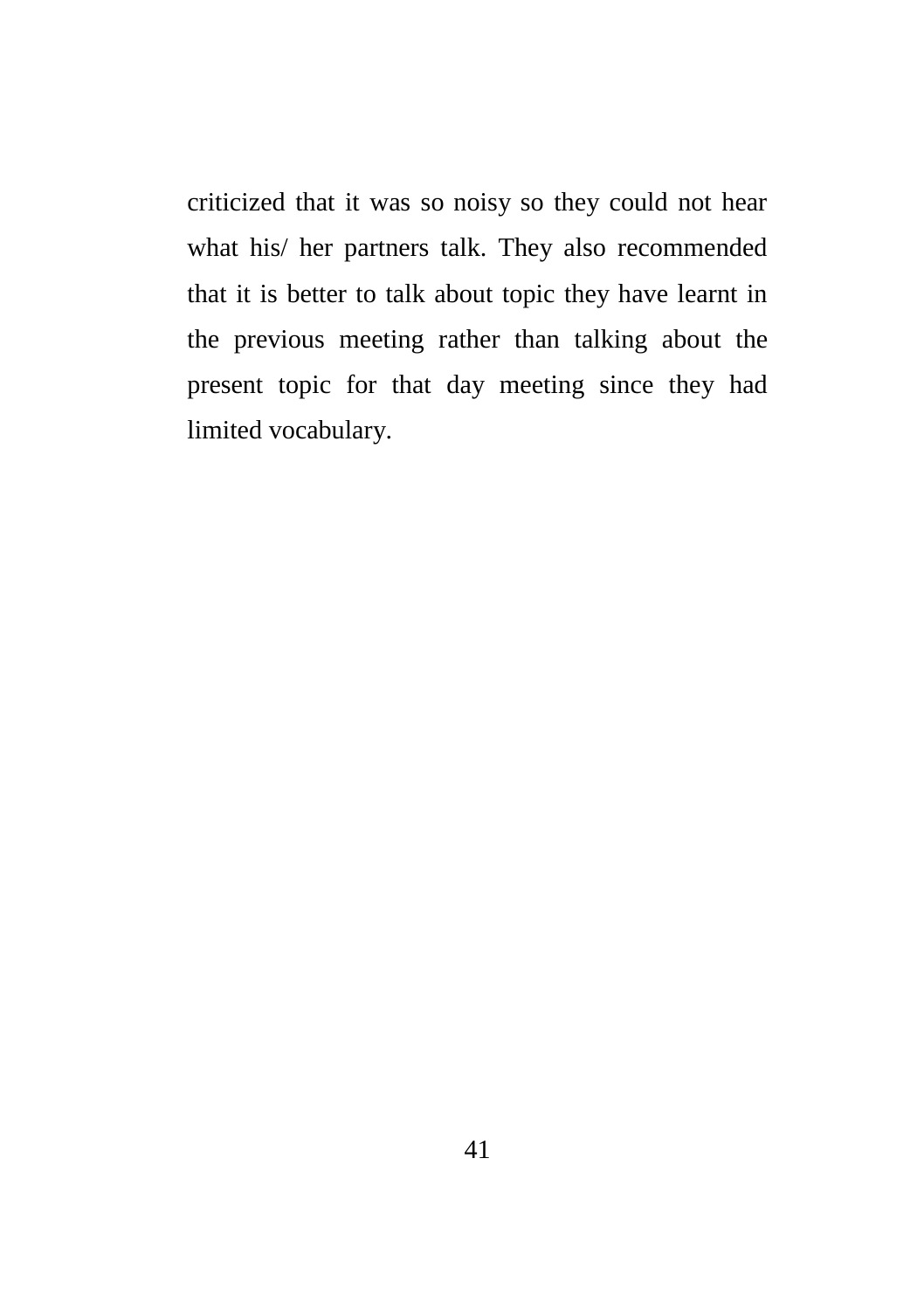### **CHAPTER IV**

#### **CLOSURE**

This chapter consists of conclusion of the finding of the present research and suggestions made on the basis of the findings.

#### **4.1 Conclusion**

Based on the result it was found that the students liked the small talk activity as a strategy to train their speaking ability and all of them agreed that this strategy help them to have better speaking ability and it brings positive effects on the students' speaking ability and they agreed to use this activity as a strategy for promoting speaking ability. The students also mentioned the weaknesses of the activity, such as their lacks of vocabulary and grammar, the space were too close, and the students' personal problem.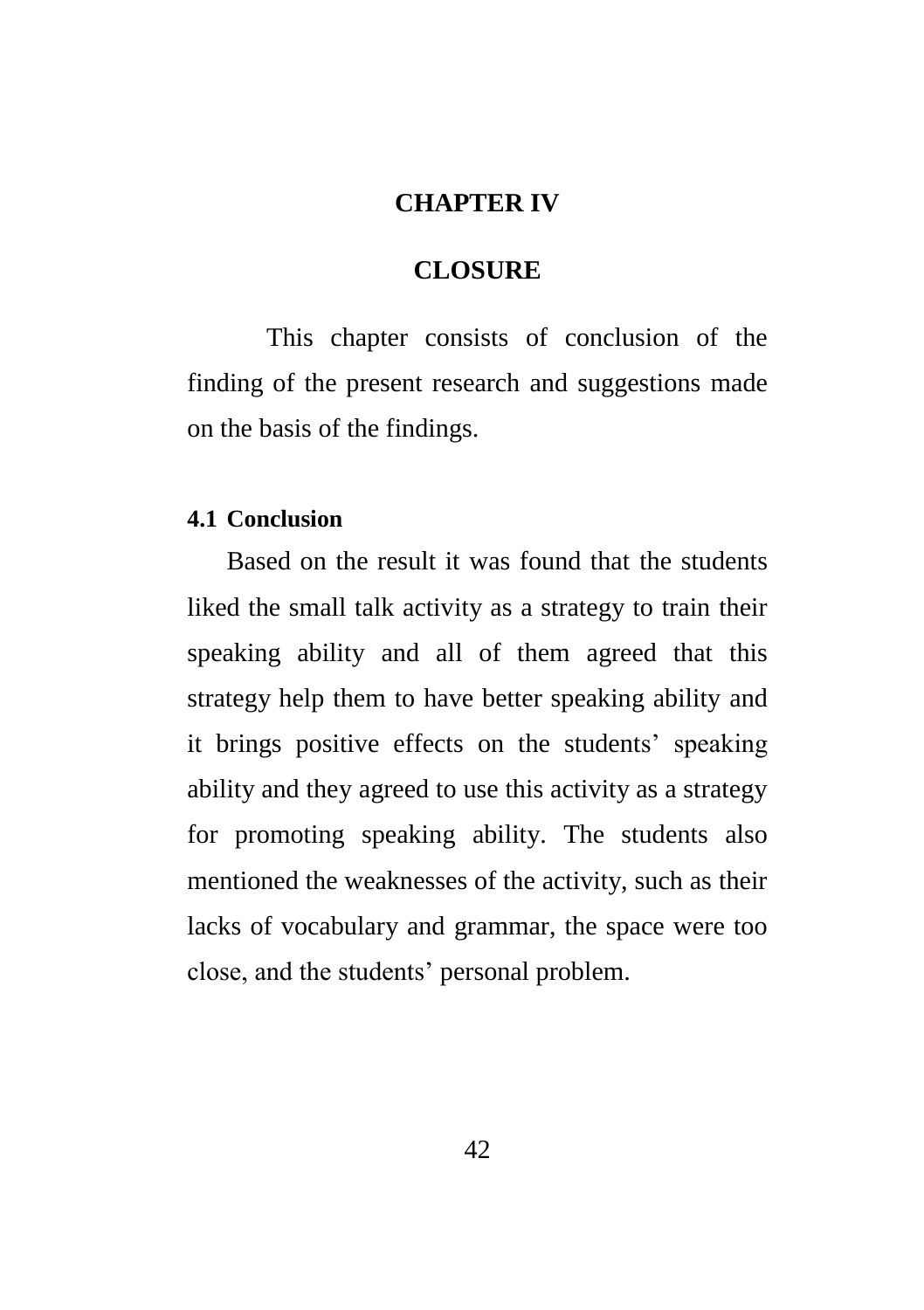## **4.2 Suggestions**

Regarding the results of this research, some suggestions are proposed. First, the suggestion goes to a comprehensive program in small talk instruction, the researcher recommends using a variety of methods in teaching speaking by using small talk.

Second, the suggestions go to the teachers/lecturers who want to use Small Talk in the teaching and learning process of speaking class. English teachers in different local settings can take this research as their starting point and engage in classroom about the effectiveness of technique on students' performance. By reflecting upon their teaching experiences, they can even develop their own techniques that suitable for their local context. The teachers can promote students' speaking ability. Teachers may need to introduce the concept of small talk to students and make students familiar with the small talk.

Last, the suggestions go to the future researchers who can also explore the techniques of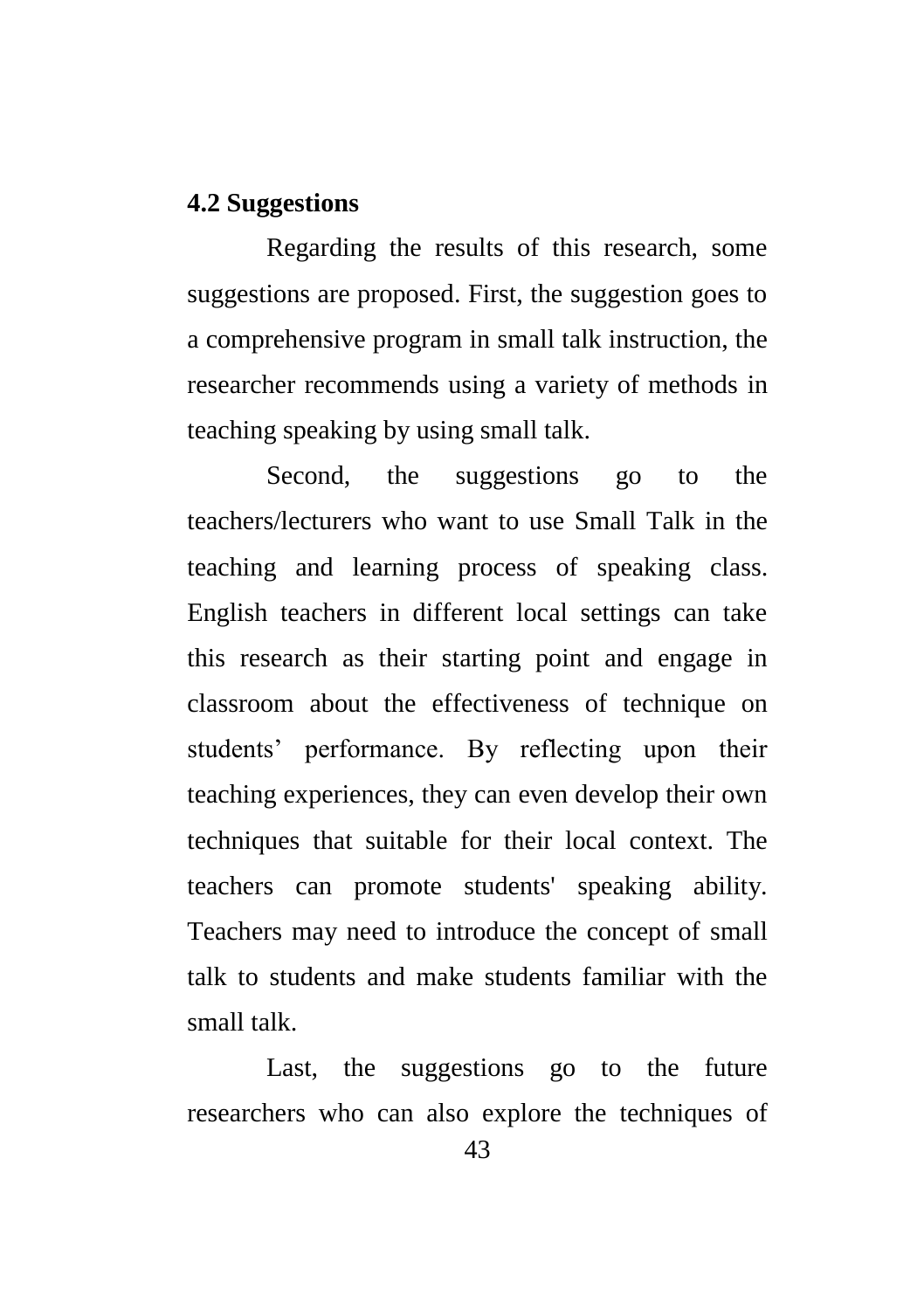teaching speaking beside small talk and its effect on students' test performance. It will be also interesting to examine the relationship between students' proficiency in English and their level of education in speaking because it might be the case that learners with various proficiency levels may have different preferences for teachers' technique in teaching sepaking. They can also use this research as a starting point.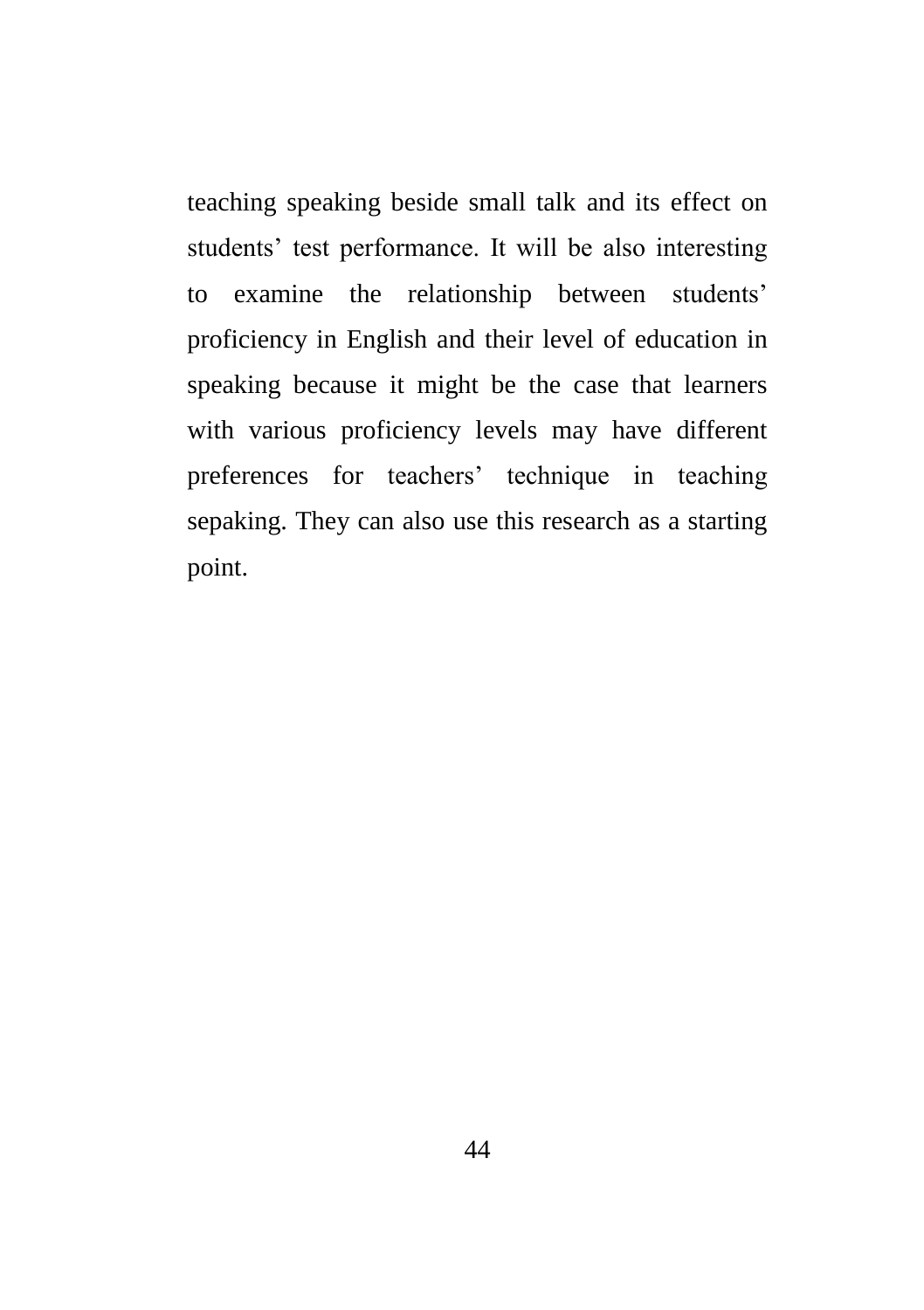#### **REFERENCES**

Ivona Baranovskaja, I. and Skorupa, P. (2011). Some aspects of culture teaching in foreign language and ESP classes: Cultural scripts and Small talk*. Santalka: Filologija, Edukologija,* Vol.19 (2).

Brown, H.D. 2007. *Teaching by Principles*. New York: Pearson Education.

Burns, A. & Joyce. H. 1997. *Focus on Speaking*. New South Wales: National Centre for English Language Teaching and Research.

Cohen, L., Manion, L., & Morrison, K. 2007. *Research Methods in Education*. New York: Routledge.

Craswell, J.W. 2012. *Education Research: Planning, Conducting, Evaluating Quantitative and Qualitative Research 4th Edn.* White Plains: Longman.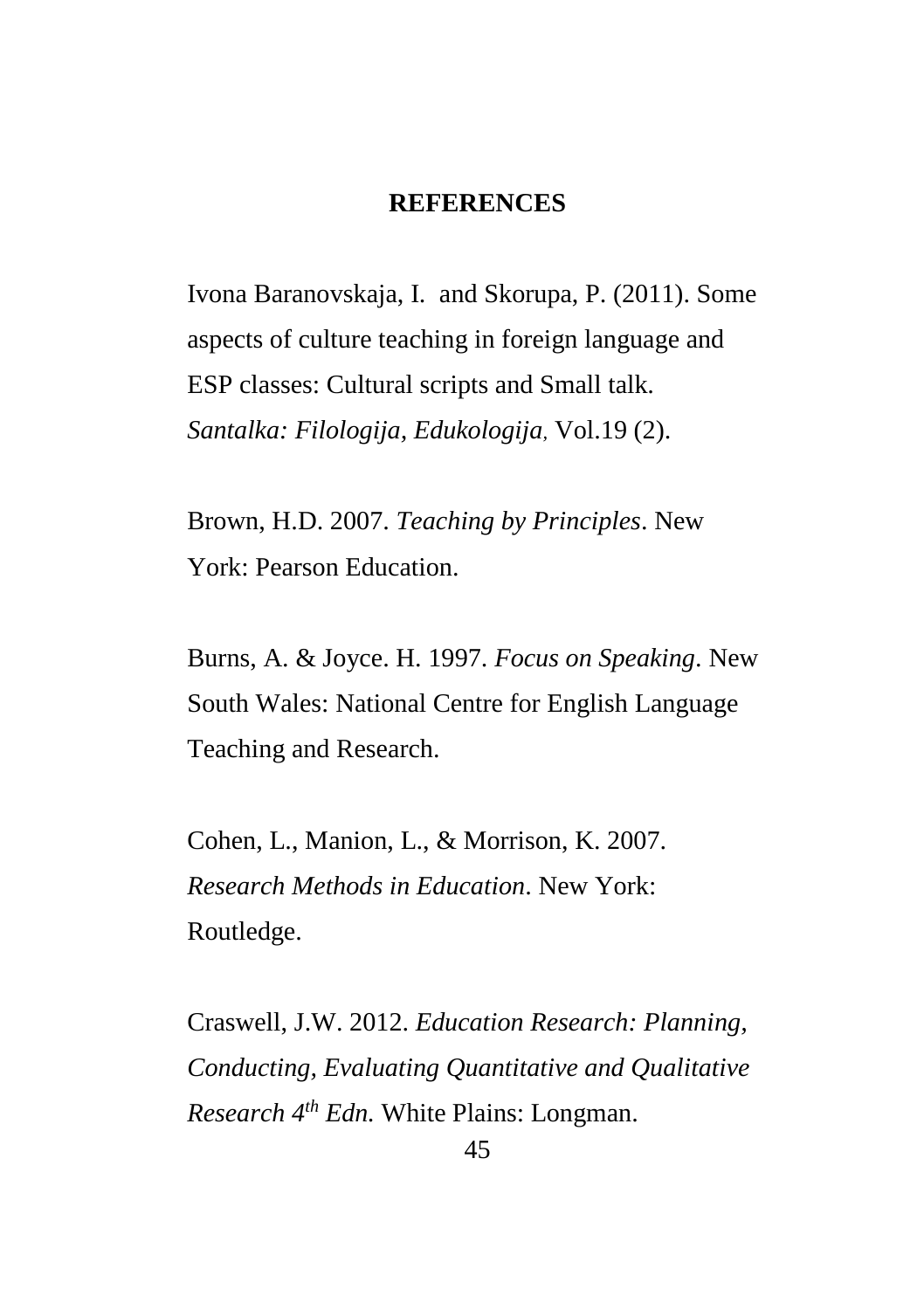Hornby, A.S. (1974). *Oxford Advanced Learner's Dictionary.*Oxford: Oxford University Press.

Hunter, James. 2011. 'Small Talk': developing fluency, accuracy, and complexity in speaking. Availbale at http://eltj.oxfordjournals.org/content/early/2011/03/15 /elt.ccq093(Retrieved September 17, 2014). Jacoby, S., & McNamara, T. (1999).Locating competence.English for Specific Purposes.

Latief, M.A. 2012. *Research Methods on Language Learning An Introduction*. Malang: UM Press

Longman. 2002. *Longman Dictionary of English Language and Culture*. United States: Pearson **Education** 

46 Luk, Jasmine. 2004. The Dynamic of Classroom Small Talk. *Issues in Applied Linguistics,* Vol. 14 (2).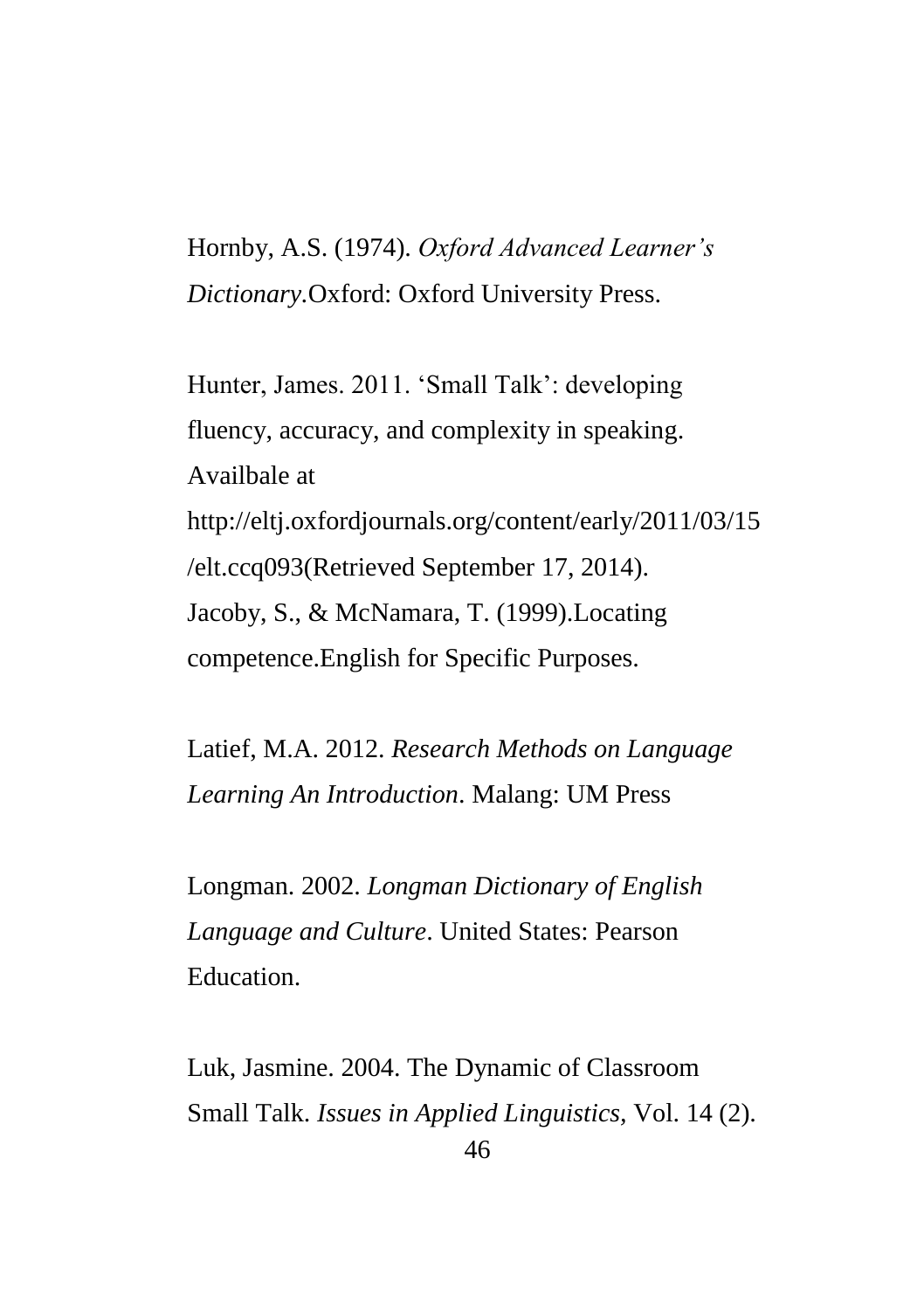McMillan, J. H. 1992. *Educational Research: Fundamentals for the Consumers*. New York: Harper Collins Publisher.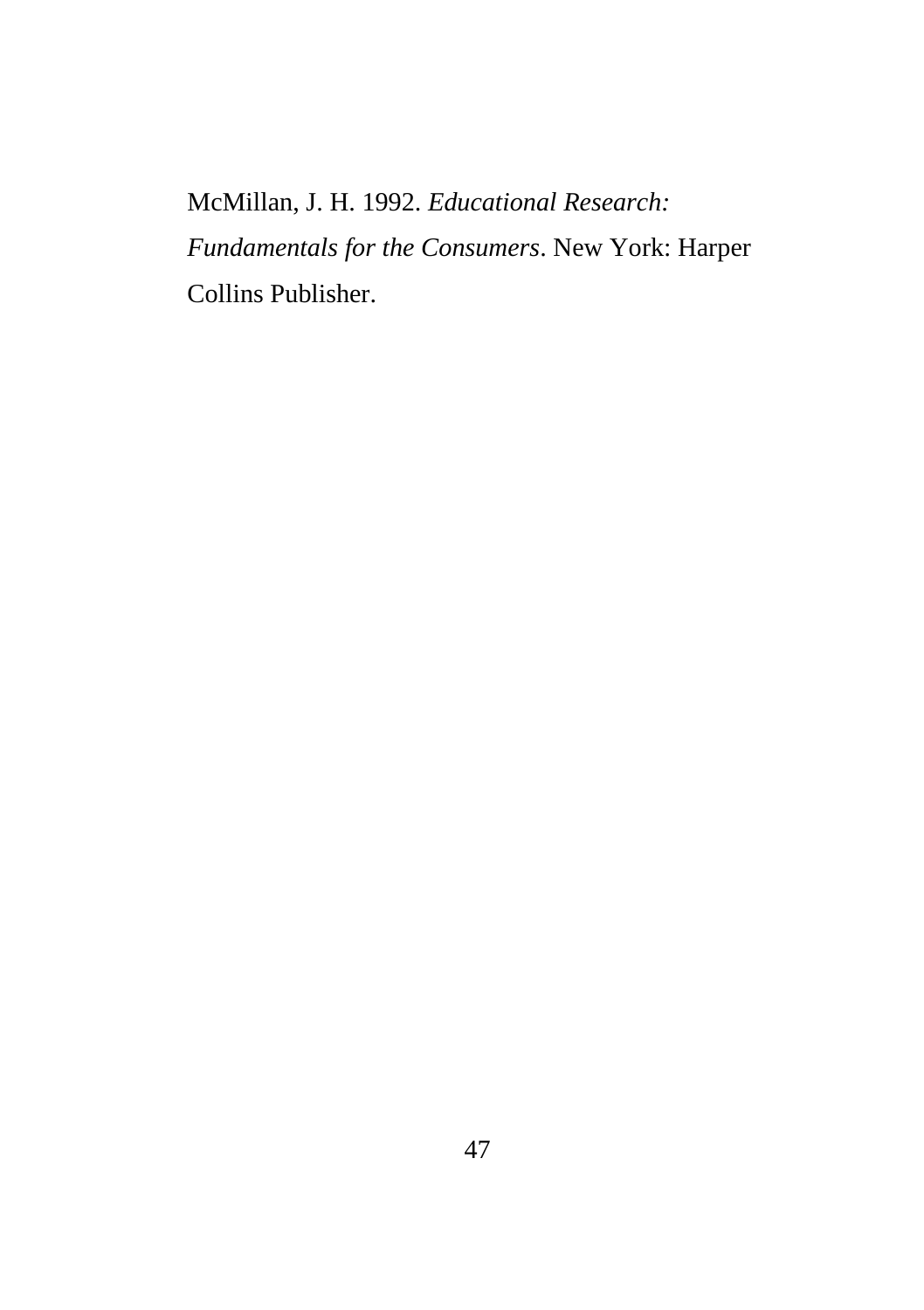## **APPENDICES**

# Scoring Rubric for Speaking Test

| <b>GRANNMAR</b>                                                                                                                                                        | <b>FLUENCY</b>                                                                                                                                                                               | <b>COMPREHENSION</b>                                                                                                                                                                    | <b>VOCABULARY</b>                                                                                                      | PRONUNCIATION                                                                                                                                                              | Component<br>Category               |
|------------------------------------------------------------------------------------------------------------------------------------------------------------------------|----------------------------------------------------------------------------------------------------------------------------------------------------------------------------------------------|-----------------------------------------------------------------------------------------------------------------------------------------------------------------------------------------|------------------------------------------------------------------------------------------------------------------------|----------------------------------------------------------------------------------------------------------------------------------------------------------------------------|-------------------------------------|
| grammar mistakes<br>and responses because of<br>time communicating ideas<br>understand and has a hard<br>frequent errors, difficult to<br>uses basic structures, makes | understand<br>Difficult for a listener to<br>memorized expressions.<br>except for short or<br>uncertain with response<br>stumbling, nervous, and<br>Speech is very slow,                     | the questions and topics<br>appropriately or clearly<br>does not respond<br>of help in communicating;<br>being discussed, needs a lot<br>has difficulty understanding                   | in responding<br>which hindered the student<br>express ideas properly,<br>inadequate vocabulary to                     | pronunciation and<br>in speaking<br>difficult to understand, quiet<br>Frequent problems with<br>intonation, unclear,                                                       | <b>POOR</b><br>Score: 50 - 59       |
| tenses.<br>sentence structure and<br>inconsistencies with<br>often displayed<br>uses basic structures<br>withoccasional errors,                                        | student is able to continue<br>Sentences may be left<br>Speech is slow and often<br>uncompleted, but the<br>communication.<br>often interferes with<br>hesitant and irregular, which         | appropriately or clearly<br>communicate, but<br>sometimes does not respond<br>discussed; tries to<br>questions and topics being<br>fairly grasp some of the                             | student repetitive and<br>expressions, making the<br>cannot expand on his/her<br>uses limited vocabulary and<br>ideas. | understand ; slightly unclear<br>but generally is fair.<br>with pronunciation at times,<br>intonation errors sometimes<br><b>Pronunciation and</b><br>make it difficult to | <b>FAIR</b><br><b>Score: 60-69</b>  |
| errors<br>structures, able to express<br>well, but makes some<br>uses a variety of grammar<br>ideas and responses fairly                                               | groping for words, but it<br>but with some hesitation<br>with communication<br>does not usually interfere<br>primarily by rephrasing and<br>and unevenness caused<br>Speech is mostly smooth | responds appropriately<br>respond to most of the<br>questions and topics being<br>discussed; generally<br>able to comprehend and                                                        | some errors in word choice<br>and expressions, but makes<br>Arelandebook 10 Yocabulary                                 | communication<br>intonation are quite clear<br>but did not interfere with<br>with a few problem areas<br><b>Pronunciation and</b>                                          | <b>Score: 70-79</b><br>GOOD         |
| <b>Well</b><br>themselves, able to express<br>errors, able to correct<br>ideas and responses fairly<br>with minor grammatical<br>uses a variety of structures          | communication<br>hesitation that does not<br>Speaks smoothly, with little<br>interfere with                                                                                                  | stays on task most of the<br>develops the interaction<br>and keeps trying to<br>responds appropriately,<br>time and almost always                                                       | class, in an accurate<br>and expressions learned in<br>BIVen<br>manner for the situation<br>Areindebov to yocabulary   | accurate<br>giways very clear and<br>intonation are almost<br><b>Pronunciation and</b>                                                                                     | <b>Score: 80 - 89</b><br>VERY GOOD  |
| and tenses<br>able to express ideas and<br>proper sentence structure<br>responses with ease in                                                                         | native speaker<br>Speech is effortless and<br>comes close to that of a<br>smooth with speed that                                                                                             | communicates effectively,<br>being discussed with ease<br>questions and the topics<br>the interaction<br>and always tries to develop<br>respond to all of the<br>able to comprehend and | rich, precise and impressive<br>usage of vocabulary and<br>beyond of class<br>expressionslearned in and                | understand, native-like<br>pronunciation<br>accurate, and easy to<br>Pronunclation and<br>intonation are very clear,                                                       | Score: 90 - 100<br><b>EXCELLENT</b> |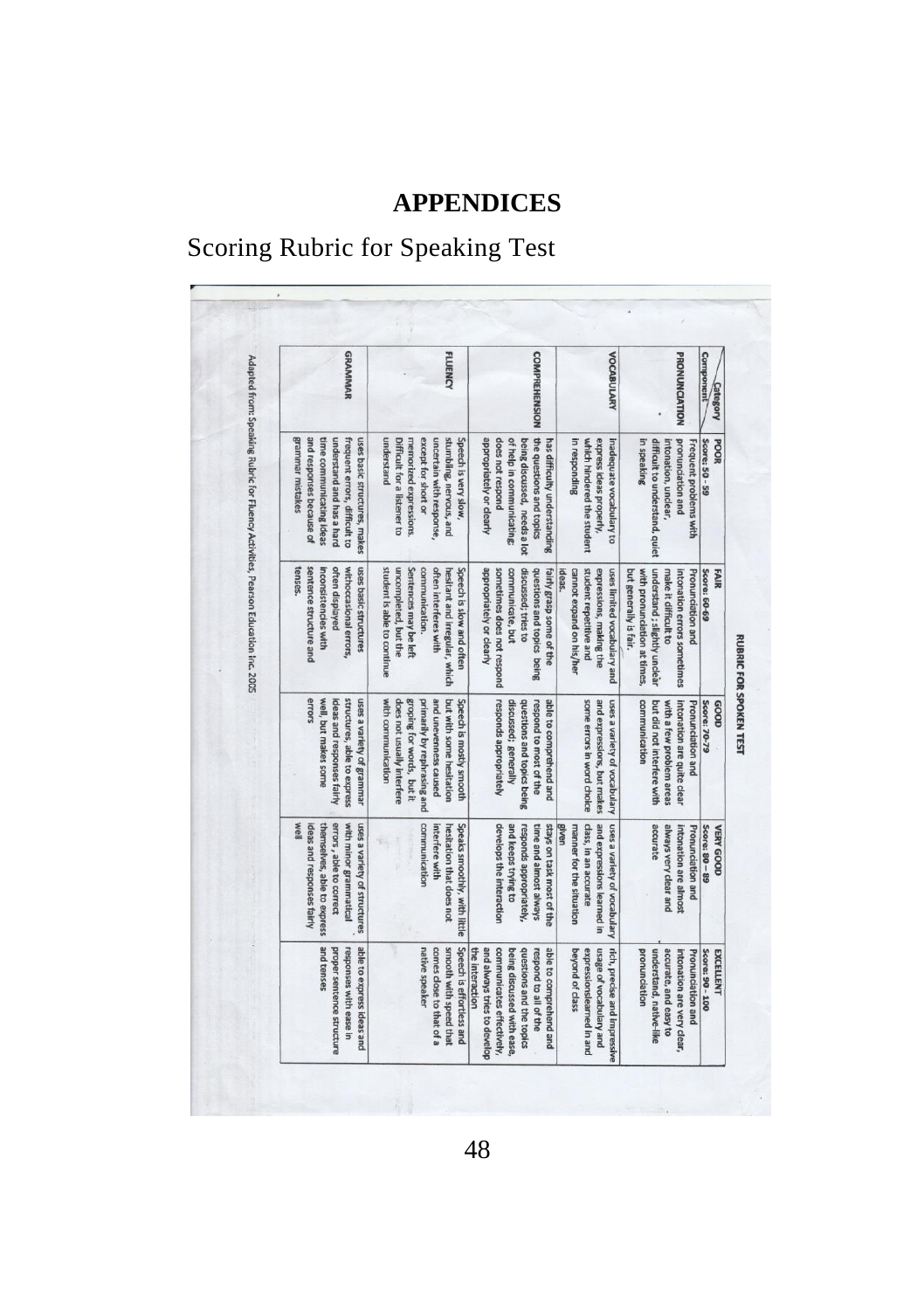Interview Guide for the Speaking Test List of interview questions!

- 1. **Please tell me about yourself**. What's your name? How do you spell that? Where are you from? Where do you live? What's your email address or phone number? What's your birthday? How old are you? What's your hobby? What's your favorite music or movie? Etc.
- 2. **Please tell me about your future goal.** What do you want to be in the future? Where do you want to work? Where do you want to live? What will you do or have three years later? What will you do after graduating from this college? Etc.
- 3. **Please tell me about your wonderful or unusual experiences.** Have you ever gone camping? Have you ever told a lie? Have you ever tried strange food? Have you ever been to other countries? Have you ever seen a ghost? Have you ever met famous people? Etc.
- 4. **Please tell me about your childhood memory.**  What was your favorite childhood memory? What sports or games did you use to play? Did you use to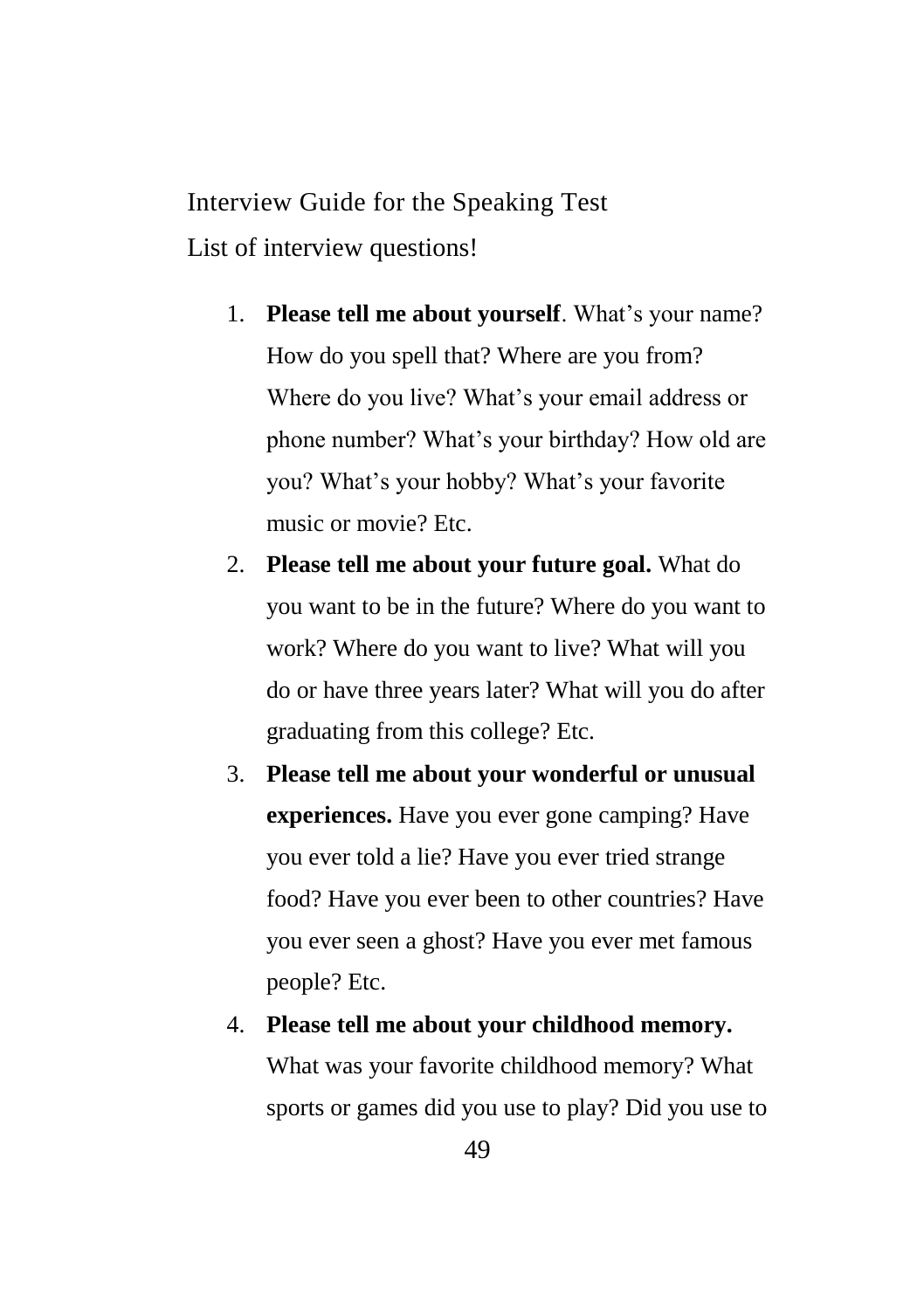have a nickname? Where did you use to spend your vacations or free time? Etc.

5. **Please tell me about your favorite gadget?** What is it? What is it used for? Please tell me how to use it?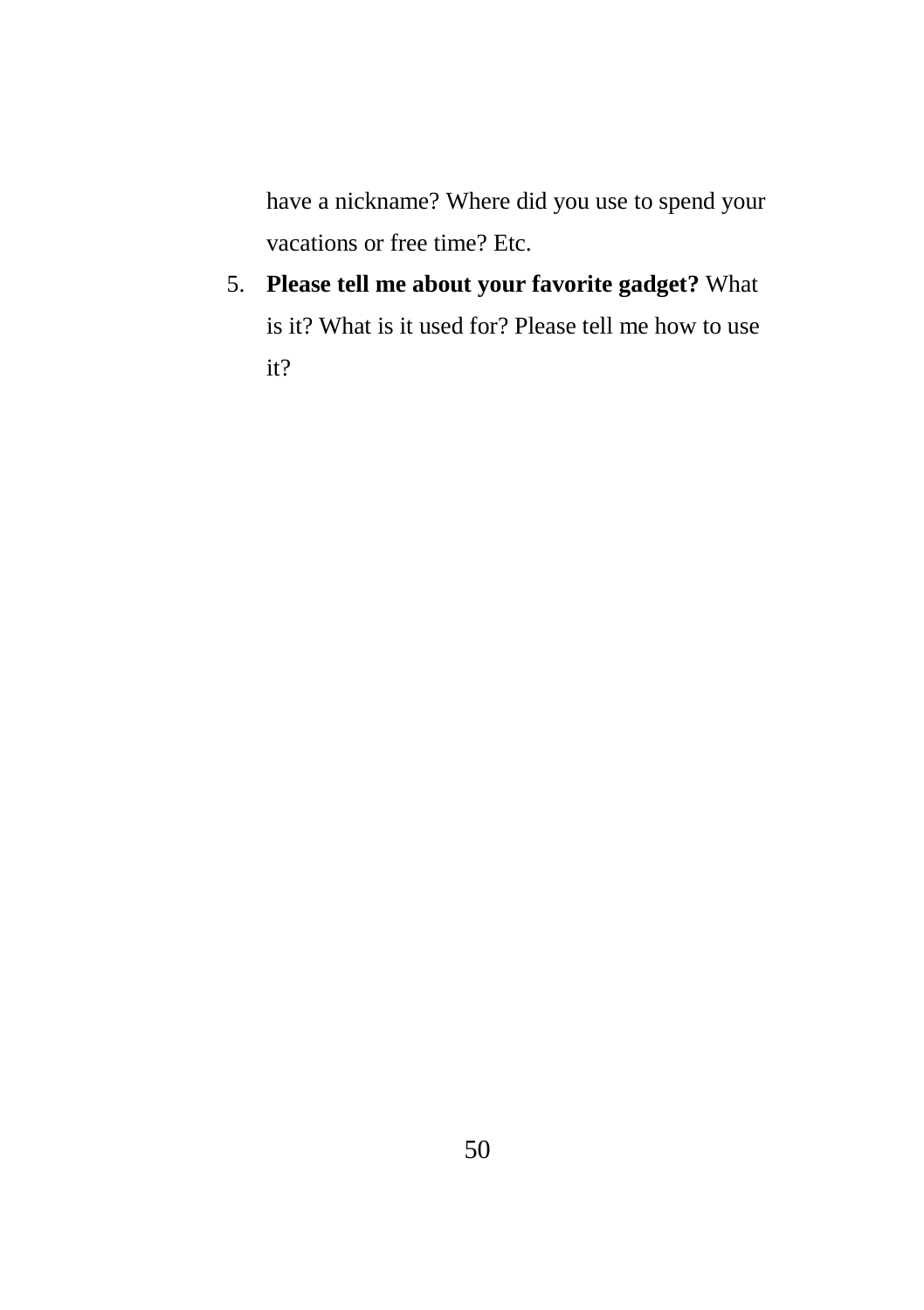## **The Result of Posttest**

| Students'      |                           | <b>Control Class</b> |  |  |
|----------------|---------------------------|----------------------|--|--|
| No.            | <b>Experimental Class</b> |                      |  |  |
| $\mathbf{1}$   | 91                        | 90                   |  |  |
| $\overline{2}$ | 91                        | 95                   |  |  |
| 3              | 91                        | 88                   |  |  |
| 4              | 93                        | 87                   |  |  |
| 5              | 91                        | 85                   |  |  |
| 6              | 92                        | 87                   |  |  |
| $\overline{7}$ | 90                        | 88                   |  |  |
| 8              | 88                        | 90                   |  |  |
| 9              | 91                        | 92                   |  |  |
| $10\,$         | 91                        | 90                   |  |  |
| 11             | 92                        | 87                   |  |  |
| 12             | 92                        | 92                   |  |  |
| 13             | 93                        | 90                   |  |  |
| 14             | 91                        | 88                   |  |  |
| 15             | 91                        | 84                   |  |  |
| 16             | 87                        | 87                   |  |  |
| 17             | 90                        | 85                   |  |  |